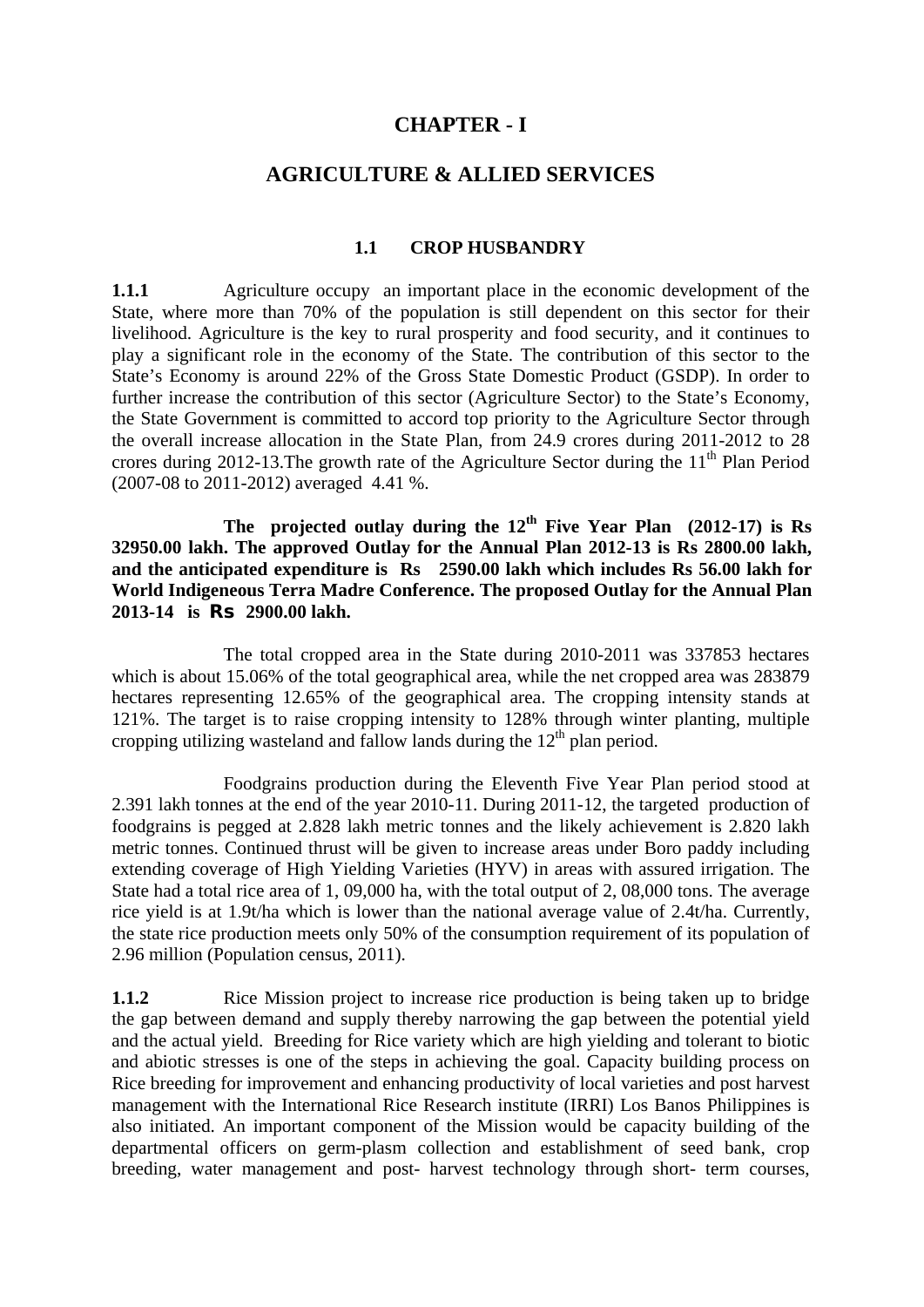hands-on internship in specific disciplines and in-country training with IRRI scientists as instructors. This will also help in renovating and upgrading existing laboratories and infrastructure for research.

**1.1.3** The Government has been promoting winter planting of rice, in the plains bordering Bangladesh, through assured irrigation in the form of small water harvesting water structures, shallow tube wells and surface water pumping system. Expansion of 'Boro' paddy cultivation from the existing 13000 ha to 60000 ha is being projected during the  $12<sup>th</sup>$ plan period at an annual increase of approximately 11750 hectares. Simultaneously, small and marginal farmers, who constitute the major proportion of farming community, will continue to be assisted with mini-irrigation facilities like small check-dams, surface water pumping systems and shallow tube wells, doggies and other water conservation measures which would be a great asset to this category of farmers, especially during periodic dry spells.

**1.1.4** Popularization of maize cultivation is being carried out in the State through the introduction of high yielding varieties and hybrids . The practice of inter cropping of maize with soya bean has been implemented in farmers' fields with good result especially in khasi Hills, Jaintia and Ri Bhoi Districts. It also helps in better utilization of land, improved soil structure development and higher crop productivity . This inter cropping technique will be expanded to other Districts. During the  $12^{th}$  Plan period, this activity will be linked to the demand of feed mills in the A.H.& Veterinary Sector.

**1.1.5** Recognizing that quality seeds account for 25% to 30 % of the increment in the crop yield , effort is being made to increase the seed replacement rate. This will be continued during the  $12<sup>th</sup>$  plan through production of foundation seeds with the involvement of farmers and distribution of quality and certified seeds.

Seed testing facilities offered by the Department ensure seed quality ,germination and adherence to prescribed purity standards . Presently, seed testing laboratories have been set up only in Shillong, Jowai and Tura. It is proposed to set up seed testing laboratories in the remaining districts of the State in order to ensure better seed testing services and quality seed distribution to farmers.

 Further , conservation of germplasm of indigenous crop varieties is vital to ensure better diversity and preservation of our rich crop bio-diversity especially in the face of climate change , since native varieties are better adapted to withstand the onslaught of climate change , their systematic identification, documentation, collection, preservation, both in-situ and ex-situ is of prime importance. It is proposed to focus on germplasm development of major foodgrains like rice and maize.

 Adequate and scientific seed storage at the village level is also a vital component to ensure availability of seeds at the right time. Adequate capacity needs to be created at community levels in term of storage infrastructure and provision of seed storage equipments. Community seed banks will ensure availability of seeds at village levels during exigency on account of climate related causes.

1.1.6 In order to tap the achievements made by the regional, national and international institutes in the realm of scientific and technological research by suitably adapting and applying such innovations (foliar nutrition application, stress -tolerant rice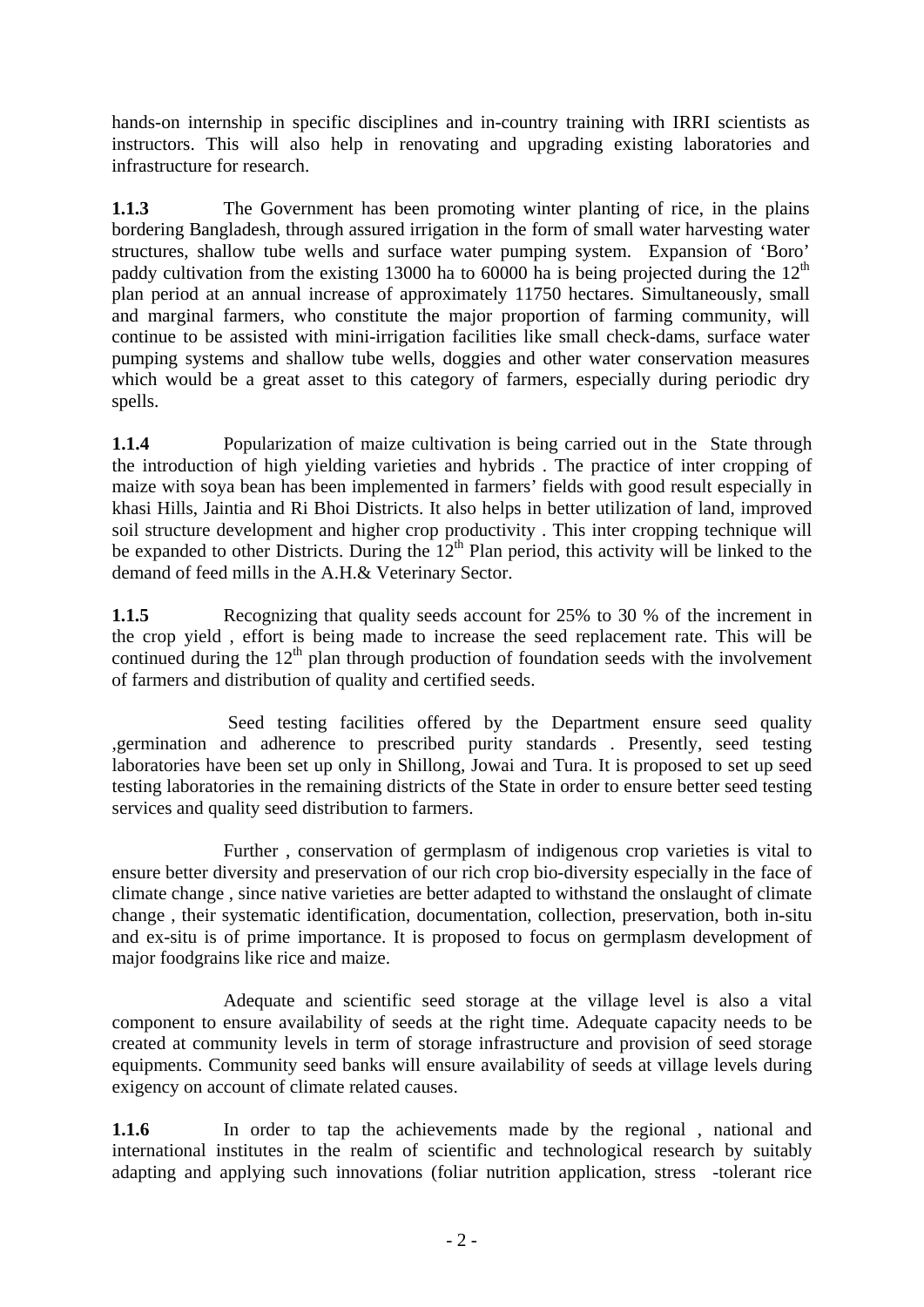varieties etc) in the State , the extension wings of the Department namely the KVKs (Krishi Vigyan Kendras) and ATMAs (Agricultural Technology Management Agencies) are entrusted with this job.

**1.1.7** During the 12<sup>th</sup> Plan, it is proposed to shift from a fixed amount to 75% subsidy for power tillers . This step is necessary to increase the existing farm power and to overcome the shortage of farm labour especially during critical phases of crop operations. Further, it is planned to phase out Departmental machineries and to replace them with new ones to improve working efficiency and to reduce the operational and maintenance costs.

**1.1.8** Because of the state's high altitude and mountainous terrain, water run-off is very high which makes multiple-cropping almost impossible. Thus, water harvesting and water retention along with major irrigation based on river and stream water, may be the *sine qua non* of agricultural development in Meghalaya. Such steps also will increase both land and labour productivity in agriculture. Small and marginal farmers would be assisted with mini irrigation facilities like small check dams, surface water pumping systems and shallow tube wells to be implemented by the Water Resources Department which would be a great asset to the farmers especially during dry spells.

**1.1.9** The highly perishable nature of agricultural goods becomes an issue when there are several small farmers and little inter-state co-ordination. Farmers need some support in marketing their products if they are to be induced to make the shift to cash crop production. Further, unless states coordinate their production and storage plans, excessive production can lead to a market crash as happened recently in he case of ginger production in some of the north eastern states. The large demand or food items created by the 'captive markets' of the region, such as the army and security forces, could be tapped into to expand the regional market.

**1.1.10** Traditionally, cultivation in the State is organic, with very little utilization of chemicals fertilizers and pesticides . While this used to be considered a disadvantage in terms of lower productivity , organic products are increasing in popularity among health conscious consumers . This is especially true in the country's metropolitan cities and international markets. Hence , the loss to farmers due to low productivity can be more than compensated by a premium on price in such niche markets. The Department proposes to take advantage of this traditional system of organic farming by introducing organic certification for select crops. These crops will be suitably identified , area under each will be assessed and certification will be implemented.

## **1.1.11 CENTRALLY SPONSORED & CENTRAL SECTOR SCHEMES: MACRO MANAGEMENT OF AGRICULTURE**

## **i) National Watershed Development Projects For Rainfed Areas (NWDPRA)**

The Projects will endeavour to achieve the twin objectives of sustainable production of bio-mass and restoration of ecological balance in the large tracts of rainfed areas in the country particularly Meghalaya.

The scheme has the integrated approach towards conservation, upgradation and utilisation of soil, water, plants, animal and human resources in a harmonious and integrated manner. This will ensure perpetual availability of food, fodder. fuel, fibre, timber and biomass for rural and cottage industries to meet the growing demand of human and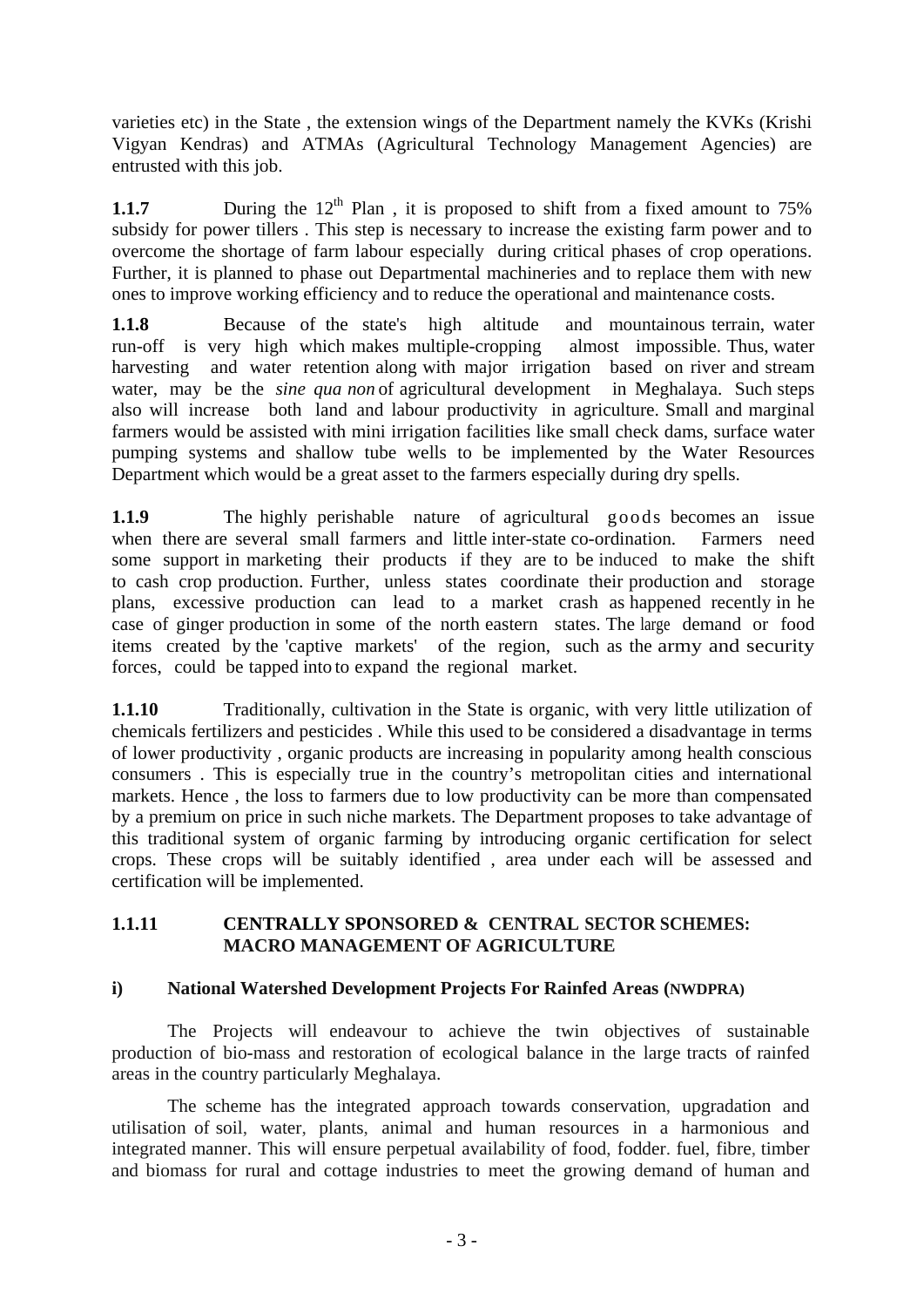livestock population through diversified land use system. It generates massive employment during the project period and regular employment after the project is over.

*In situ-moisture* conservation, introduction of scientific production system, net work of run-off management structures and devices for recharge of ground water will ensure enhancement availability of water for livestock and human consumption purposes, and raising of appropriate cash crops according to the agro climatic potentials.

### **ii) AGRICULTURAL MECHANIZATION**

The State with its undulating terrain where maximum of the Agricultural lands are situated either in an approachable valleys or hills slopes is yet to reach its Mechanization programmes to the All India Level of I HP/hectare. For the 2.60 lakh hectares of Agricultural land with only around 800 numbers of power tillers and 120 numbers of tractors which together generates hardly 13,800 HP of Mechanical power, the Horse power *availability* in the state works out to hardly 0.053 Hp/hectare even though the Draft National Agricultural Policy for the X Plan Period, this Horse Power availability in the state w as proposed to be raised to 2 Hp/hectare. To reach this figure, the State requires 5,06200 additional Horse power during the X Plan Period which is equivalent to 42,184 numbers of power tillers at a rough estimate cost of ` .477.00 crores.

Besides power tillers and tractors, other machines such as diesel driven pumps, diesel powered threshers, hullers, polishers and self propelled reapers are other machineries which can increase this horse power availability in the state agricultural sector. With this point in mind, the following schemes have been proposed to continue under the work plan of the Macro management Mode besides the effort from budget allocation under the State Plan Scheme.

## **Integrated Cereals Development Programme – Maize**

The Accelerated Maize Development Programme was implemented in the state since1997-98 under the Centrally Sponsored Scheme with the pattern of assistance for the state level components at 75:25 shared by the Government of India and the State Government. This scheme is being implemented in the two potential maize production districts of the state namely the West Garo Hills and the Ri Bhoi District. The implementation of the scheme has been shown to be successful in which maize production is increasing and farmers are growing maize 2 to 3 times in a year. From 2001- 2002, the scheme has been implemented under the macro management mode for all the seven district of the state.

Main objective of this scheme is to achieve a significant increase in maize production through adoption of crop specific and location specific production technology.

## **Integrated Cereal Development Programme - Wheat**

Wheat is grown in the three districts of the State i.e. the Garo Hills districts. There is no State Plan Scheme formulated specially for wheat and the crop is grown through the minikit programme. Since 2001- 02, the scheme on wheat was included under Macro Management Mode under the name of" Minikit of Wheat including propagation of new technology" and referred to as "ICDP- Wheat",

The objective of the scheme is to acquaint the extension of workers and ascertain farmers reaction to the newly released wheat varieties in order to increase production and productivity and to motivate the use of improved crop production and new technology.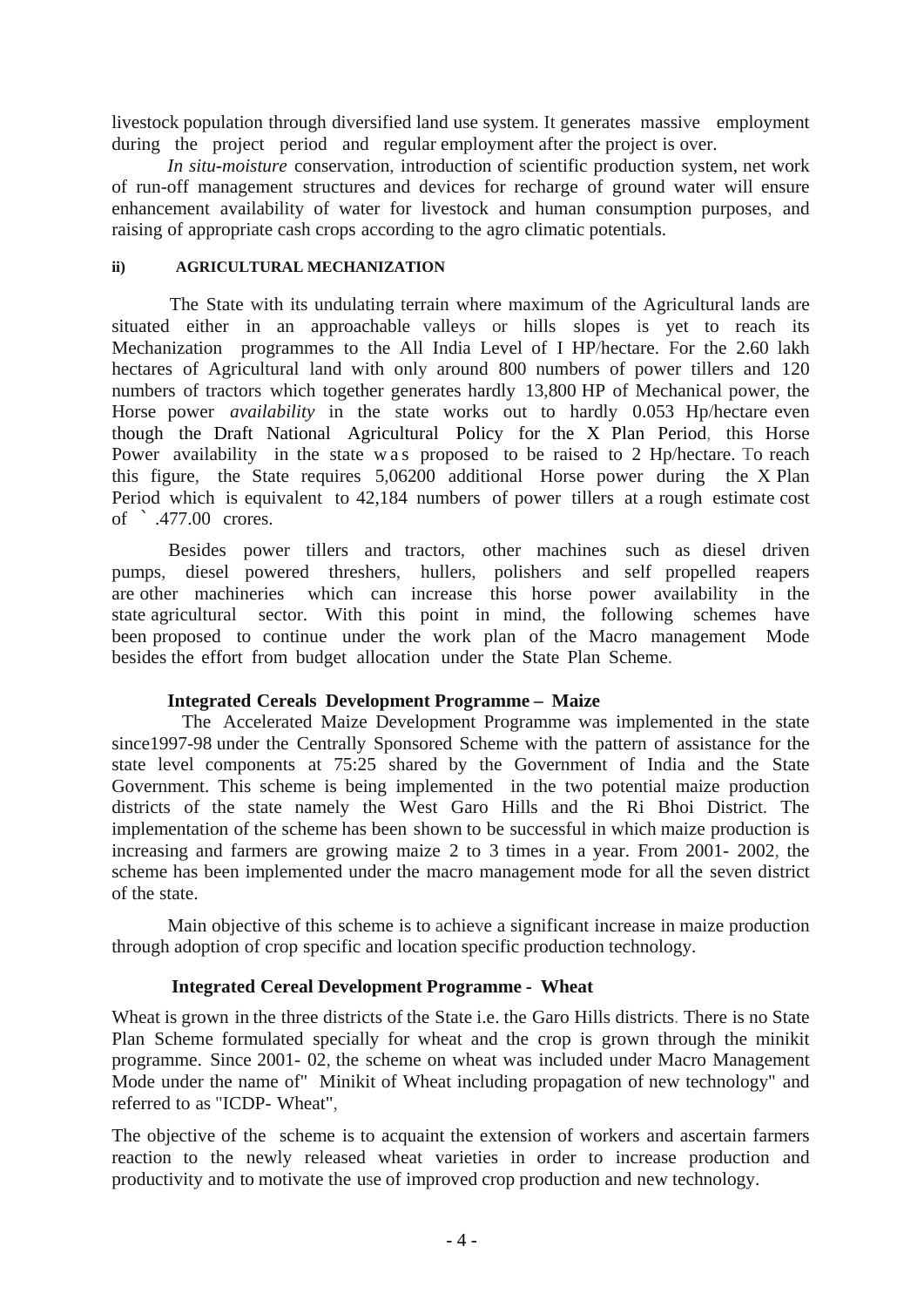#### **Jute Development Programme**

The aims and objectives of the Scheme is to increase the production and productivity of jute in the State and to improve the quality Jute fibre. For effective implementation of the programme the areas and blocks where the programmes are to be implemented ought to be agronomically and infrastructurally potential for raising the productivity and improving the quality of the fibre and preference is given to those areas which have concentration of area under jute. Productivity in the selected areas could be raised in such a manner that the overall State average productivity is increased to a desired level to achieve the targetted production. Production of quality fibre is another aspect, as demand for *quality* jute fibre from the industries is increasing. Retting is the important factor which determine the quality of the fibre" At present, whole plant retting is practiced which affects the quality of the fibre. For improvement of the fibre, quality "Ribbon retting" technology has been introduced. This has got many advantages of which the important being the reduction in the requirement of water and time required, leading to improvement of quality fibre. The Scheme is also aimed at encouraging Ramie cultivation in the State by supplying planting materials free of cost through demonstrations in the farmers' field.

#### **Integrated Pest Management of Plant Diseases and Pests**

Pest Control has been done exclusively by means of the use of chemical pesticides which has proved successful in the prevention and control of insect pest and diseases of crops. They are easy to apply but also have disastrous effects on the environment as well as the health of the consumer on the form of residual effects throughout the food chain in the eco-system. The hazards of chemicals pesticides is a global phenomenon and many countries have imposed stringent laws to curb the use of chemicals pesticides. The Scheme therefore, is targeted to the use of alternate methods of control such as the use of various Biological Control Methods like Bio-agent, Bio-pesticides, predators and parasites which would serve to keep pests below the economic Threshold Level (ETL). IPM also includes the use of other cultural methods as well as use of improved varieties of seeds etc. The friendly population on the agrarian eco-system in such a manner that nominal use of chemicals would suffice to keep the pest population well below the ETL in harmony with other components of the ecosystem. The implementation of this scheme would therefore create a healthy atmosphere for man and plant to survive.

#### **iii)** NATIONAL PROJECT ON MANAGEMENT OF SOIL HEALTH AND FERTILITY:

The Government is promoting soil test-based balanced and judicious use of chemical fertilizers, bio-fertilizers and locallv organic manures to maintain soil health and its productivity. The Centra!ly Sponsored Scheme *"National Project on Manaqement of Soil Health and Fertility",* provides for the promotion of soil test-based application of chemical fertilizers, strengthening of soil testing facilities in the country.

 In this regard, under the ambit of the above scheme, the GOI,Ministry of Agriculture, has released the fund of ` 60.0 lakh (Sixty lakh) onlyfor implementation of the scheme in Megha!aya during 2009, as a 1st installment for the purchase &. equipping of 3 (Three) Mobile Soil Testing laboratories (MSTL} & strengthening of existing Soil Testing laboratories. The above M5TLs are to be stationed at Shillong, Tura and Jowai, catering to the need of the Districts of Khasi Hills, Garo Hills & Jaintia Hills.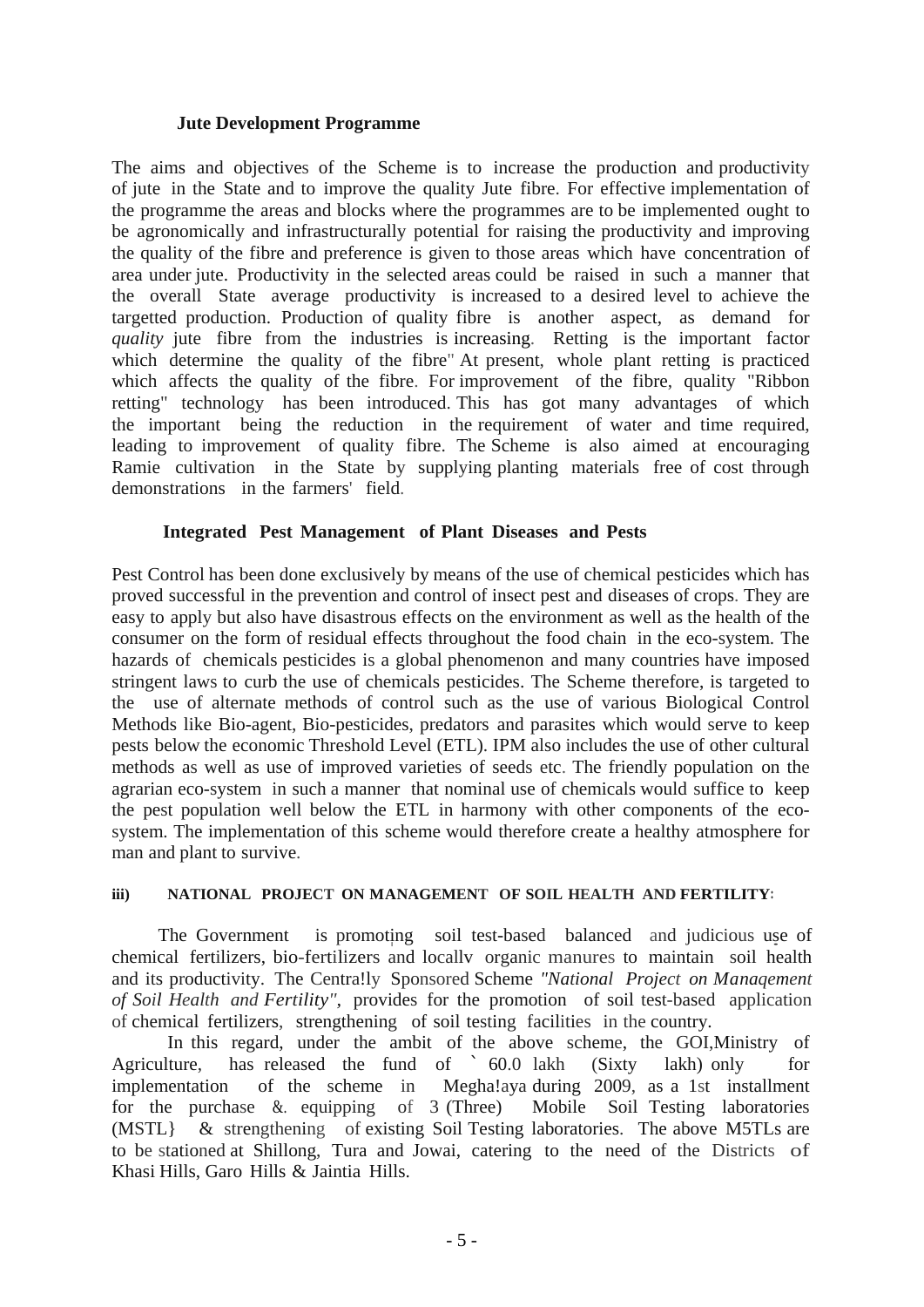#### **iv) STATE EXTENSION PROGRAMMES FOR EXTENSION REFORMS:**

The Scheme "Support to State Extension Programmes for Extension Reforms" is the main scheme to operationalize agricultural extension reforms across the country. The objective of the Scheme " Support to State Extension Programmes for Extension Reforms" is to make extension system farmer-driven and farmer accountable by way of new institutional arrangements for technology dissemination. The ultimate objective of both research and extension system is to increase agricultural production. Formulating research and extension agenda based on producer' requirement results in technology that will be more acceptable to users. This also helps in allocation of resources to both research and extension activities to be taken up in the district. Therefore, the strategic research and extension plan (SREP) for each district is the need of the hour to address then specific problems of the farming community especially resource poor and other disadvantaged groups.

| 1.1.12 | The expenditure during the 11th Five Year Plan and the tentative budget       |  |
|--------|-------------------------------------------------------------------------------|--|
|        | provision for 2013-14 under Crop Husbandry is indicated in the table below: - |  |
|        | $\triangle$ in Lebs                                                           |  |

| $\overline{\text{SL}}$ | <b>Name of Schemes</b>         | Eleventh                    | <b>Actual</b>    |                | <b>Annual Plan</b> | $12^{th}$ 2012-  |                 | III IANII)<br><b>Annual</b> | <b>Proposed</b> |
|------------------------|--------------------------------|-----------------------------|------------------|----------------|--------------------|------------------|-----------------|-----------------------------|-----------------|
| N <sub>0</sub>         |                                | <b>Plan 2007-</b>           | Expd.            |                | 2011-12            | <b>2017 Plan</b> |                 | 2012-13                     |                 |
|                        |                                | 2012                        | during the       | Agreed         | <b>Actual</b>      | Projected        | <b>Approved</b> | Anticipat                   | for the         |
|                        |                                | Projected                   | $11^{th}$ Five   | Outlay         | Expdr.             | outlay           | outlay          | ed                          | <b>Annual</b>   |
|                        |                                | <b>Outlay at</b><br>2006-07 | <b>Year Plan</b> |                |                    |                  |                 | expenditu                   | Plan            |
|                        |                                | prices                      |                  |                |                    |                  |                 | re                          | 2013-14         |
| 1                      | $\mathcal{L}$                  | 3                           | $\overline{4}$   | $\overline{5}$ | 6                  | $\tau$           | 8               | 9                           | 10.             |
|                        | <b>CROP HUSBANDRY:</b>         |                             |                  |                |                    |                  |                 |                             |                 |
| 1                      | Direction and Admn             | 750.00                      | 763.41           | 170.00         | 196.53             | 2500.00          | 151.50          | 151.50                      | 173.00          |
| $\overline{2}$         | Seeds                          | 2000.00                     | 358.63           | 82.00          | 64.98              | 1000.00          | 56.00           | 56.00                       | 56.00           |
| $\mathfrak{Z}$         | Manure & Fertilizers           | 1500.00                     | 226.81           | 47.00          | 40.38              | 570.00           | 45.00           | 45.00                       | 45.00           |
| $\overline{4}$         | <b>Plant Protection</b>        | 400.00                      | 132.20           | 20.00          | 25.00              | 300.00           | 25.00           | 25.00                       | 25.00           |
| 5                      | <b>Commercial Crops</b>        | 1000.00                     | 4418.58          | 1300.00        | 1342.06            | 18120.00         | 1651.53         | 1651.53                     | 1686.75         |
| 6                      | <b>Extension and Training</b>  | 1000.00                     | 626.83           | 156.00         | 167.06             | 1500.00          | 227.99          | 227.99                      | 267.25          |
| $\overline{7}$         | Agril Eco &Stats               | 75.00                       | 161.29           | 31.00          | 40.99              | 250.00           | 41.25           | 41.25                       | 43.00           |
| $\,8\,$                | Corpus fund on crop            |                             | $\overline{0}$   | $\mathbf{0}$   | $\overline{0}$     | 750.00           | $\Omega$        | $\Omega$                    | $\mathbf{0}$    |
|                        | insurance (RKVY)               |                             |                  |                |                    |                  |                 |                             |                 |
| 9                      | Agril Engineering(Mech)        | 1200.00                     | 830.04           | 199.00         | 183.51             | 2510.00          | 143.25          | 143.25                      | 177.00          |
| 10                     | Assistance to farming          | 100.00                      | 134.00           | 35.00          | 55.00              | 0.00             | 45.00           | 45.00                       | 45.00           |
|                        | Cooperatives                   |                             |                  |                |                    |                  |                 |                             |                 |
| 11                     | Assistance to SF & MF          | 560.00                      | 981.40           | 210.00         | 210.00             | 0.00             | 210.00          | 0.00                        | 210.00          |
| 12                     | Other<br>Expenditure           |                             |                  |                |                    |                  |                 |                             |                 |
|                        | including dev for Border       | 600.00                      | 1520.72          | 185.00         | 89.84              | 2500.00          | 80.00           | 80.00                       | 102.00          |
|                        | Areas                          |                             |                  |                |                    |                  |                 |                             |                 |
| 13                     | Housing Resi Bldg              | 300.00                      | 193.02           | 53.00          | 27.07              | 750.00           | 30.00           | 30.00                       | 30.00           |
| 14                     | Capital Outlay                 | 400.00                      | 246.03           | 40.00          | 45.82              | 1100.00          | 38.48           | 38.48                       | 0.00            |
| 15                     | CO on Crop Husbandry-          | 115.00                      | 359.55           | 72.00          | 32.61              | 1100.00          | 55.00           | 55.00                       | 40.00           |
|                        | Admn. bldg                     |                             |                  |                |                    |                  |                 |                             |                 |
| 16                     | One Time Assisstance           |                             |                  |                |                    |                  |                 |                             |                 |
|                        | <b>ACA/SPA</b><br>for<br>under |                             |                  |                |                    |                  |                 |                             |                 |
|                        | integrated Infrastructure      |                             | 1000.00          | $\theta$       | $\boldsymbol{0}$   |                  | 0.00            | $\theta$                    | $\theta$        |
|                        | for Agriculture & Allied       |                             |                  |                |                    |                  |                 |                             |                 |
|                        | Sectors                        |                             |                  |                |                    |                  |                 |                             |                 |
|                        | <b>TOTAL</b>                   | 10000.00                    | 11952.51         | 2600.00        | 2520.85            | 32950.00         | 2800.00         | 2590.00                     | 2900.00         |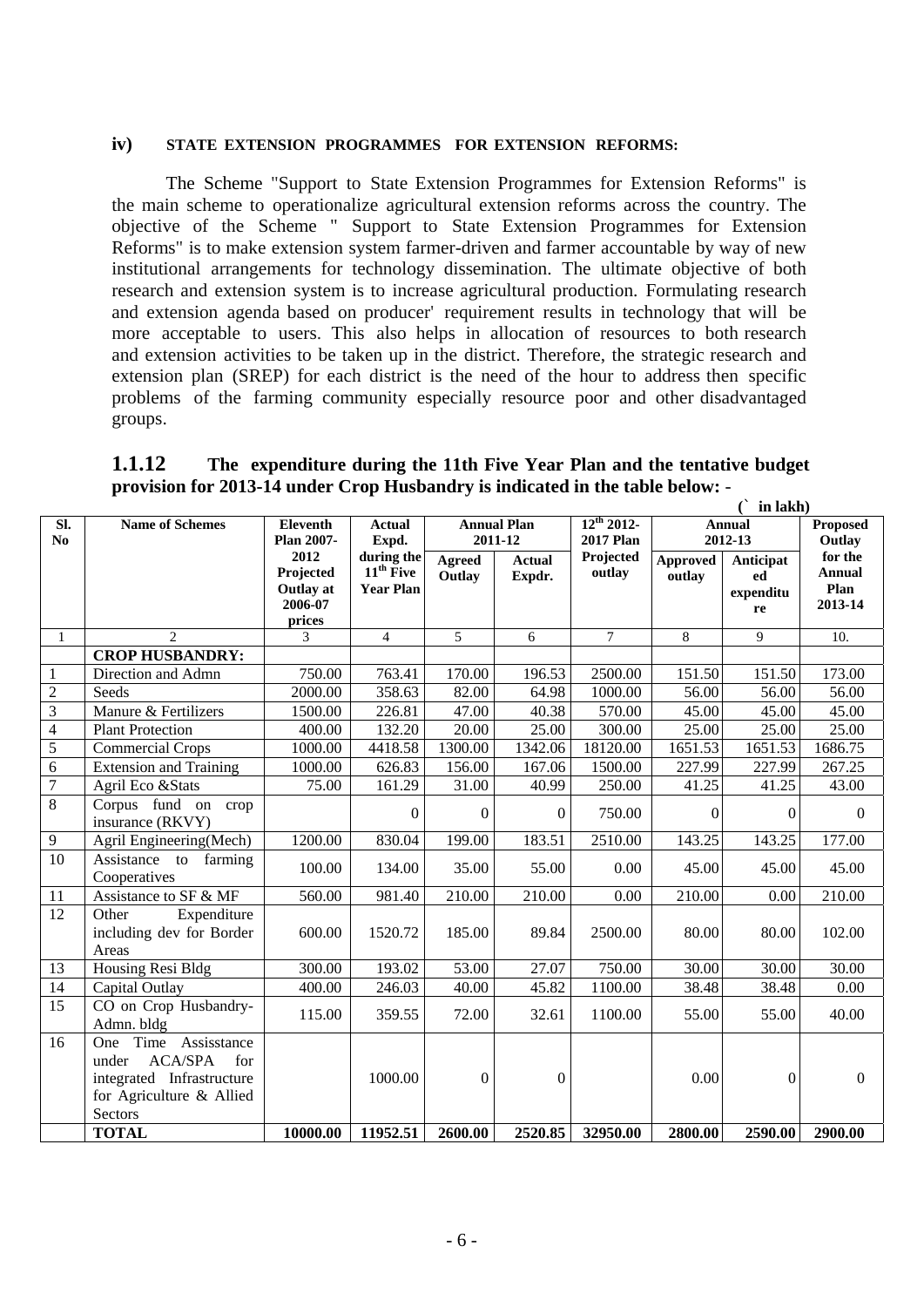#### **1.1.13 AGRICULTURAL RESEARCH AND EDUCATION**

The projected outlay for the 12<sup>th</sup> Five Year Plan is <sup>1</sup> 1500.00 lakh. The approved outlay for the Annual Plan 2012-13 is ` 115.00 lakh, which is anticipated to be fully utilized. **The proposed Outlay for the Annual Plan 2013-14 is ` 120.00 lakh.** 

During the  $11<sup>th</sup>$  Plan period the actual expenditure was  $\frac{337.16}{ }$  lakh against the outlay of` 500.00 lakh

The Department's Research Wing is engaged in adaptive trials of crop varieties and is not equipped for crop research and development (R&D) activities. Since research goes hand in hand with developmental planning, it is imperative to upgrade and modernize the research wing of the department to equip it with capacity for undertaking research in varietal selection etc. It is also proposed to set up crop specific research station in each district in order to strengthen the existing crop research system and creating expertise and knowledge base at specific agro-ecological zones.

#### **1.1.14 AGRICULTURAL FINANCIAL INSTITUTIONS**

 The Schemes aims at providing investment opportunities in Agricultura Financial Institution like the MCAB. The Scheme benefits the Govt. by way of receiving divident amount on share annually and also financial institution is benefited by way of loans etc. to the cooperatives which in turn help the farmers of the state to purchase agriculture inputs like fertilizer, plant protection materials, seeds etc for increasing food production.

The 12th Five year Plan projected Outlay i**s** ` **200.00 lakh** and the approved Outlay of ` **30.00 lakh** for the Annual Plan 2012-13 is expected to be fully utilized. **The The proposed Outlay for the Annual Plan 2013-14 is** ` **30.00 lakh.** 

### **1.1.15 RASHTRIYA KRISHI VIKAS YOJANA (RKVY)**

Rastriya Krishi Vikas Yojana (RKVY) is an additional Central Assistance Scheme introduced by the National Development Council that incentivized states to increase public investment in agricultural and allied sectors. During the  $11<sup>th</sup>$  Plan, growth in the agriculture  $\&$ allied sectors averaged 4.41 %. The Meghalaya Small Farmers Agri Business Consortium (MgSFAC) has been notified as the nodal agency for RKVY funds.

The total investment during the  $11<sup>th</sup>$  Five Year Plan was Rs 104.38 Crore. The  $12<sup>th</sup>$ Year Plan proposed outlay is Rs 30000.00 lakh and during 2012-13, an amount of Rs 8445.00 as an ACA has been provided for RKVY, which is expected to be fully utilized. **The proposed outlay of Rs 8445.00 lakh as an ACA has been provided for the annual Plan 2013-14.** 

Besides the existing sectors, The Government has decided to also include Sericulture and allied activities in Rastriya Kristi Vikas Yojana (RKVY) to be eligible for funding under RKVY .

The benefits of the RKVY can now be availed for improvement of sericulture extension system, enhancement of soil health development of rain fed sericulture and for integrated pest management. The benefits available will be for improving silkworm seeds base and for mechanization of the sector. The decision will help provide support for development of market infrastructure and promotion of Seri enterprise. Projects can be taken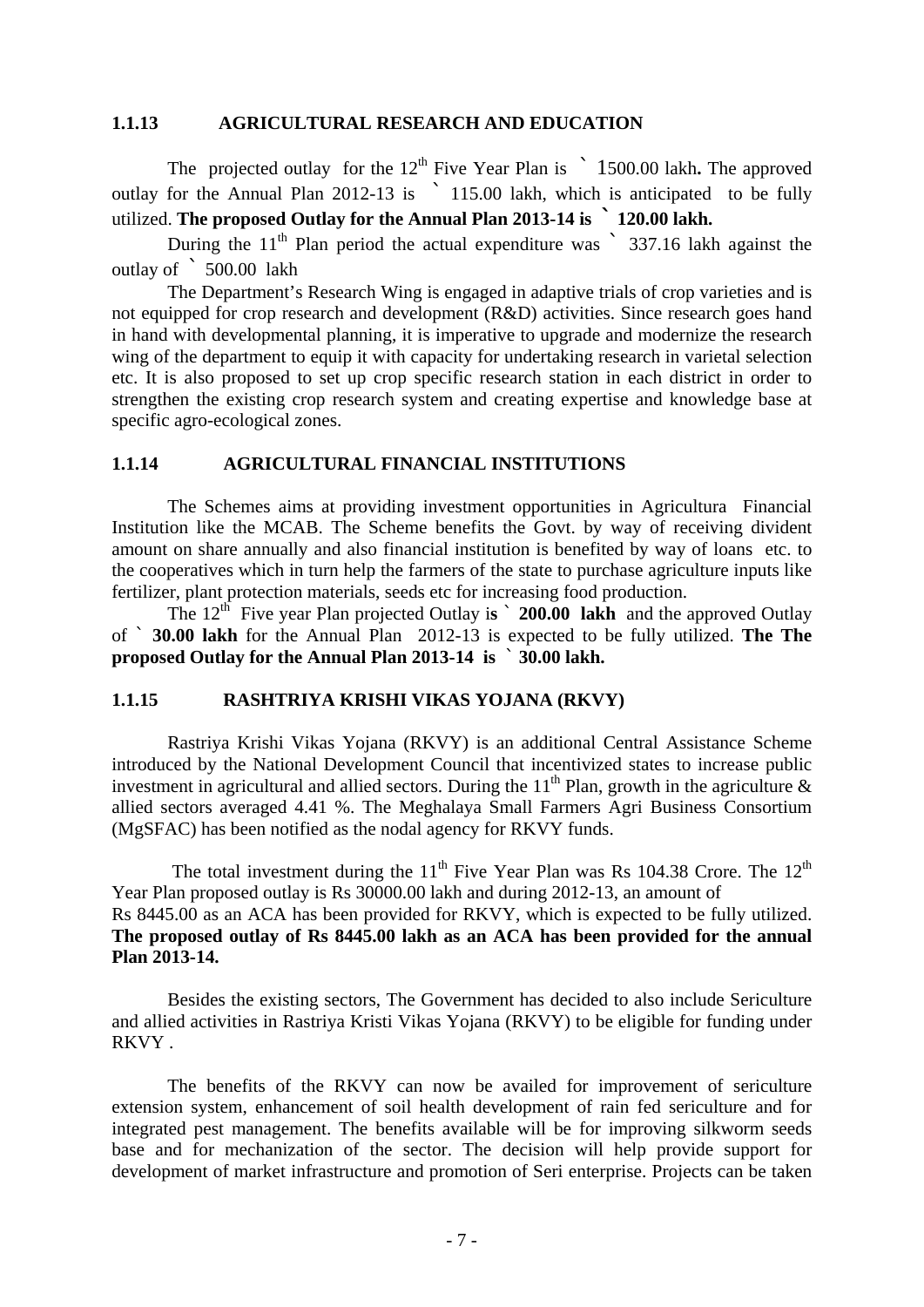up to support non farm activities and special schemes can be sanctioned to beneficiaries of land reforms such as marginal small farmers etc. to maximize return to the Sericulture farmer. Thus the Scheme will cover Sericulture up to the stage of cocoon production along with extension system for cocoon production and silk yarn production in agri-enterprise up to the marketing.

## **1.2 HORTICULTURE**

**1.2.1** The topography of the State of Meghalaya is such that only 12% of the geographical area is suitable for the purpose of food grain production . However, the climatic condition of the State is suitable for the development of different varieties of horticultural crops. Since time immemorial, horticulture has been known in the hills of Meghalaya as an important source of supplementary income and employment to the rural people. The actual achievement of Major horticulture produces during the  $11<sup>th</sup>$  Plan period are Fruits crops 228.406 thousand tones, Vegetables - 176.814 thousand tones, Tuber Crops - 198.827 thousand tones, Spice Crops -69.352 thousand tones, Plantation Crops - 41.940 thousand tones. Having realized this potential, the State Government assigned priority to horticulture during the  $12<sup>th</sup>$  Plan with a view to generating income and employment, removing poverty and thereby improving the economy and well being of the people of the State.

With the development of markets, in addition to cultivating traditional crops, the State is also venturing into high value low volume crops namely, Strawberry and commercial floriculture like Rose, Lilium, Anthurium, Carnation, Bird of paradise which shows a very promising trend. High value vegetables like Brocolli and Capsicum are also being expanded through the Technology Mission Scheme for export to neighbouring markets and the rest of the country.

**1.2.2 The 12th Five Year Plan (2012-17) projected outlay is Rs 28500.00 lakh. During 2012-13, an amount of Rs 3800.00 lakh has been provided against which an amount of Rs 3600.00 lakh is expected to be utilized. The proposed Outlay for the Annual Plan 2013-14 is Rs 3950.00 lakh which includes Rs 950.00 lakh of TFC Award for infrastructure and Rs 100.00 lakh for Horticulture Mission under IBDLP .** 

# **1.2. 3 Thrust area :**

- **Fruit Sector**: Khasi Mandarin rejuvenation and area expansion; area expansion and processing of pineapple.
- **Temperate Fruit sector**: plum, peaches, pears, kiwi etc.
- **Indigenous Fruit sector**: popularisation and commercialization of indigenous crops like sohiong, sohphie etc.
- **Vegetable Sector**: production of off-season vegetables, potatoes and seed production.
- Production of low-volume and high value crops like strawberry, capsicum, broccoli etc. and flowers like roses, anthurium, carnation, bird of paradise etc.
- Cultivation of cash crops like Black pepper, cashewnut
- Tapping of ground water potential
- Promotion of farm mechanization with small power tillers adaptable to the topography of the State and popularization of new machineries to reduce the cost of cultivation on manual labour and consequently to enhance timely sowing of crops.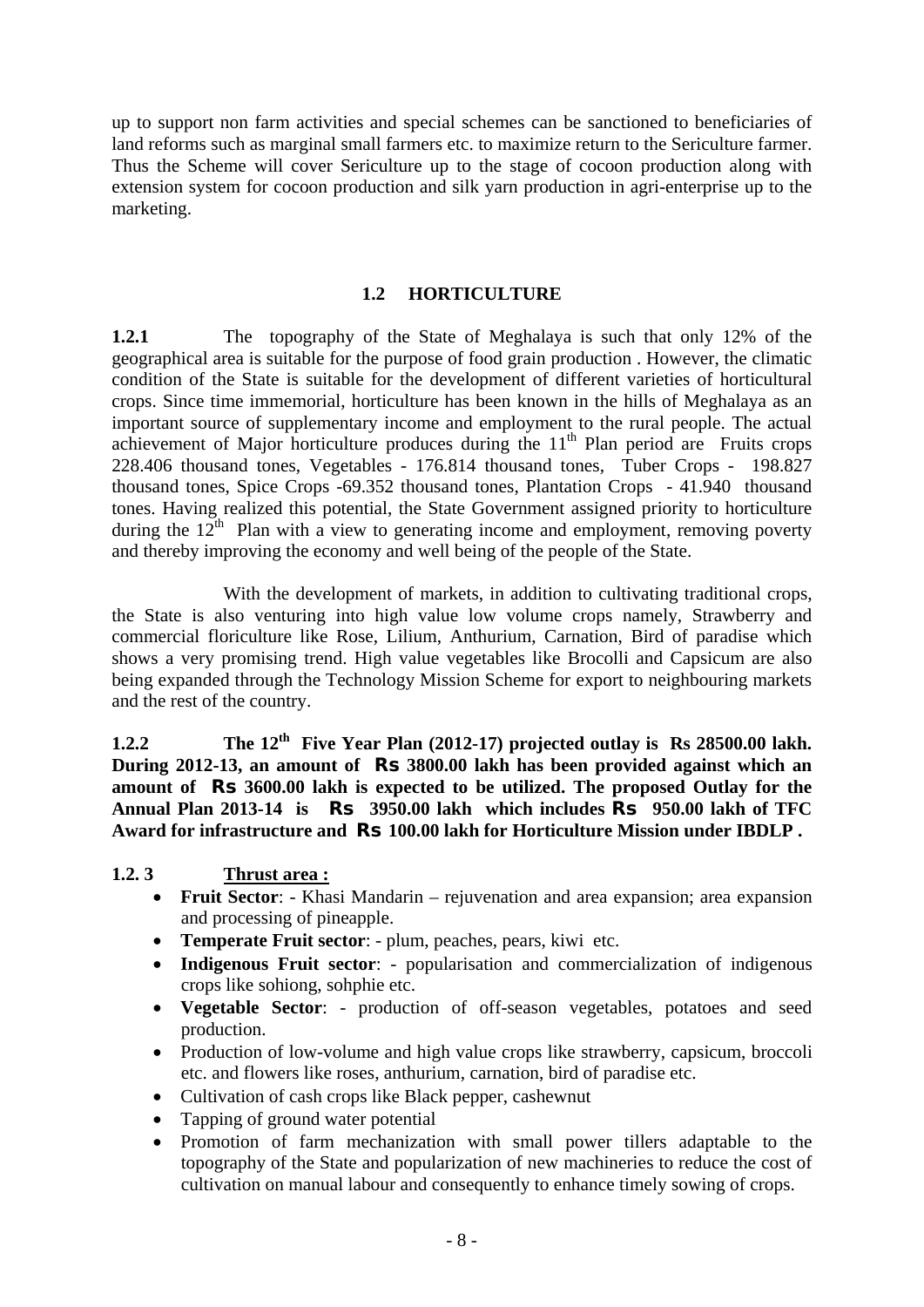- Integrated Pest management with emphasis on training of Officers.
- Stress on Organic farming for spices like ginger & turmeric, fruits and vegetables.
- Encouraging protected cultivation by using plastic and shade nets in horticulture.
- Research and Development.
- Post-Harvest Management has been taken up intensively and extensively during the Eleventh Plan. The Department sponsor educated unemployed youth of the State for short term and long term training in fruit processing, fruit preservation and marketing which have vast potential in employment and income generation. This will be intensified during the  $12<sup>th</sup>$  Plan.

## **1.2.4 Constraints:**

Low to very low productivity of crops;

- Lack of assured irrigation facility;
- Poor agro-mechanization process;
- Unscientific land use:
- Poor economic condition of the farmers, remoteness of the area and backwardness;
- Inadequate extension service in dissemination of improved production technology to the growers due to lack of adequate manpower at the field level.

## **1.2.5 A shift in the approach towards development of the sector during 2013-14 is proposed as follows** :

- Development of micro- water structures including Hydrams and drip irrigation
- Area expansion in cluster basis under tea cultivation through small tea growers
- Commercialization of floriculture
- Developing appropriate packaging and value addition for some Horticultural produce in the State
- Cluster approach: on major horticultural crops in the State
- Creation of Farm handling units.
- Moreover, there is an urgent need for modernization of agriculture. Almost any effort to increase productivity will require phasing out jhumming and replacing it with settled cultivation . Production of horticulture and floriculture products will also require modernization of farming techniques and expansion of irrigation facilities.

 Establishment of a cold chain along major arterial highways is critical if Meghalaya is to exploit its rich horticulture potential and to market these products to the rest of the country.

 An efficient transport network allows farmers of the State to expand their business horizon resulting in specialization in production and trade.

**1.2.6.** The break-up of the expenditure for the 11<sup>th</sup> Plan and the proposed Outlay for the Annual Plans 2013-14 is as indicated below: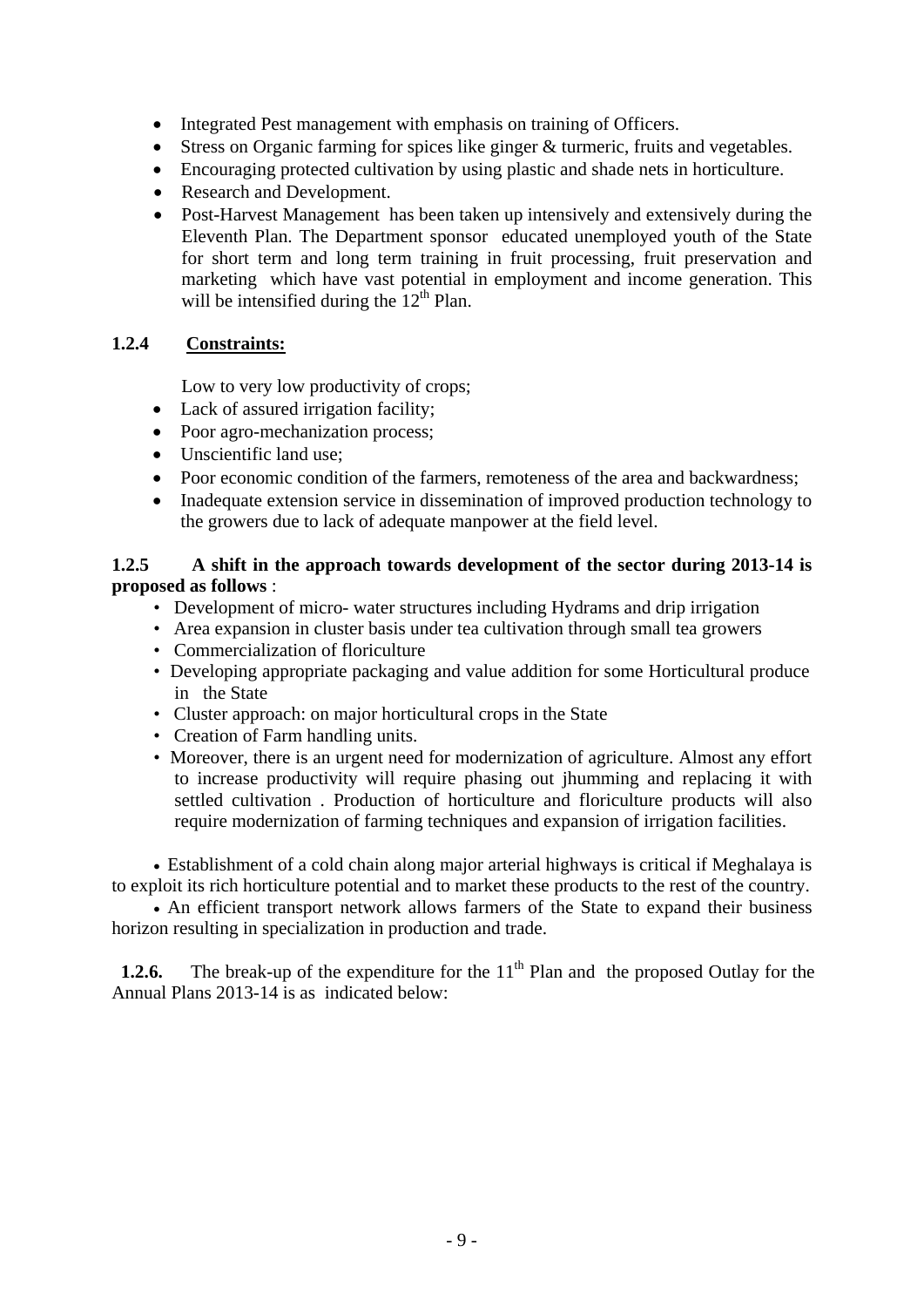|                | $\hat{C}$ . in lakh)                                                                                            |                 |                    |                  |                |                                                  |                    |                 |
|----------------|-----------------------------------------------------------------------------------------------------------------|-----------------|--------------------|------------------|----------------|--------------------------------------------------|--------------------|-----------------|
| <b>SI</b>      | Major Head/                                                                                                     | <b>Eleventh</b> | <b>Eleventh</b>    | <b>Annual</b>    | 12th           | <b>Annual Plan(2012-13)</b><br><b>AnnualPlan</b> |                    |                 |
| No.            | Minor Head of                                                                                                   | Plan            | Plan 2007-         | <b>Plan2011-</b> | <b>Five</b>    | <b>Approved</b>                                  | <b>Anticipated</b> | $-2013-14-$     |
|                | <b>Development</b>                                                                                              | $(2007-12)$     | 2012-              | 12- Actual       | year           | Outlay                                           | expenditure        | <b>Proposed</b> |
|                | (Scheme - Wise)                                                                                                 | Projected       | <b>Actual</b>      | expenditure      | Plan-          |                                                  |                    | Outlay.         |
|                |                                                                                                                 | oultay (at      | <b>Expenditure</b> |                  | Projected      |                                                  |                    |                 |
|                |                                                                                                                 | 2006-07         |                    |                  | Outlay         |                                                  |                    |                 |
|                |                                                                                                                 | prices)         |                    |                  |                |                                                  |                    |                 |
| $\mathbf{1}$   | $\overline{2}$                                                                                                  | 4               | $\overline{5}$     | 6                | $\overline{7}$ | 8                                                | $\boldsymbol{9}$   | 10              |
|                | <b>HORTICULTURE</b>                                                                                             |                 |                    |                  |                |                                                  |                    |                 |
|                | <b>Crop Husbandry</b>                                                                                           |                 |                    |                  |                |                                                  |                    |                 |
| 1              | Direction and<br>Administration.                                                                                | 600.00          | 449.49             | 137.31           | 1084.00        | 137.69                                           | 137.69             | 180.00          |
| 2              | Manure &<br>Fertilizer.                                                                                         | 5951.00         | 164.28             | 41.24            | 434.00         | 42.70                                            | 42.70              | 8.00            |
| 3              | Plant Proterction.                                                                                              | 350.00          | 213.52             | 59.63            | 486.00         | 62.00                                            | 62.00              | 65.00           |
| $\overline{4}$ | Commercial Crop.                                                                                                | 2210.00         | 1720.59            | 423.08           | 5870.00        | 487.31                                           | 487.31             | 510.00          |
| 5              | Extension and                                                                                                   | 410.00          | 167.75             | 30.00            | 423.00         | 39.00                                            | 39.00              | 90.00           |
|                | Training.                                                                                                       |                 |                    |                  |                |                                                  |                    |                 |
| 6              | Agril. Economics<br><b>Statistics</b>                                                                           |                 | 14.23              | 10.00            | 124.00         | 6.00                                             | 6.00               | 6.00            |
| $\tau$         | Hort & Vegetable                                                                                                | 10479.00        | 5316.17            | 2104.58          | 11944.00       | 2450.30                                          | 2250.30            | 2471.00         |
|                | Crop.                                                                                                           |                 |                    |                  |                |                                                  |                    |                 |
| 8              | Other Expenditures                                                                                              |                 | 822.20             | 527.20           | 2105.00        | 525.00                                           | 525.00             | 50.00           |
| 9              | One ime Assistance<br>under SCA/APA for<br>Integrated<br>Infrastructure for<br>Agriculture &<br>Allied sectors. |                 | 4309.00            | 0.00             |                |                                                  |                    | 0.00            |
|                | <b>Total Horticulture</b>                                                                                       | 20000.00        | 13177.23           | 3333.04          | 22470.00       | 3750.00                                          | 3550.00            | 3380.00         |
| 10             | Capital Outlay on<br>Crop Husbandry                                                                             | 0.00            | 1661.11            | 108.60           | 3000.00        | 50.00                                            | 50.00              | 570.00          |
|                | <b>Grand Total</b>                                                                                              | 20000.00        | 14838.34           | 3441.64          | 25470.00       | 3800.00                                          | 3600.00            | 3950.00         |

# **1.2.7 AGRICULTURAL MARKETING.**

 Agricultural Marketing plays a vital role in the development of rural economy. The priority of the Twelfth Plan under Agricultural Marketing is to establish marketing infrastructure. Farmers markets will be expanded to cover more areas within the state where such markets will be tried on the hub & spoke model - large central markets and Satellite markets in their hinterland.

 The farmers need to be well equipped to handle the changing needs of the buyers and incoming products. In this regard, the facilities like cold storages, banking facilities, support services, as well as civil and recreational amenities need to be available in every market.

 The effective functioning of farmer's markets depends to a large extent on the flow and easy availability of market related information to enable farmers to take proper and profitable market decision based on reliable data. Market information system is thus crucial and urgent intervention that would be made to make farmers markets viable and vibrant entities leading to the evolution of a much more transparent marketing system.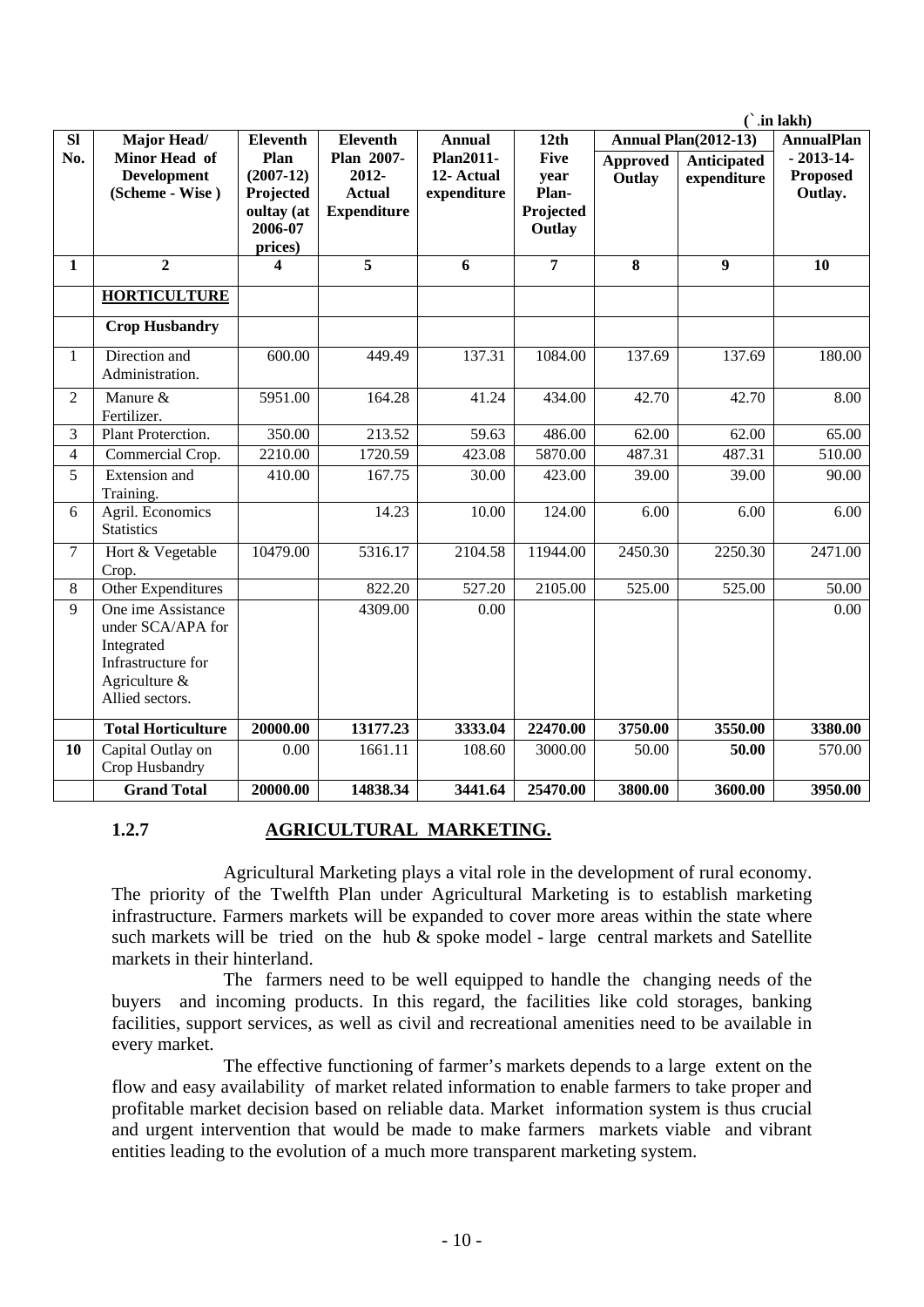# **The Projected Outlay for the 12th Five Year Plan Period is ` 6000.00 lakh and the Approved Outlay during 2012-13 is ` 800.00 lakh, which is expected to be fully utilized. The proposed Outlay for the Annual Plan 2013-14 is** ` **850.00 lakh .**

|                                   | 12 <sup>th</sup> Plan and the proposed outlay for 2013-14 is indicated in the table below:- |                                                                  |                                         |                                                        |                                                                               |                                                         |                                              |  |  |  |
|-----------------------------------|---------------------------------------------------------------------------------------------|------------------------------------------------------------------|-----------------------------------------|--------------------------------------------------------|-------------------------------------------------------------------------------|---------------------------------------------------------|----------------------------------------------|--|--|--|
|                                   | in lakh)                                                                                    |                                                                  |                                         |                                                        |                                                                               |                                                         |                                              |  |  |  |
| Name of the<br><b>Scheme</b>      | Projected<br>$11th$ Five<br>Year Plan<br>outlay<br>2007-2012                                | Actual<br>Expd.<br>during the<br>$11th$ Five<br><b>Year Plan</b> | <b>Actual</b><br>expenditure<br>2011-12 | <b>Proposed</b><br>outlay<br>for the<br>$12^{th}$ Plan | <b>Proposed</b><br><b>Outlay for</b><br>the Annual<br><b>Plan 2012-</b><br>13 | Anticipa<br>ted<br>expendit<br>ure<br>during<br>2012-13 | <b>Proposed</b><br>Annual<br>Plan<br>2013-14 |  |  |  |
| 2                                 |                                                                                             | 4                                                                |                                         | 6                                                      | 7                                                                             | 8                                                       | 9                                            |  |  |  |
| <b>Agricultural</b><br>Marketing. | 1250.00                                                                                     | 1202.34                                                          | 695.78                                  | 6000.00                                                | 800.00                                                                        | 800.00                                                  | 850.00                                       |  |  |  |

The Broad break-up of the expenditure during  $11<sup>th</sup>$  plan, the projected outlay for the 12<sup>th</sup> Plan and the proposed outlay for 2013-14 is indicated in the table below:-

### **1.3. SOIL AND WATER CONSERVATION**

**TOTAL: 1250.00 1202.34 695.78 6000.00 800.00 800.00 850.00** 

**1.3.1. Meghalaya, a hilly state with its diverse agro-climatic ecological conditions** characterized by high rainfall and endowed with potentially rich natural resources, is at present under intense pressure and threat due to the depletion of the three basic resources of life supporting system, that is, land, water and vegetation induced by natural and human and livestock, over exploitation of natural resources, ill/inadequate land management practices, etc., which are further exerting pressure on the natural environment. This has led to further deterioration of the ecosystem leading to an increase in the incidence of flash floods, sedimentation of streambeds and water reservoirs, land degradation, emergence of wastelands and eventually the aggravation of poverty and socio-economic fragility. In view of emerging policies, there was a felt need to bring about convergence, networking and harmonization through the adoption of compatible soil and water conservation practices to improve the productivity of natural resources in a sustained manner.

 To ensure sustainable development schemes like terracing and reclamation. Erosion control, afforestation, cash and horticulture crops development as well as water harvesting works are being taken up so as to reduce soil erosion hazards and land degradation and also as environmental awareness..

**1.3.2 The projected Outlay for the 12<sup>th</sup> Five Year Plan (2012 -17) is ` 95500.00 lakh. Out of the Approved Outlay of ` 15380.00 lakh during the Annual Plan 2012-13, ` 15220.00 is expected to be utilized. The proposed Outlay for the Annual Plan 2013-14 is ` 13900.00 lakh.** 

**1.3.3** It may be mentioned that the actual expenditure under Soil & Water Conservation sector during the Eleventh Five Year Plan was ` 27434.75 lakh against the Outlay of ` 18922.00 lakh. The achievements made during the Eleventh Five Year Plan were as follows:

 During the Eleventh Plan Period, under Soil & Water Conservation Schemes in General Areas, 1225 hectare of land was brought under Erosion Control Works with 663 nos. of structures being constructed; 423.22 hectare was covered under Afforestation; 1495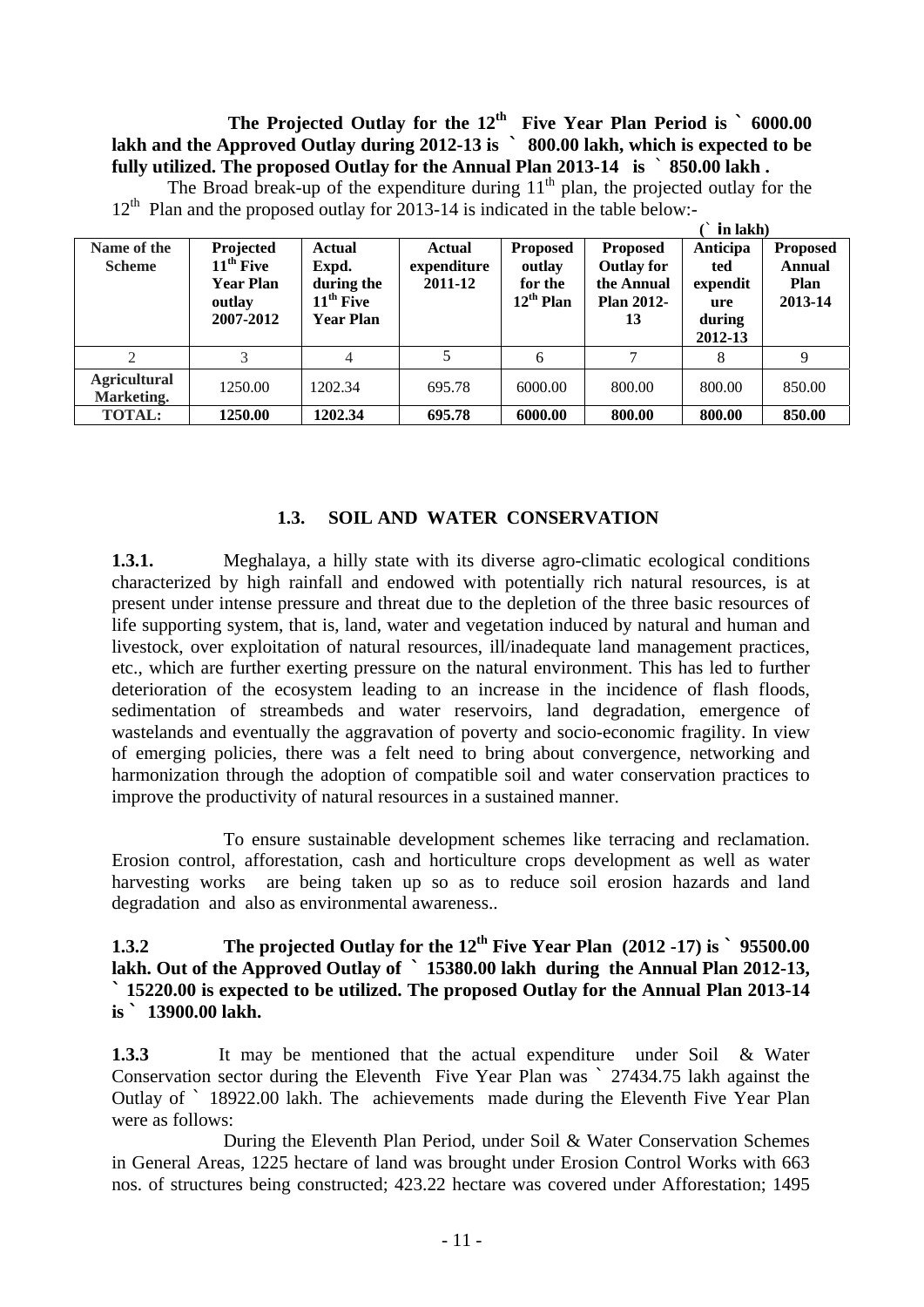hectare was brought under Irrigation, 1830.05 hectare with 663352 nos nursery was brought under Cash Crop Plantations and 611 nos. of Water Harvesting Works were constructed. Under Jhum Control Scheme, 541.61 hectare and 225059 nos. nursery was covered under Cash Crop Plantations and 23.89 hectare under Afforestation and the expenditure incurred under this scheme is `148.80 lakh. Also, under the Watershed Management Scheme, 120.05 hectare was covered under Afforestation and 297.69 hectare with 201413 nos nursery under Cash Crop Plantations and the expenditure incurred under this scheme is ` 103.96 lakh. The Department is also implementing Watershed Development Project in Shifting Cultivation Areas (WDPSCA) and the area covered during the  $11<sup>th</sup>$  Plan is 29185 hectare and the expenditure incurred under this scheme is ` 3002.40 lakh. Under Soil and Water Conservation Scheme under NABARD Loan, 8360 hectare was covered during the  $11<sup>th</sup>$ Plan and the expenditure incurred under this scheme is ` 3201.42 lakh. 1606 hectare was covered under Improved Shifting Cultivation and the expenditure incurred under this scheme is `363.96 lakh. 20402 hectare was covered under Accelerated Irrigation Benefits Programme (AIBP) and the expenditure incurred under this scheme is ` 12693.30 lakh. 1865 hectare was covered under Integrated Watershed Management Programme (IWMP) and the expenditure incurred under this scheme is ` 279.75 lakh and 1823 hectare was benefited under Cherrapunjee Ecological Project – Restoration of Degraded Land under Sohra Plateau and the expenditure incurred under this scheme is ` 3400.00 lakh.

# **1.3.4 Achievement during 2012-13 :-**

During 2012-13, under Soil & Water Conservation Schemes in General Areas, 100 nos. structures were constructed under Erosion Control Works; 88.22 hectare was covered under Afforestation; 82 nos. Water Conservation and Distribution Works were constructed; 2137.23 hectare was brought under Cash Crop Plantations; 10 nos. structures were constructed under Conservation Works in Urban Areas; 91 nos. Water Harvesting Works structures were constructed and 150,000 nos. seedlings were raised under Avenue Plantation. The total expenditure under the above schemes is ` 369.19 lakh. 9 nos. structures were constructed under Construction and Maintenance of Departmental Non-Residential Buildings and the expenditure incurred is ` 351.70 lakhs. Under Watershed Management Scheme, 18.24 hectare was covered under Afforestation; 211.70 hectare was covered under Cash Crop Plantations and the expenditure incurred is ` 12.69 lakh. With support of NABARD Loan, 9 nos. River Valley Projects under RIDF-XV were implemented and the expenditure incurred is ` 1200.00 lakh. 7700 hectare irrigation area was created under the scheme Accelerated Irrigation Benefits Programme (AIBP) and the expenditure incurred is  $\dot{\ }$ 10600.00 lakh, 2667 hectare was covered under Integrated Watershed Management Programme (IWMP) and the expenditure incurred is ` 400.00 lakh. 1913.50 hectare was benefitted under Cherrapunjee Ecological Project – Restoration of Degraded Land under Sohra Plateau and the expenditure incurred is ` 1535.00 lakh.

## **1.3.5 Schemes/Projects for 2013-14 :-**

(i). **Soil & Water Conservation Works in General Areas** : The activities taken up under this programme are those which are not identified within a major package programme or watershed management scheme. Such activities are taken up in an individual farmer's field or in the community land based on the individual/community approach taking into consideration the felt need and are spread through-out the entire area of the State. Farmers could avail the financial assistance from the Department for different construction works like dams, retaining walls, water harvesting structures, cash crop development works,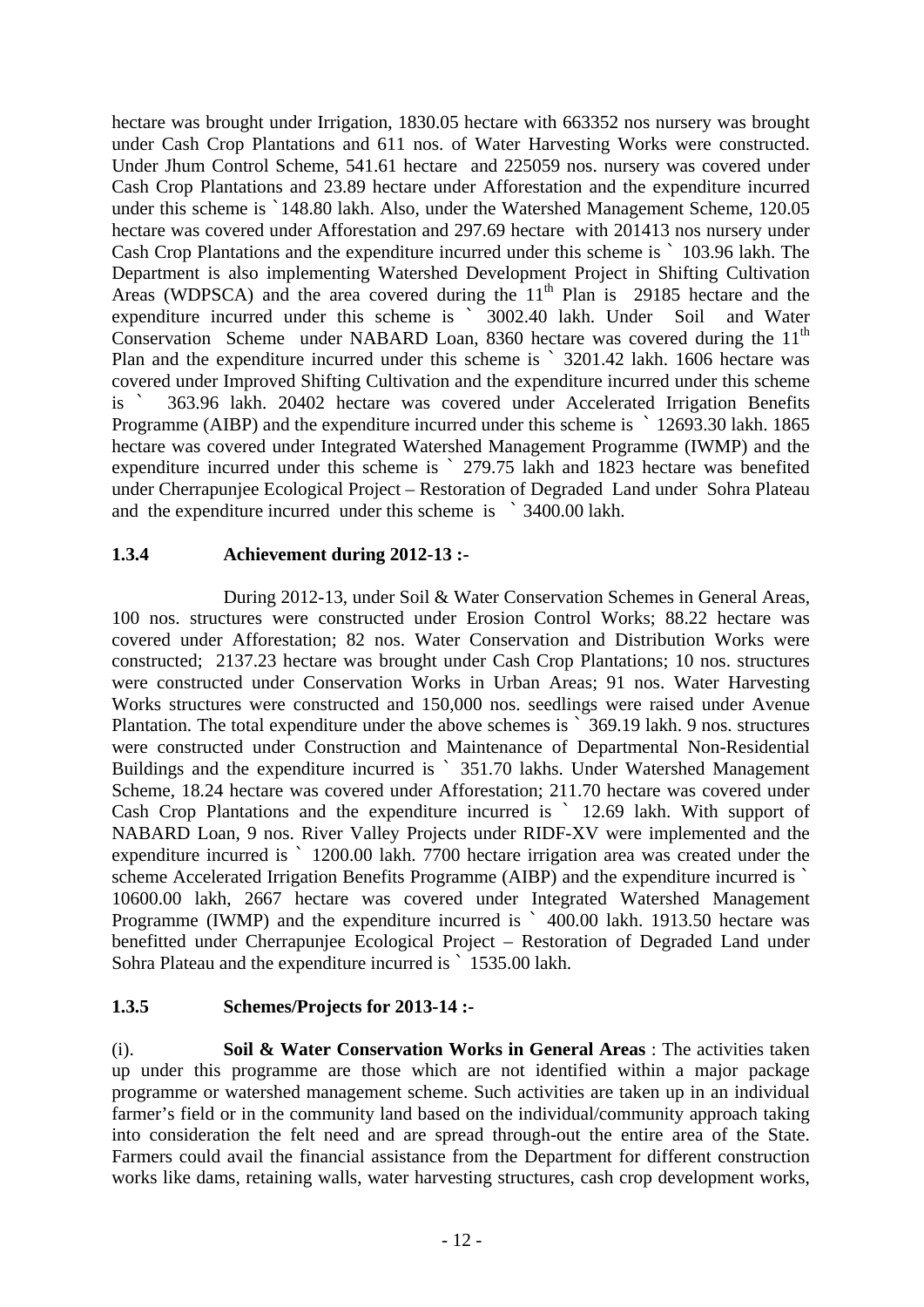etc. Keeping in view the popularity of the programme, particularly for the small farmers of the State, this programme needs to be continued during 2013-14..

(ii) **Soil & Water conservation Projects under RIDFs of NABARD Loan:-** The Department was availing loan from NABARD under various tranches of RIDFs started from the year 2000-2001. the basic objective of the scheme is to enhance the productivity of the agricultural crops in the small river valleys of the state, thereby improving the socio economic condition of the people in the rural areas.

|                |                                       |                                     | in lakh)               |
|----------------|---------------------------------------|-------------------------------------|------------------------|
| SL<br>No       | <b>Tranches</b>                       | No of schemes Approved / Sanctioned | <b>Amount involved</b> |
|                | RIDF-XIII (2007-2008)                 | 7 River Valley Projects             | 757.15<br>719.30       |
| 2              | <b>RIDF-XIV</b><br>$(2008 -$<br>2009) | 10 River Valley Projects            | 1718.31<br>1632.39     |
| 3              | RIDF-XIII (2009-2010)                 | 9 River Valley Projects             | 3060.98<br>2907.93     |
| $\overline{4}$ | RIDF-XIII (2010-2011)                 | 5 River Valley Projects             | 2211.57<br>2101.00     |

Number of projects sanction under various tranches of RIDFs are indicated below:-

**(iii) SPA- Cherrapunjee Ecological Project – Restoration of Degraded land under Sohra Plateau :** The Government of Meghalaya through the Department has initiated a programme known as Cherrapunjee ecological Project – Restoration of Degraded Land under Sohra Plateau. This programme encompasses an area of about 11092 hectare covering a total of 45 villages. This scheme aims at :-

- Ameliorate the ecology and environment of Sohra Plateau.
- Restore degraded lands.
- Strengthen village level institution on Natural Resource Management.
- Minimize human activities detrimental to the environment.
- **Create avenues for sustainable livelihood**

 As per the Detailed Project Report the total Project cost is ` 8716.898 lakh and the project is phased out for a period of 6 (six) Years starting from 2010-2011 up to 2015- 2016. The physical targets include among others treatment of 365 hectare Arable Land, treatment of 2449 hectare Non-Arable Land, Construction of 3268 structures for drainage line treatment and creation of 18795 units of livelihood and eco-tourism activities. The total fund released till date for the project is `.4935.00 lakh and the detail is as follows:-

 During the year 2010-2011, and amount of `.1600.00 lakh was released as Special Plan Assistance. During the year 2011-2012, an amount ` 1335.00 lakh and `.465.00 lakh was released as Special Plan Assistance and Special Central Assistance respectively and during the year 2012-2013 an amount of `.1535.00 lakh was released as Special Plan Assistance.

 The cumulative achievement till date, (i) 311 hectare area under Arable Land Treatment, (ii) 2049 hectare area under Non-Arable Land Treatment, (iii) 1111 Nos. structures in Drainage Line Treatment and (iv) 10607 units under livelihood and eco-tourism activities. During 2013-14, more fund is required for implementation of this scheme.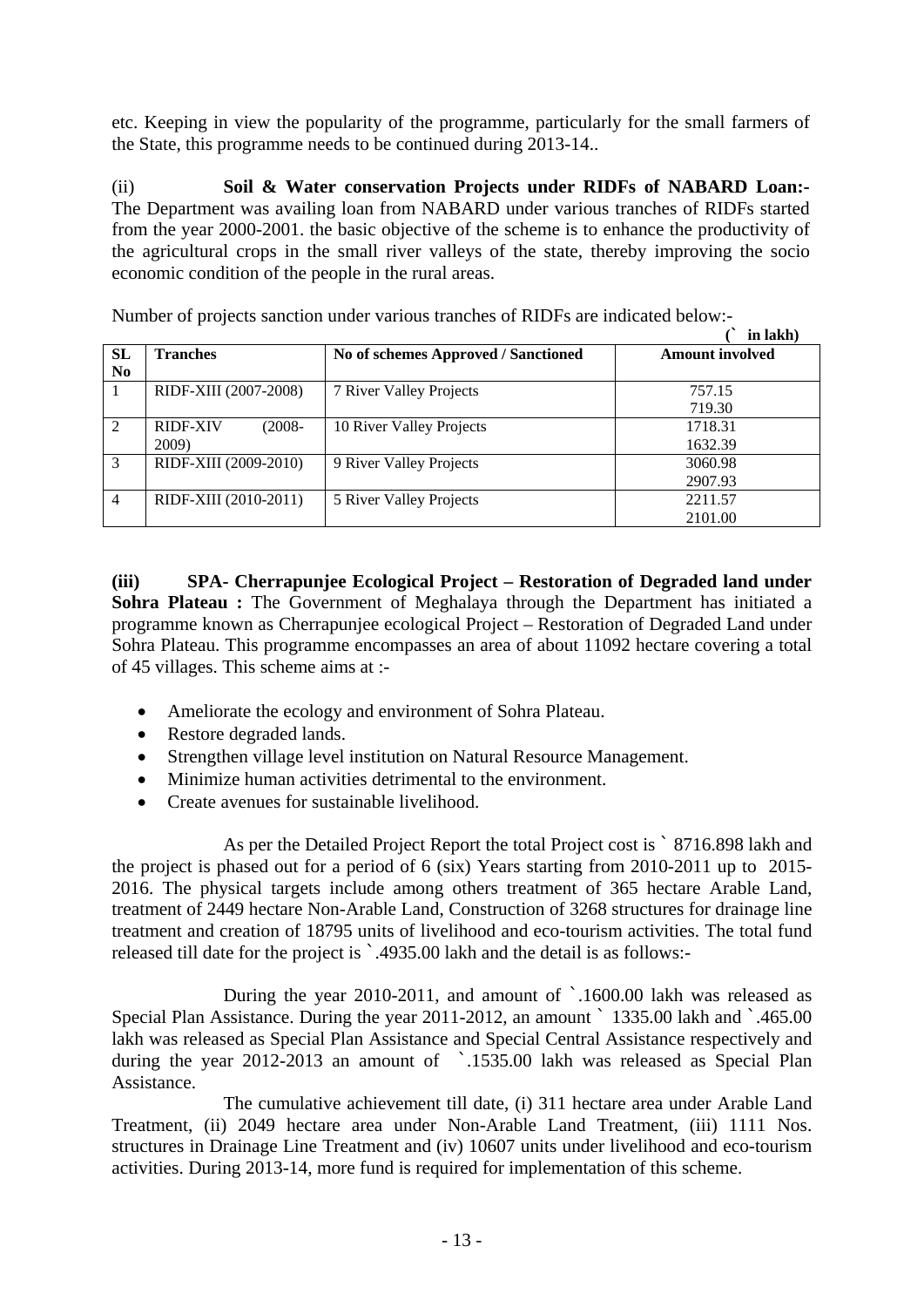**(iv) Accelerated Irrigation Benefits Programme (AIBP) :** This is a Central Assistance scheme sponsored by the Ministry of Water Resources, Government of India. The central share to state share ratio is 90% : 10%. The main thrust of the programme is to increase the area under irrigation thereby increasing the productivity and production of the cultivated area for improving the socio-economic condition of the farmers.

In the State of Meghalaya, Surface Minor Irrigation (MI) schemes are of both individual schemes benefitting irrigation potential of at least 20 hectare and group schemes benefitting a total ultimate irrigation of at least 50 hectare or more within a radius of 5 kilometers. The projects are earmarked to be completed within a time period of 2 (two) to 3 (three) years.

During the year 2008-09, 9 nos. of Projects were sanctioned by the Ministry of Water Resources, Government of India with a total financial outlay of `.1325.58 lakh to create a potential irrigation area of 2338 hectare. During the year 2009-10, `.455.00 lakh was incurred by the end of March 2010 for creating irrigation area of 829 hectare. During 2010-11, `.866.078 lakh was incurred for creating irrigation area of 1497 hectare**.** During 2011-12, `.4.502 lakh was incurred for creating irrigation area of 12 hectare. The cumulative expenditure upto 2011-12 is `.1325.58 lakh and the irrigation area created so far is 2338 hectare. Thus, the projects have been completed during 2011-12.

 During the year 2009-10, 23 nos. of Projects were sanctioned by the Ministry of Water Resources, Government of India with a total financial outlay of `.11367.73 lakh to create a potential irrigation area of 18064 hectare. During the year 2009-10, `.455.00 lakh was incurred by the end of March 2010 for creating irrigation area of 787 hectare. During 2010-11, `.4633.922 lakh was incurred for creating irrigation area of 7362 hectare**.** During 2011-12, `.6278.808 lakh was incurred for creating irrigation area of 9915 hectare. The cumulative expenditure upto 2011-12 is `.11367.73 lakh and the irrigation area created so far is 18064 hectare. Thus, the projects have been completed during 2011-12.

 During 2012-13, the Department has forwarded 42 nos. New Projects under AIBP to the Ministry of Water Resources, Government of India and sanction for the above projects is awaited.

 A tentative outlay of `.11600.00 lakh is proposed during 2013-14 for implementing the above 42 nos. new projects under AIBP.

**(v) Integrated Watershed Management Programme (IWMP) :** The Integrated Watershed Management Programme is the result of the new and unified approach for treatment and development of the new generation watersheds in a realistic and holistic manner. The Government of India through the National Rainfed Area Authority has evolved the Common Guidelines for implementation of the Watershed Development Projects constituted during the year 2008. The major area in which paradigm shift has been made under the programme are inter-alia, empowerment to the State Government through the State Level Nodal Agency at the State Level, constitution of District Project, levels institutions for implementation of the projects as the Participatory Watershed Projects with financial, social and economic empowerment to the watershed communities in close coordination with the local institutions. Another aspect in which great thrust is laid under the programme is the equity and participatory resources management with due regards to the economically weaker section within the village community.

 After the approval of the State Perspective & Strategic Plan and the Preliminary Project Report by the State Level Nodal Agency and the National Level Steering Committee of the Department of Land Resources, Ministry of Rural Development,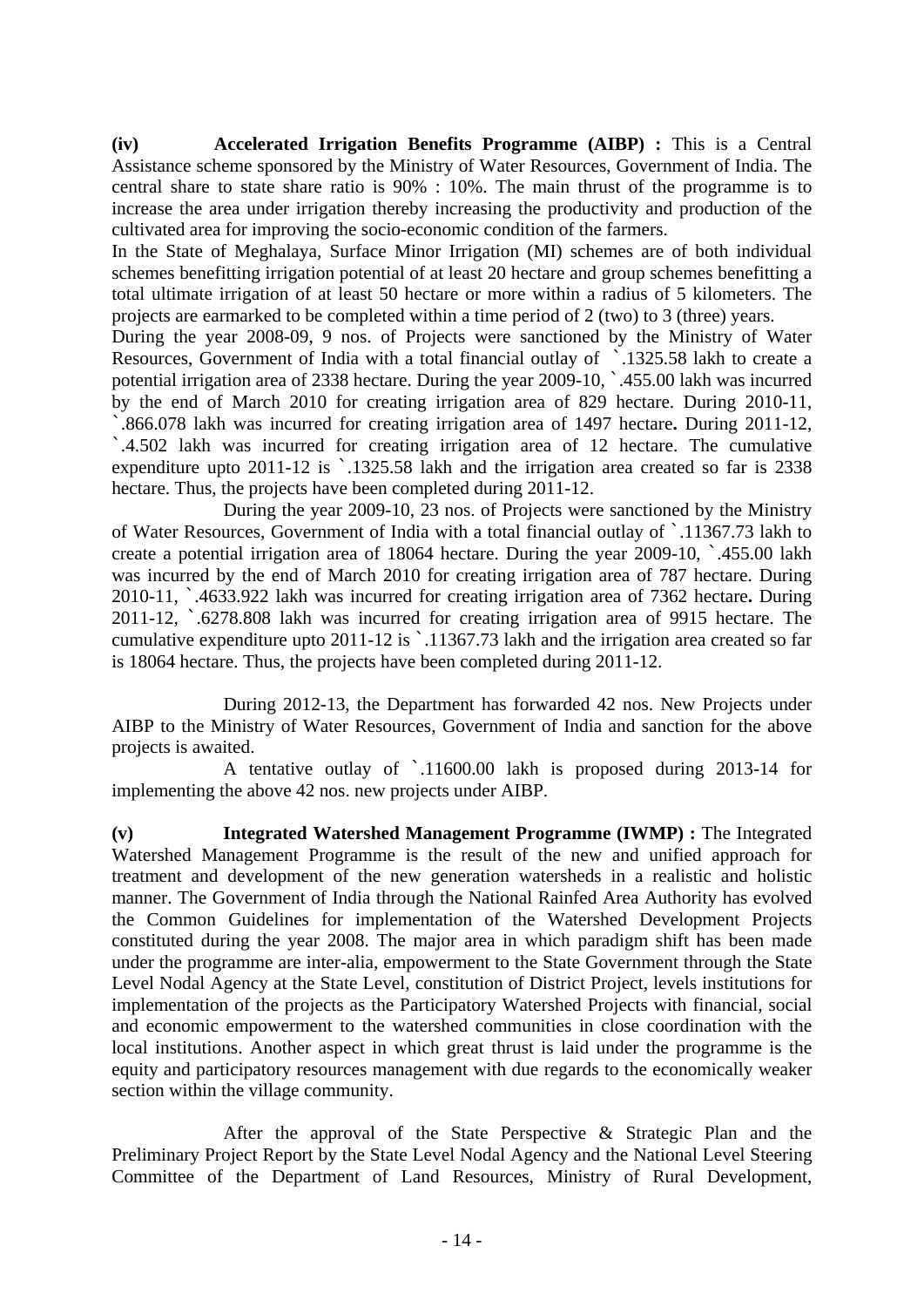Government of India, during 2009-10 the Government of India (DoLR) has accorded approval and sanction for treatment of 30,000 Hectares under the 18 projects spread across all the Districts for which the total project cost is `.45.00 crore. The State Government has to bear 10% of the total project cost as the corresponding matching State share.

**IWMP Batch-I** :During 2009-10, the DoLR Government of India has released 6% as part of the  $1<sup>st</sup>$  installment of the Central share amounting to  $\degree$ .2.43 crore and the State Govt. had released `. 0.27 crore being the matching state share for preparation of DPR, Entry Point Activities, Administrative Expenses and Institution and Capacity Building.

During 2010-11 the DoLR Government of India has released 14% of the  $1<sup>st</sup>$  installment of the Central share amounting to ` 5.67 crore and the State Govt. had released Rs.0.63 crore being the matching state share for Administrative cost, Monitoring, Evaluation, Institution & Capacity Building and Watershed work phase.

**IWMP Batch-II :** In the year 2010-11 the Government of India (DoLR) has accorded approval and sanction for treatment of 52,000 Hectares under the 29 projects spread across all the Districts for which the total project cost is ` 78 crore. The State Government has to bear 10% of the total project cost as the corresponding matching State share.

During 2010-11, the DoLR Government of India has released 6% as part of  $1<sup>st</sup>$  installment of Central Share amounting to ` 4.212 crore and the State Govt. had released Rs.0.468 crore being the matching state share for preparation of DPR, Entry Point Activities, Administrative Expenses and Institution and Capacity Building.

During 2011-12, the DoLR Government of India has released 14% of the  $1<sup>st</sup>$  installment of the Central share amounting to Rs.9.828 crore and the State Govt. had released ` 1.092 crore being the matching state share for Administrative Cost, Monitoring, Evaluation, Institution & Capacity Building and Watershed work phase.

**IWMP Batch-III :** In the year 2011-12, the Government of India (DoLR) has accorded approval and sanction for treatment of 37,500 Hectares under the 14 projects spread across all the Districts for which the total project cost is ` 56.25 crore. The State Government has to bear 10% of the total project cost as the corresponding matching State share.

During 2011-12 the DoLR Government of India has released 6% as part of  $1<sup>st</sup>$  installment of Central Share amounting to ` 3.0375 crore and the State Govt. had released ` 0.3375 crore being the matching state share for preparation of DPR, Entry Point Activities, Administrative Expenses and Institution and Capacity Building.

During 2012-13, the DoLR Government of India has released 14% of the  $1<sup>st</sup>$  installment of the Central share amounting to ` 7.0875 crore and the State Govt. had released ` 0.7875 crore being the matching state share for Administrative Cost, Monitoring, Evaluation, Institution & Capacity Building and Watershed work phase.

**IWMP Batch-IV:** In the year 2012-13 the Steering Committee, Government of India (DoLR) has accorded approval for treatment of 38,870 Hectares under the 12 projects spread across all the Districts for which the total project cost is Rs.58.305 crore. The State Government has to bear 10% of the total project cost as the corresponding matching State share.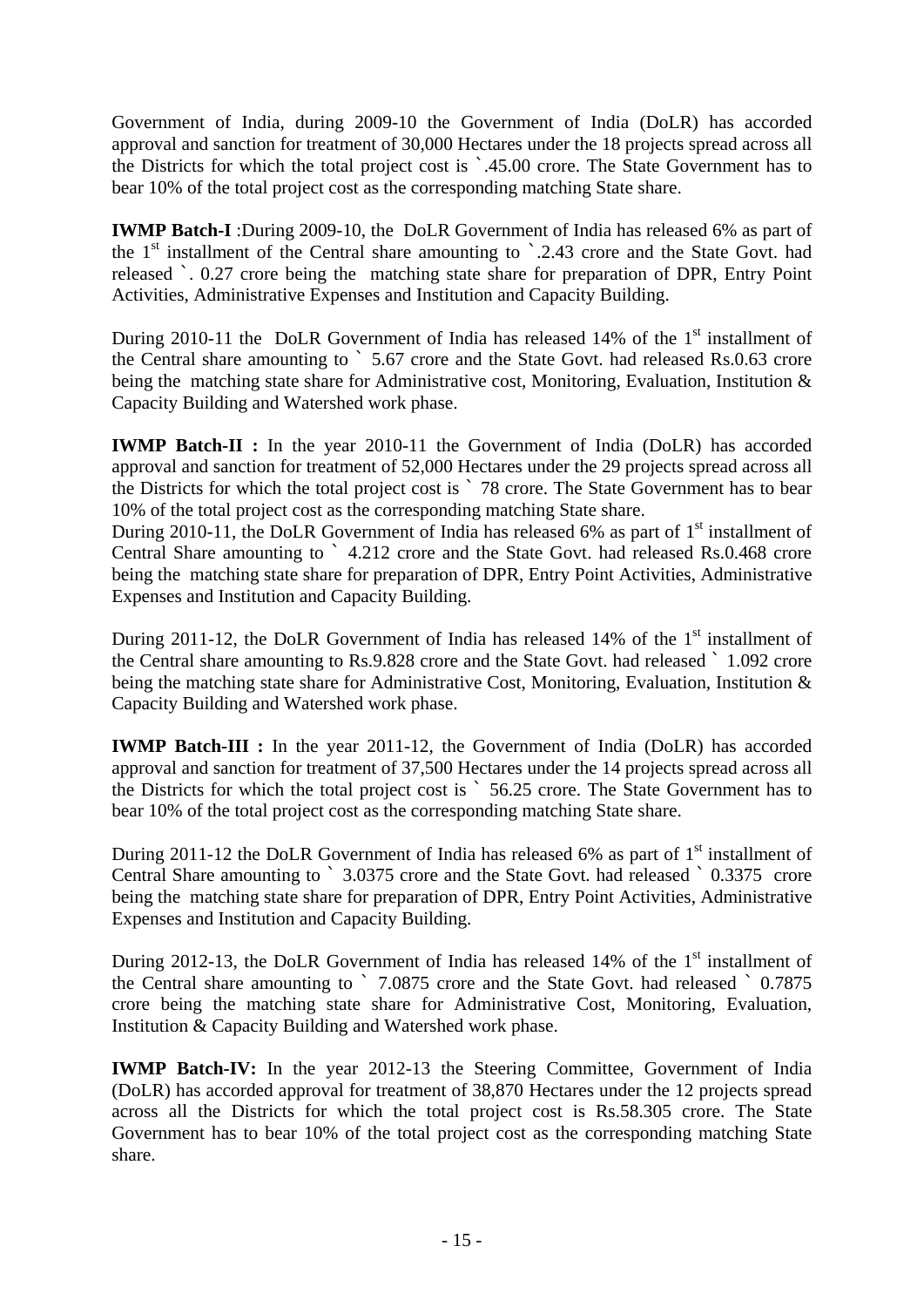During 2012-13 the amount of Central Share due for release under IWMP Batch-I, Batch-II & Batch-IV is ` 38.99898 crore. However, after deduction of interest accrued and unspent balance as on 1.4.2012 the Government of India had released the Central Share amounting to Rs.30.3461311 crore. And the amount of Central Share for utilization during the year 2012- 13 is ` 38.99898 crore. The State Government had released ` 3.899898 crore being the matching State Share for implementation of IWMP Batch-I, Batch-II & Batch-IV.

 A tentative outlay of ` 400.00 lakh under State Share is proposed during 2013- 14 for treating an area of 2667 hectare.

**(v) Commercial Crop Development Board :** The Meghalaya Commercial Crops Development Board (MCCDB) came into being vide an Act call the Meghalaya Commercial Crops Development Board Act, 1996 effected from  $1<sup>st</sup>$  June, 1997. However, the MCCDB actually formally inaugurated its office on the  $3<sup>rd</sup>$  August, 2001 and its nucleus Branch at Tura was inaugurated on the  $21<sup>st</sup>$  May, 2002.

The aims and objectives of the Meghalaya Commercial Crops Development Board are to promote Horticultural Plantation and other Commercial Crops in the State, so as, to bring about general prosperity and to bring to an end the uneconomic, but destructive agricultural practices like Jhum and Bun. It will have within its purview all plantation and horticultural crops and will provide assistance to the farmers in all their requirements like getting loans, technical advice, obtaining, promoting and assisting in implementations and adoptions of new technologies, procuring inputs including improved seeds, finding outlets for the produce, finding linkages with processing units, etc. The Board will lay emphasis on developing infrastructure for producing raw materials and processing units and marketing infrastructures for the produces. It will motivate farmers to take up such farming activities which can give good yield, are eco-friendly and find a proper market. The Board will thus link the farmer with financial institutions, technical services and agencies providing with quality inputs on the one hand and with processing units and market on the other. Today, one of its main programmes is the Group Rubber Planting Scheme which it has taken up by the Soil & Water Conservation Department.

 The activities of the Board include the promotion of commercial crops cultivation, processing and marketing of commercial crops in the State. The expenditure on the scheme during during 2012-2013 is  $\degree$  35.00 lakh only. A tentative outlay of  $\degree$  35.00 lakh is proposed during 2013-14 as financial assistance (grant-in-aid) to the Meghalaya Commercial Crop Development Board (MCCDB) for running of the Board Office.

**(vii) Construction & Maintenance of Departmental Non-residential Buildings :** The objective of the scheme is to provide necessary infrastructure to the different establishment both at the directorate and the district level. The Department is planning to construct new office buildings in newly created districts.

**(viii) Construction & Maintenance of Government Residential Buildings :** The scheme is meant for the purpose of provide accommodation facilities to the officers and staff of the Department in order to achieve effective services from them especially in the matter of execution of different types of works in the field.

 The broad break-up of the expenditure during 2012-13 and the tentative outlay proposed during 2013-14 is as indicated in the table below :-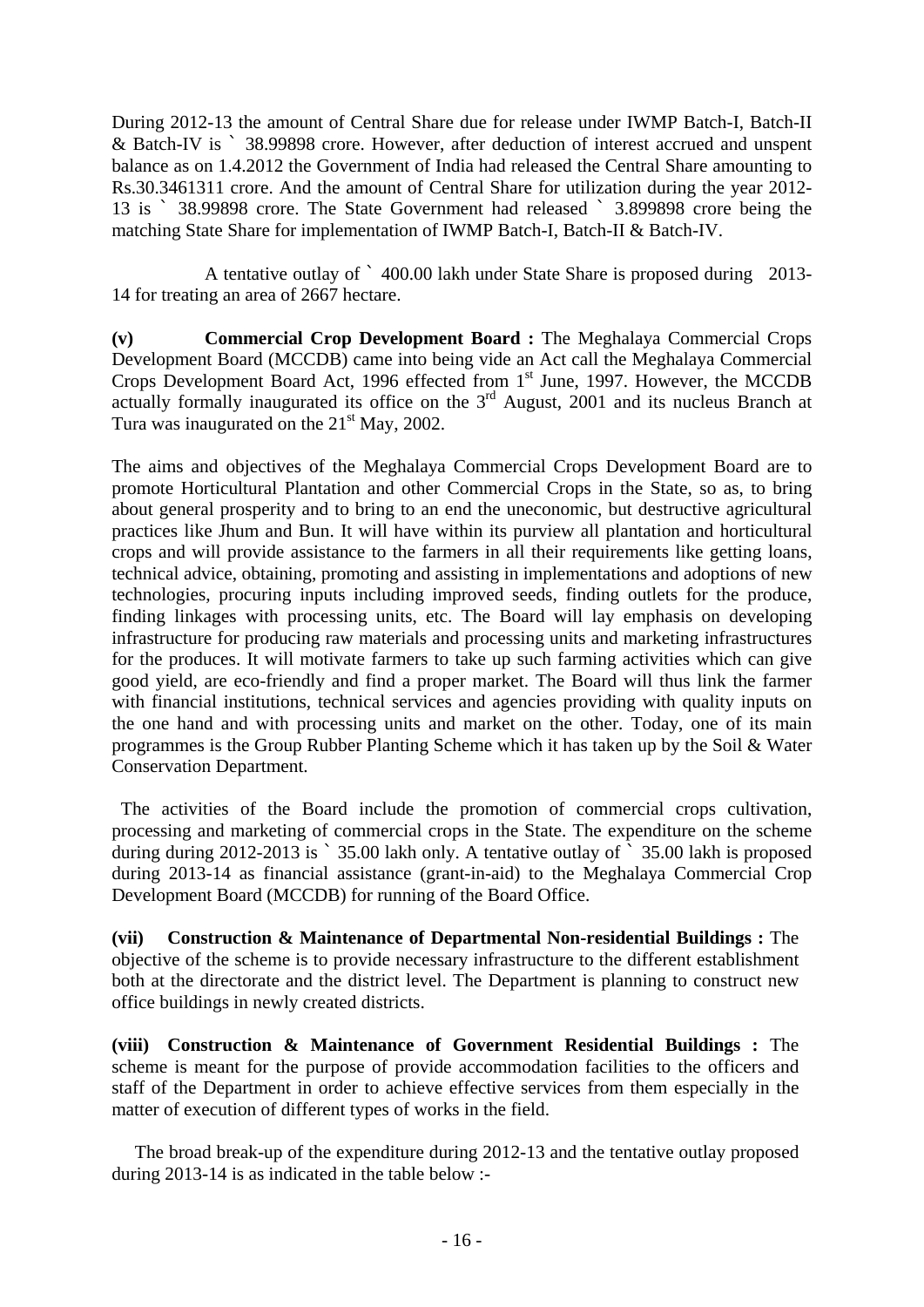|                                             |                 |                                        |                        |                           |                 |                    | in lakh)          |
|---------------------------------------------|-----------------|----------------------------------------|------------------------|---------------------------|-----------------|--------------------|-------------------|
| Name of Scheme                              | $11th$ Plan     | $\overline{11^{th}}$ Plan              | <b>Actual</b>          | $\overline{12^{th}}$ Plan | <b>Approved</b> | <b>Anticipated</b> | <b>Tentative</b>  |
|                                             | $(2007 - 2012)$ | $(2007-2012)$ expenditu- $(2012-2017)$ |                        |                           | Outlay          | <b>Expenditur</b>  | <b>Outlay for</b> |
|                                             | Projec-         | <b>Expendi-</b>                        | $re$ 2011-12 Projected |                           | 2012-13         | e 2012-13          | the Annual        |
|                                             | ted Outlay      | ture                                   |                        | Outlay                    |                 |                    | Plan 2013-14      |
| Direction &                                 | 1446.00         | 2188.66                                | 602.84                 | 350.00                    | 117.00          | 117.00             | 48.00             |
| Administration                              |                 |                                        |                        |                           |                 |                    |                   |
| Soil Survey & Testing                       | 34.00           | 30.00                                  | 7.33                   | 2.00                      | 0.00            | 0.00               | 0.00              |
| Soil Conservation                           | 3209.35         | 1366.81                                | 84.13                  | 12300.00                  | 815.33          | 805.33             | 190.70            |
| Scheme                                      |                 |                                        |                        |                           |                 |                    |                   |
| Extension & Training                        | 270.00          | 364.87                                 | 89.64                  | 25.00                     | 11.00           | 11.00              | 7.00              |
| Other Expenditure                           | 13802.65        | 23444.13                               | 10112.89               | 81802.00                  | 14134.45        | 13984.45           | 13472.00          |
| <b>Agricultural Research</b><br>& Education | 10.00           | 10.81                                  | 2.20                   | 21.00                     | 2.22            | 2.22               | 2.30              |
| Housing-01-Govt.                            | 150.00          | 29.47                                  | 0.00                   | 1000.00                   | 300.00          | 300.00             | 180.00            |
| <b>Residential Building</b>                 |                 |                                        |                        |                           |                 |                    |                   |
| Total                                       | 18922.00        | 27434.75                               | 10899.03               | 95500.00                  | 15380.00        | 15220.00           | 13900.00          |

# **1.4 ANIMAL HUSBANDRY**

**1.4.1.** Animal Husbandry & Veterinary sector plays an important role for increasing production of animal origin food like milk, meat and eggs. Every effort has been made to bring about an all round improvement of livestock and poultry farming, development of infrastructure and also to generate self employment to the people, increasing the production of meat, milk and eggs and other products and by-products, improving the marketable quality of the products including processing for long storage and better acceptability to the consumers and arrangement for an efficient marketing of the products. The target fixed for production of meat & egg during the Eleventh Plan Period is 42,000 tonnes and 110 million Nos and the actual achievement during Eleventh plan is 38,240 tonnes and 102.06 million Nos respectively.

# **1.4.2. The approved outlay for the Eleventh Plan is `.10500.00 lakh. The actual expenditure during the 11<sup>th</sup> Plan is `.10134.09 lakh. The approved outlay for 2012-2013 is `.3400.00 lakh which include `.1300.00lakh as NABARD Loan and 320.00lakh under Livestock mission. The anticipated expenditure during 2012-13 is `.3180.00 lakh.**

**1.4.3.** Achievement during the 11<sup>th</sup>Plan: The key items for assessment of achievement under this sector during the  $11<sup>th</sup>$  Plan are as indicated in the table below:-

| <b>Items</b>  | <b>Units</b> | $11th$ Plan<br><b>Target</b> | $11th$ Plan<br><b>Actual</b><br>Achievement | $2011 - 12$<br><b>Actual</b><br>Achievement |
|---------------|--------------|------------------------------|---------------------------------------------|---------------------------------------------|
| A.H. Products |              |                              |                                             |                                             |
| Meat          | 000' tonnes  | 42.00                        | 38.24                                       | 40.00                                       |
| Eggs          | Million Nos  | 110.00                       | 102.06                                      | 103.00                                      |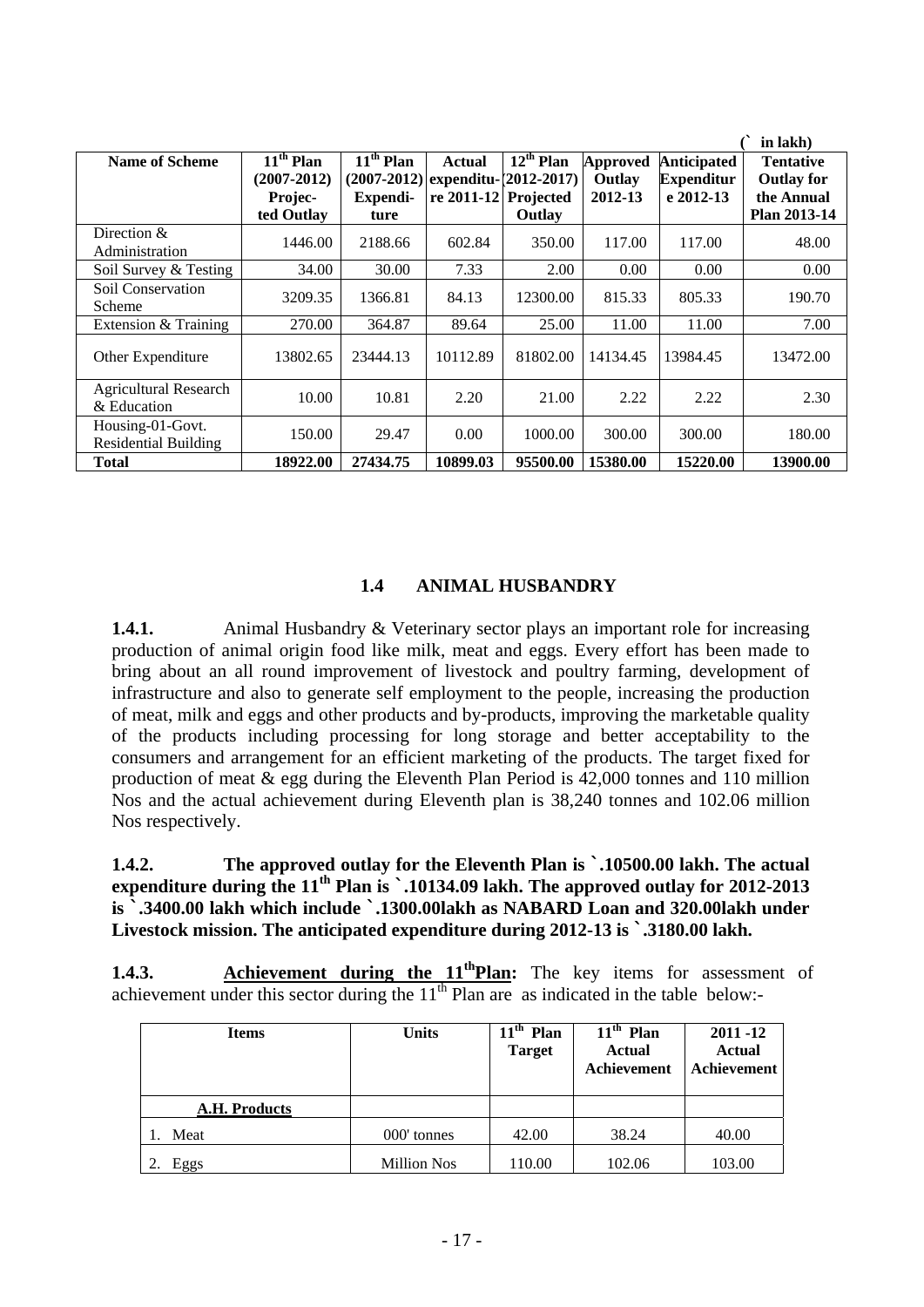| A.H. Programmes                                            |                        |       |                |                |
|------------------------------------------------------------|------------------------|-------|----------------|----------------|
| 1. Artificial Insemination                                 | $000'$ Nos<br>annually | 136.5 | 135.4          | 27.62          |
| 2. Cattle & Buffalo Farm                                   | <b>Nos</b>             | 5     | $\overline{4}$ | $\overline{4}$ |
| 3. Veterinary Hospital<br>(Cumulative)                     | <b>Nos</b>             | 4     | $\overline{4}$ | $\overline{4}$ |
| 4. Veterinary Dispensary<br>(Cumulative)                   | <b>Nos</b>             | 94    | 97             | 97             |
| 5. Veterinary Aid Centre<br>(Reduced due to Upgradarion)   | <b>Nos</b>             | 52    | 47             | 47             |
| 6. Students trained under VFA<br><b>Training Institute</b> | Nos.                   | 125   | 125            | 125            |
| 7. Students sponsored for<br>B.V.Sc. and A.H. Degree       |                        |       |                |                |
| Course                                                     | Nos.                   | 50    | 54             | 10             |
| 8. Farmers trained under VTC                               | Nos.                   | 5740  | 5937           | 956            |

### **1.4.4 PROGRAMME FOR THE TWELFTH PLAN (2012-17) & ANNUAL PLAN 2013-14**

The Department is fully utilizing its services in the activities relating to development of cattle, buffaloes, pig, sheep, goats, rabbit, poultry, feed & fodder, treatment and prevention of animal diseases, livestock census and development of dairying in the State. Keeping in view the socio-economic development in the State and consequent upon the marked improvement in such services, the approach of the Department under long term perspective would be to match its services to the modern technologies and upgrade the existing status as early as possible in phase manner with the development that takes place elsewhere in the country as well as in advanced countries.

Due to its peculiar topography, climatic situation and socio-economic conditions the people of Meghalaya depends more on Animal Husbandry activities, Horticulture etc, as traditional agriculture in hilly areas occupies only about 10% of the land in the State. Heavy rainfall in sloppy hill not only causes soil erosion but also make it acidic by removing the soluble basic part of the soil by the solvent action of the run-off water and loss of productivity. Indiscriminate mining of stones, gravels, coal, etc. diminishes the area under cultivation, forest land and grass cover. Under such situation, livestock farming is the only occupation that the villagers can rely upon for a subsidiary living and drive for effecting quick improvement is needed by the State by adopting a comprehensive plan for livestock and poultry production, processing and marketing of livestock and livestock products through judicious application of modern technologies on breeding, feeding, management, disease control, processing, and marketing.

Adoption of scientific fodder production and conservation by using local grasses, improved seeds and root slips supplied by reputed organizations would bring in better availability situation and optimum production of fodder for livestock.

Utilization of manure of livestock and poultry for setting up of Bio-gas units would solve the fuel problem in the remote areas and further depletion of forest could be halted with consequence re-generation of forestry cover which will go a long way for economic development in these areas.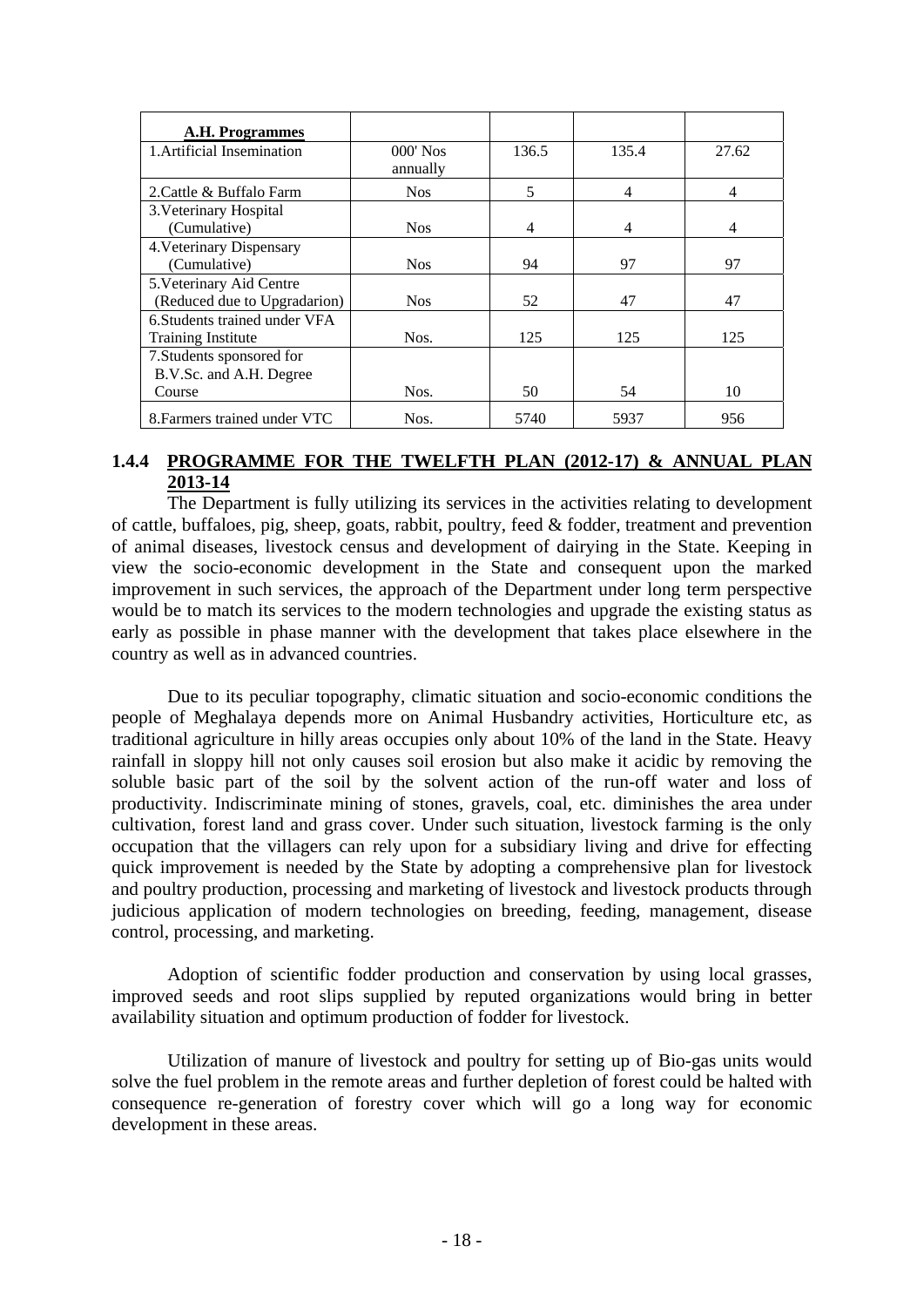**1.4.5.** The per capita availability of milk, meat and eggs as shown below indicates a dismal picture and thus greater effort is needed for the Animal Husbandry sector to make a holistic approach in the Twelfth Five Year Plan.

| Sl.<br>No. | Product                | Production | Human<br>Population | Per Capita<br>Availability |
|------------|------------------------|------------|---------------------|----------------------------|
| 1.         | Milk (in '000' tonnes) | 79.7       |                     | $74 \text{ gm/day}$        |
| 2.         | Meat (in '000' tonnes) | 38.2       | 29.64 lakh          | $35.22$ gm/day             |
| 3.         | Eggs (Million Nos)     | 102.06     |                     | 34 nos/years               |

# **PER CAPITA AVAILABILITY (2011 – 12)**

The picture depicted above indicates the need for taking up the activities with all sincerity and services in future plans. The action proposed to be taken for further development and thrust areas for overall development of livestock resources is for :-

- a) Qualitative improvement of livestock and poultry to increase the productivity and thereby increase the per-capita availability of milk, meat  $\&$  egg.
- b) Creation of adequate infrastructure for animal, health coverage, input supplies, processing of animal products and organizing efficient marketing system to match the production so envisaged. Establishment/strengthening of Poly-clinic/hospital in each district will be taken up, including establishment of new dispensaries in rural areas as per norms and upgradation of existing Veterinary Aid Centres/Stockman Centres/Key Village Centre to full-fledged Veterinary Dispensaries.
- c) Production of fodder and balanced livestock feed will receive high priority in order to make animal production activities cost effective and remunerative to the farmers. Participation of farmers for livestock farming and for this purpose organization of farmer's co-operative, involvement of NGOs in various activities will be encouraged. Breeding facilities like artificial insemination of cattle will be at farmer's doorsteps besides imparting of training to local farmers and demonstration of latest system of farming.
- d) Encourage establishment of commercially viable projects by private entrepreneurs, co-operative societies and big business houses of repute on equity participation basis, if required.
- e) Additional employment opportunities for un-employed rural youths, commercial rearing of improved pigs, goats & poultry (both for eggs & meat) will be encourage by giving assistance in the form of Grant-in-Aid/Subsidy, providing feed in the form of subsidy and other incentives. Rural Cluster Approach will be encouraged for poultry and piggery development.
- f) Establishment of medium/small Slaughter Houses in each and every district/Subdivision for clean and hygienic meat.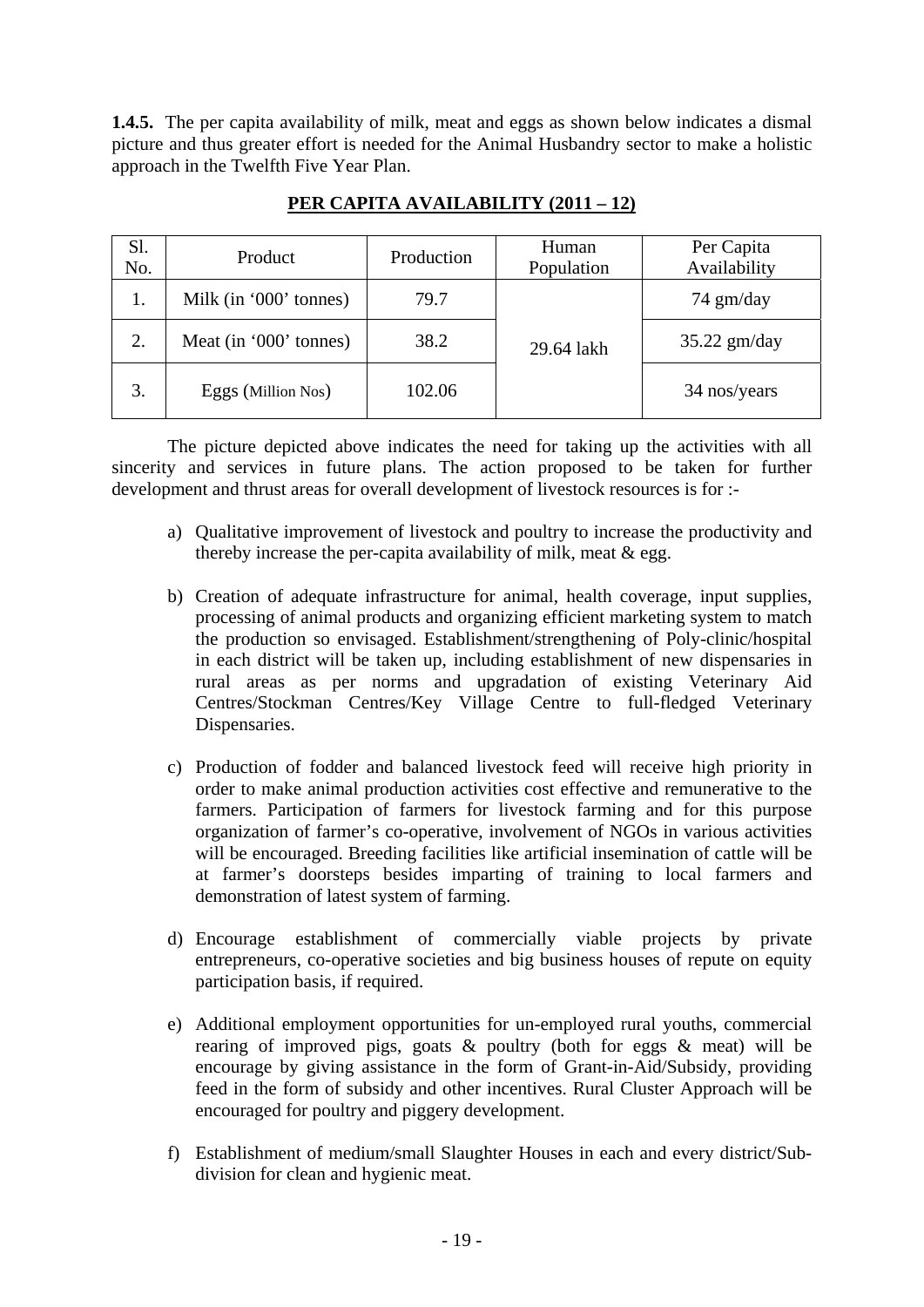- g) To sponsor suitable candidates to different Institute/Universities in the Country for undergoing studies in Degree Courses on B.V.Sc & A.H and B.Sc (Dairy Technology) wherever allotted seat(s) is available, which would match with the envisaged demand considering the present attrition rate of technical personnel. Inservice technical officers will be deputed for post graduate studies or specialized in different disciplines wherever required by the Department on regular basis.
- h) Conducting training for production of skilled para-veterinarian who will assist the veterinarian in treatment, prevention of diseases as well as management, feeding, etc. of farm animals. Workshop, seminar and training-cum-exposure trip will be organized on regular basis at State/District/Sub-Divisional/Block level for technical person and farmers. Training of entrepreneur for taking up of livestock on commercial basis for which Entrepreneurship Development Programme (EDP) will be one of the prime thrust areas in the Twelfth Plan.

# **1.4.6. PROPOSED OUTLAY FOR THE 12th PLAN (2012 – 17) and ANNUAL PLAN 2013-14**

The Projected outlay for the 12<sup>th</sup> Plan Period under A.H Sector is ` **28800.00 lakh (including ` 10000.00 lakh NABARD Loan) and the approved outlay for Anuual Plan 2012-13 is ` 3400.00 lakh (including ` 1300.00 lakh NABARD Loan and ` 320.00 lakh Livestock Mission). The anticipated expenditure during 2012-13 is Rs3180.00 lakh. The Projected Outlay for the Annual Plan 2013 – 14 is ` 3550.00 lakh (including ` 1300.00 lakh NABARD Loan and ` 100.00 lakh Livestock Mission).** 

The main programmes for A.H Sector for 2013 – 14 are indicated below :

- 1. **Direction & Administration :** An amount of ` 159.46 lakh is proposed for maintenance of Administrative offices at Directorate, District, Sub-Divisional, Engineering and other establishments, including rent, rates & taxes and State Share to Centrally Sponsored Scheme, viz, State Veterinary Council.
- 2. **Veterinary Services & Animal Health :** For maintaining and providing medicines, chemical, re-agents, equipments and appliances to the existing hospitals, dispensaries, aid centres and clinical laboratories located in different parts of the State including contribution to Centrally Sponsored Scheme, namely, Assistance to State for Control of Animal Diseases (ASCAD), an amount of ` 307.48 lakh is proposed during 2013 – 14. The Department has also earmarked State's Share under NABARD loan for establishment of new Veterinary Dispensaries & Poly-clinic in State.
- 3. **Cattle Development :** For improvement of existing Cattle farms and Buffalo farm, replacing the old and unproductive stock and purchase of feed, etc, an amount for ` 174.32 lakh has been earmarked which includes State Share as State Contribution for establishment of Slaughter Houses under NABARD Loan.
- 4. **Poultry Development :** An amount of ` 335.54 lakhs has been proposed for maintenance and strengthening of all poultry farms in the State, replacement of parent stock of breeding birds, increasing the capacity of birds in the farms in order to meet the requirement for supply of inputs to the farmers. The above amount includes Assistance to farmers/Self-Help Group/Co-operative Societies for poultry rearing in the form of subsidy.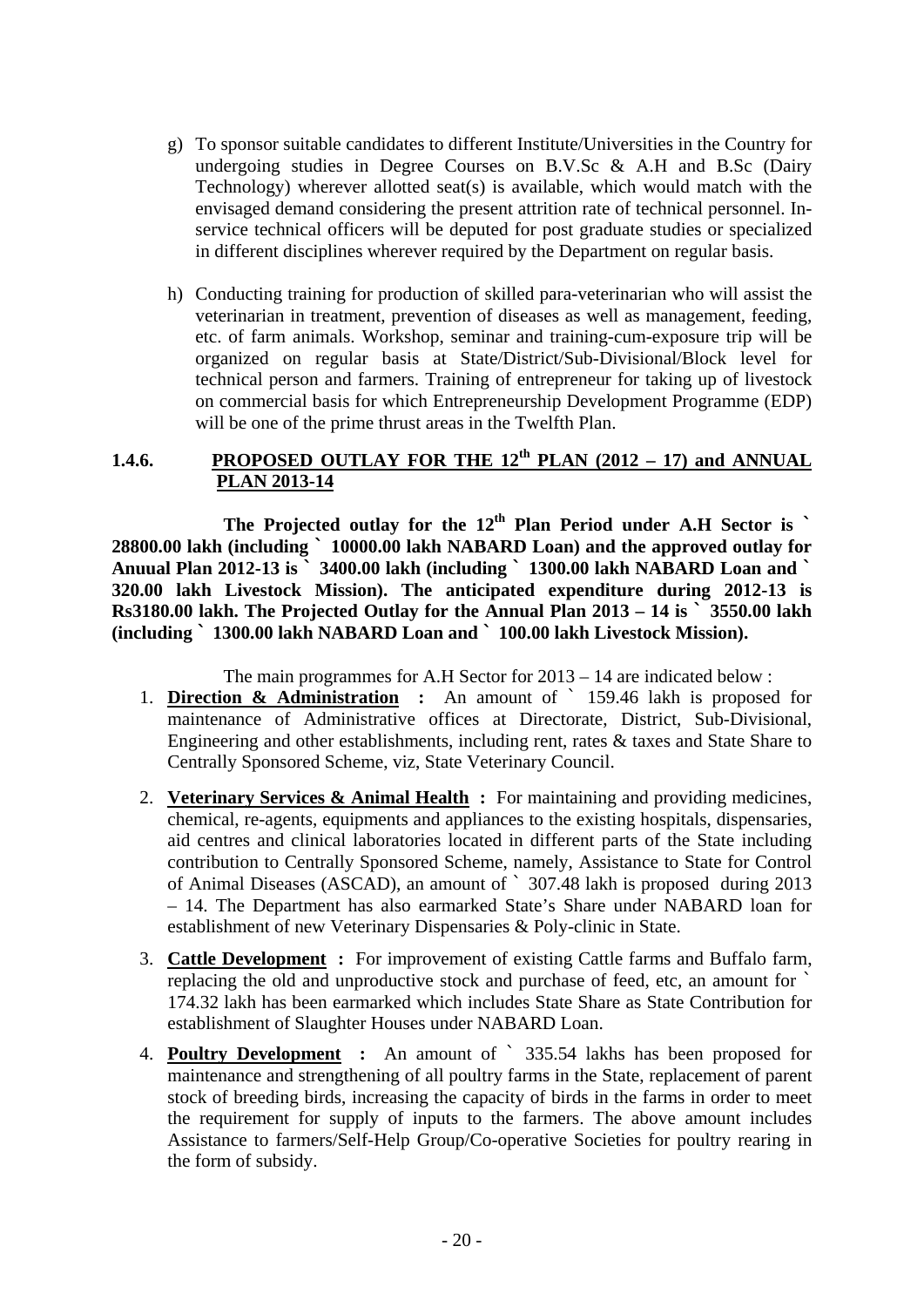- 5. **Sheep, Goat & Rabbit Development :** Under this programme, an amount of ` 8.75 lakh has been proposed which include implementation of subsidy schemes for goat rearing.
- 6. **Piggery Development :** This programme includes maintenance and strengthening of existing pig breeding farms in the State and implementation of subsidy schemes for general farmers/Educated Un-employed Youth/SHGs/Co-operative Societies. It is proposed to replace the old parent stock of pigs for breeding programme so as to improve and increase production of piglets in order to meet the requirement in the State. An amount of  $\degree$  331.17 lakh is proposed for 2013 – 14.
- 7. **Feed & Fodder Development :** An amount of ` 29.36 lakh is proposed for maintenance of existing fodder farms and feed mills in the State and Feed Analytical Laboratory for analyzing of feed samples.
- 8. **Administrative Investigation & Statistics :** An amount of ` 40.00 lakh is proposed as State Share for implementation of Integrated Sample Survey for estimation of Major Livestock Products in the State.
- 9. **Research & Education :** This programme includes maintenance of existing clinical laboratories for diagnosis and testing of diseases, purchase of vaccines, sponsoring candidates for undergoing degree course, specialization, conducting certificate course to VFA, vocational training to farmers, workshop, etc. Hence, an amount of ` 93.24 lakh is proposed for the above expenditure.
- 10. **Infrastructures Development/including Improvements :** An amount of ` 506.91 lakh is proposed for maintenance of existing infrastructure which have been created during the  $7<sup>th</sup>$  Plan period onwards.

# **1.4.7 NEW STATE PLAN SCHEMES**

- 1. **Establishment of District Veterinary Information Units in Khasi, Jaintia & Garo Hills** :- With the objective to provide the detailed information on the activities of A.H. & Dairy Sector, initially the Department has proposed to establish 3 (three) District Veterinary Information Units in the main District of Khasi, Jaintia & Garo Hills at an estimated amount of ` 290.00 lakh with a proposed outlay of `.25.17 lakh during 2013-14.
- 2. **Setting up of new Cattle Breeding farm in East Garo Hills District** :- The Department with the objective to increase Milk production and also to meet the requirement of breeding stock of cattle it is proposed to establish 1 (one) cattle farm at Rongdona in East Garo Hills District and ` 30.05 lakh is proposed during 2013-14.
- 3. **Setting up of A.I Production Centre** :- With the objective to introduce A.I services to pigs as a mean to improve production at different level especially after taken into consideration the high maintenance of keeping boars, the A.I producing centre will be established at Upper Shillong at an estimated cost of ` 114.74 lakh and also proposed an amount of ` 57.99 lakh during 2013-14.
- 4. **Livestock Demonstration Farm** :- From the Bio-Security point of view of livestock, the Department will set up Livestock Demonstration Farms at the Vocational Training Centres at Kyrdemkulai and Tura so as to avoid free movement of Trainees of both in- service and farmers at the different Livestock & Poultry farms. An amount of  $\degree$ 20.56 lakh is proposed for 2013 – 14.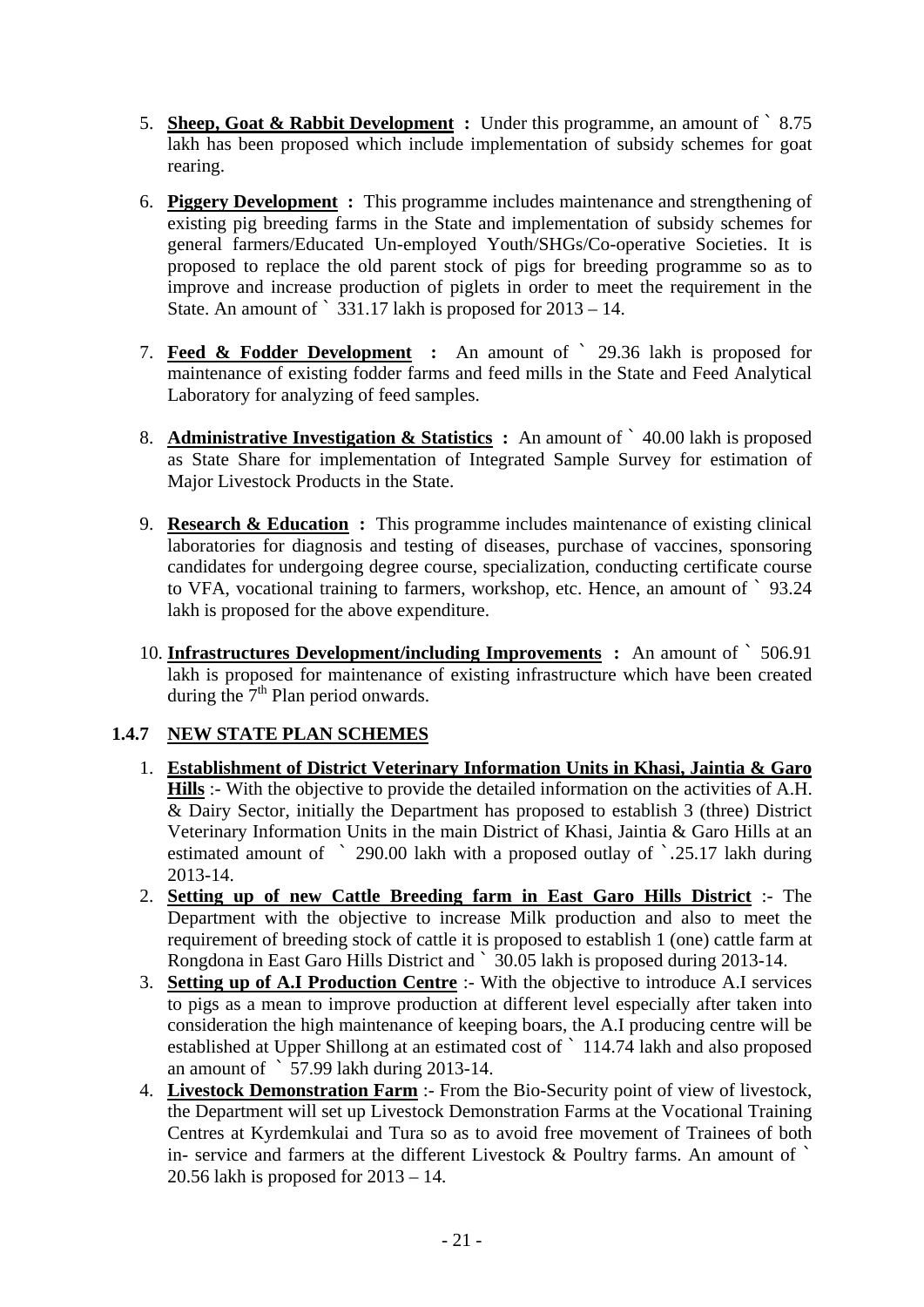5. **Scheme for State Awareness Programme to the farmers on Annual Diseases** :- For extension of A.H Services, it is proposed to conduct awareness programmes in the rural areas where the State Veterinary Dispensaries are located to highlight people on the importance of A.H Programme, threat of diseases, availability of improved breeding stock for economic upliftment of the people. An amount of ` 30.00 lakh is proposed during 2013 – 14.

## **1.4.8. Livestock Mission under IntegratedBasin Development & Livelihood Programme :**

 Livestock Mission is one of the flagship programme of the Government of Meghalaya under the IntegratedBasin and Livelihood Development Programme (IBLDP) with an aim to generate employment opportunity to the local population using the available technology and resources. The programme offers lots of scope to augment production of meat, egg and milk, thereby bridging the gap between demand and supply. The State as of now imports more than 9 thousand tonne of meat & 33 millions eggs every year from outside the state besides large quantity of milk by products. With the increase of human population, it is expected that the demand for all the above protein requirement of animal origin will increase many folds. However, the State has a congenial climate and resources suitable for Livestock & Poultry farming. Hence, a committed programme like "**Livestock Mission**" is expected to bring lots of changes to enhance the economy of the State and provide employment opportunity to many. The goals of thisLivestock Mission is designed to be implemented through the Group/Societies/Individual as given below and to cover all the 39 blocks of the State in 5(five) years. The financial support system will be shared between the Government, Bank and Beneficiaries in the ratio of 60:30:10 respectively.

| SI.<br>No. | <b>PROGRAMME</b>                                                                                             | No.of SHG/<br>Group/<br><b>Society</b> | <b>Estimated</b><br><b>Expenditure</b><br>(lakhs) | 60%<br>Government<br>contribution |
|------------|--------------------------------------------------------------------------------------------------------------|----------------------------------------|---------------------------------------------------|-----------------------------------|
| 1.         | Dairy Development                                                                                            | 82                                     | 1767.10                                           | 1060.26                           |
| 2.         | Pig Breeding                                                                                                 | 780                                    | 14352.00                                          | 8611.20                           |
| 3.         | Pig Fattening                                                                                                | 1137                                   | 13644.00                                          | 8186.40                           |
| 4.         | Poultry Layer                                                                                                | 176                                    | 6575.79                                           | 3945.47                           |
| 5.         | Kuroiler rearing                                                                                             | 722                                    | 15104.68                                          | 9062.81                           |
| 6.         | <b>Goatery Development</b>                                                                                   | 793                                    | 11228.88                                          | 6737.33                           |
| 7.         | Fodder development                                                                                           |                                        | 10623.80                                          | 10623.80                          |
| 8.         | Marketing unit of Live animals                                                                               | 78                                     | 374.40                                            | 224.64                            |
| 9.         | Clean butcher shop                                                                                           | 80                                     | 320.00                                            | 192.00                            |
| 10.        | building<br>/Mass<br>Capacity<br>Media/Data<br>relief/<br>collection/Emergency<br>Administrative charges etc |                                        | 5300.00                                           | 5300.00                           |
|            | <b>Total</b>                                                                                                 | 3848                                   | 79290.65                                          | 53943.91                          |

# **PROJECTED FINANCIAL IMPLICATION AND GOVERNMENT CONTRIBUTION**

#### **Unit size of each programme**

| SI.<br>No | Name of programme | Amount<br>per unit | No.of animal/<br>birds per<br>unit | <b>Total</b><br>Amount<br>$(in$ lakh $)$ |
|-----------|-------------------|--------------------|------------------------------------|------------------------------------------|
| 1.        | Dairy Cattle      | 21,55,000.00       | 10 milch cows                      | 1767.10                                  |
| 2.        | Pig Breeding      | 18,40,000.00       | 12 piglets $(2:10)$                | 14352.00                                 |
| 3.        | Pig Fattening     | 12,00,000.00       | 40 piglets                         | 13644.00                                 |
| 4.        | Poultry Layer     | 37, 36, 240.00     | 1000 birds                         | 6575.79                                  |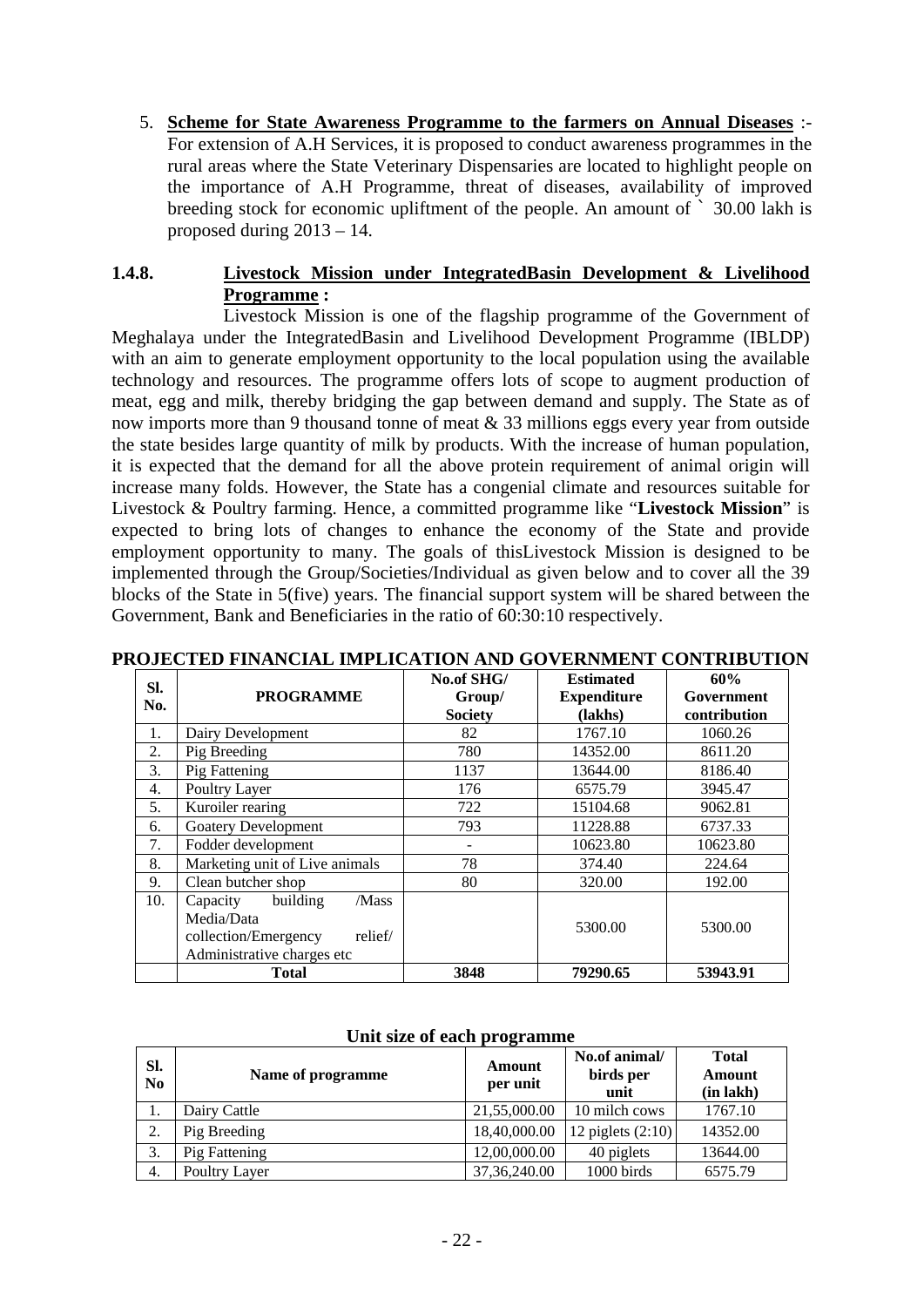| 5.  | Low in-put Kuroiler                                                                                  | 20,92,060.00 | 1000 birds          | 15104.68 |
|-----|------------------------------------------------------------------------------------------------------|--------------|---------------------|----------|
| 6.  | Goatery                                                                                              | 14,16,000.00 | $42$ goats $(2:40)$ | 11228.88 |
| 7.  | (i)Strengthening of existing Govt.Fodder<br>Farm                                                     | 41,00,000.00 | 4 units             | 164.00   |
|     | (ii) Setting up Fodder Demonstration plot                                                            | 12,70,000.00 | 74 units            | 939.80   |
|     | (iii)Fodder production unit                                                                          | 3,40,000.00  | 2800 units          | 9520.00  |
| 8.  | Marketing unit of live animals                                                                       | 4,80,000.00  | 78 units            | 374.40   |
| 9.  | Setting up of clean butcher shop                                                                     | 4,00,000.00  | 80 units            | 320.00   |
| 10. | building/Mass<br>Capacity<br>Media/Datacollection/Emergency<br>relief/<br>Administrative charges etc |              |                     | 5300.00  |
|     | <b>Grand Total</b>                                                                                   |              |                     | 79290.65 |

(1) With the implementation of the above programmes, the State is expected to increase the production as follows:

| Sl.No. | <b>ITEMS</b> | <b>Estimated production</b> |
|--------|--------------|-----------------------------|
|        | Milk         | 25 lakhs litres per year    |
| 2.     | Piglets      | 4,24,320 nos in 5 years     |
| 3.     | Pork         | 8914.08 MT in 5 years       |
| 4.     | Eggs         | 18 million per year         |
| 5.     | Chicken      | 1900 MT per year            |
| 6.     | Mutton       | 190 MT per year             |

- (2) Under the Livestock Mission, about 3848 Group/Society will be covered in five years, thus giving direct and indirect employment to about 40 thousand people.
- (3) Livestock Mission encourages all stake holders to acquaint themselves with scientific knowledge & skill through proper guidance and training, thus ensuring sustainability of the programme.
- (4) The idea of involving SHG/Societies is to cover maximum number of participation, besides it will safeguard the viability of the programme.
- (5) The implementation will have a cluster approach to be able to take proper health care, supervision and marketing.

**Strategy:** The overall strategy is to augment production of meat, milk and eggs with due consideration to the marketing facilities. It also envisages transfer of technology on the concept of demand-driven.

**Mode of implementation:** All programmes will be implemented through the State Implementing Agency to be headed by the Chief Executive Officer (CEO). At the District level, all District A.H & Vety.Officer will be the implementing officer and to be assisted by the Programme Manager at the Block level. At the village level, Livestock Development Committee will be constituted from amongst the member of SHG/Society, where A.H & Vety. Officer, C&RD Block will be the ex-officio member.

**Funding & Management of Fund:** The Implementing Agency will tie up with any Commercial Bank for back ended subsidy, and each Group or Society shall have to open their bank account accordingly. The consolidated fund will be created with the Financial Bank.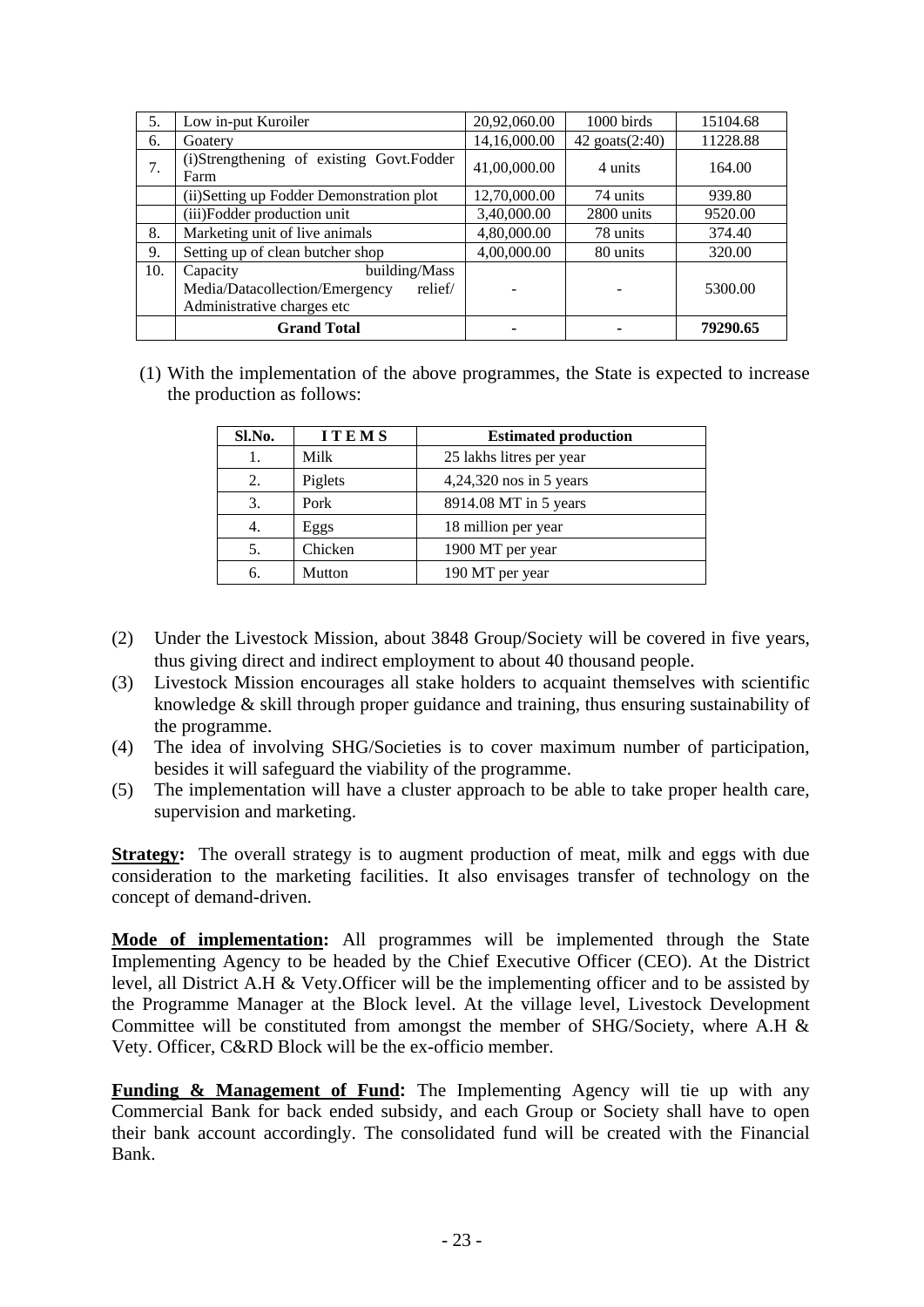**Monitoring & Evaluation:** Separate committee will be constituted for this purpose for the successful implementation of all programmes under the Livestock Mission.

**1.4.9.** The broad break - up of the actual expenditure for the 11<sup>th</sup> Plan, anticipated expenditure 2012-13 and the Projected Outlay for the  $12<sup>th</sup>$  Plan and Annual Plan 2013- 14 in respect of Animal Husbandry and Veterinary Sector is indicated in the Table below:-

|                   |                                                             |             |                    |                    |                |                            |                    | . in lakh)      |
|-------------------|-------------------------------------------------------------|-------------|--------------------|--------------------|----------------|----------------------------|--------------------|-----------------|
| SI.               | <b>Schemes</b>                                              | $11th$ Plan | $11th$ Plan        | <b>Annual Plan</b> | $12^{th}$ Plan | <b>Annual Plan 2012-13</b> | <b>Annual Plan</b> |                 |
| No.               |                                                             | 2007-12     | <b>Actual</b>      | 2011-12            | 2012-17        |                            |                    | 2013-14         |
|                   |                                                             | Projected   | <b>Expenditure</b> | <b>Actual</b>      | Projected      | <b>Approved</b>            | Anticipated        | <b>Proposed</b> |
|                   |                                                             | Outlay      |                    | <b>Expenditure</b> | Outlay         | Outlay                     | <b>Expenditure</b> | Outlay          |
| 1.                | Direction<br>&<br>Administration                            | 520.00      | 758.66             | 189.82             | 1431.00        | 133.28                     | 133.28             | 159.46          |
| $\overline{2}$ .  | Vety. Services &<br>Animal Health                           | 2135.00     | 2535.42            | 705.07             | 5199.00        | 249.28                     | 249.28             | 307.48          |
| 3.                | Cattle and Buffalo<br>Development                           | 940.00      | 609.57             | 274.36             | 1684.00        | 124.69                     | 124.69             | 174.32          |
| $\overline{4}$ .  | Poultry<br>Development                                      | 1160.00     | 701.10             | 193.60             | 2299.00        | 198.48                     | 198.48             | 335.54          |
| 5.                | $\&$<br>Sheep<br>Goat<br>Development                        | 80.00       | 76.83              | 18.66              | 200.00         | 5.50                       | 5.50               | 8.75            |
| 6.                | Piggery<br>Development                                      | 1100.00     | 729.63             | 192.54             | 2305.00        | 196.62                     | 196.62             | 331.17          |
| 7.                | $\&$<br>Fodder<br>Feed<br>Development                       | 395.00      | 259.20             | 48.65              | 360.00         | 24.46                      | 24.46              | 29.36           |
| 8                 | Administrative<br>Investigation<br>and<br><b>Statistics</b> | 150.00      | 80.51              | 35.17              | 236.00         | 34.80                      | 34.80              | 40.00           |
| 9                 | Research                                                    | 80.00       | 67.69              | 15.78              | 125.00         | 12.44                      | 12.44              | 14.93           |
| 10.               | Education                                                   | 309.00      | 320.73             | 88.07              | 660.00         | 67.97                      | 67.97              | 78.31           |
| $\overline{11}$ . | Infrastructure                                              | 3631.00     | 1647.89            | 442.04             | 3327.00        | 732.48                     | 732.48             | 506.91          |
| $\overline{12}$   | <b>RKVY</b>                                                 |             | 578                |                    |                |                            |                    |                 |
| 13.               | New Schemes                                                 |             |                    |                    | 974.00         |                            |                    | 163.77          |
|                   | <b>TOTAL</b>                                                | 10500.00    | 8365.23            | 2203.76            | 18800.00       | 1780.00                    | 1780.00            | 2150.00         |
| 14.               | NABARD Loan                                                 |             | 768.86             | 768.86             | 10000.00       | 1300.00                    | 1300.00            | 1300.00         |
| 15.               | <b>SPA</b>                                                  |             | 1000.00            |                    |                |                            |                    |                 |
| 16.               | <b>Livestock Mission</b>                                    |             |                    |                    |                | 320.00                     | 100.00             | 100.00          |
|                   | <b>GRANDTOTAL</b>                                           | 10500.00    | 10134.09           | 2972.62            | 28800.00       | 3400.00                    | 3180.00            | 3550.00         |

# **1.4.10. CENTRALLY SPONSORED AND CENTRAL SECTOR SCHEMES:**

The following are the Centrally Sponsored Schemes to be continued during 2013-14:-

- 1. Professional Efficiency Development- Establishment of State Veterinary Council.
- 2. Assistance to State for Control of Animal Disease (ASCAD).
- 3. National Project on Rinderpest Eradication (NPRE)
- 4. Sample Survey for estimation of Major Livestock Products.
- 5. Livestock Census.
- 6. National Project for control of Brucellosis (NPCB).
- 7. National Animal Disease Reporting System (NADRS).
- 8. Rural Backyard Poultry Development Component.
- 9. Assistance to Grassland Development including Grass Reserve.
- 10. Assistance to State for strengthening of existing farms.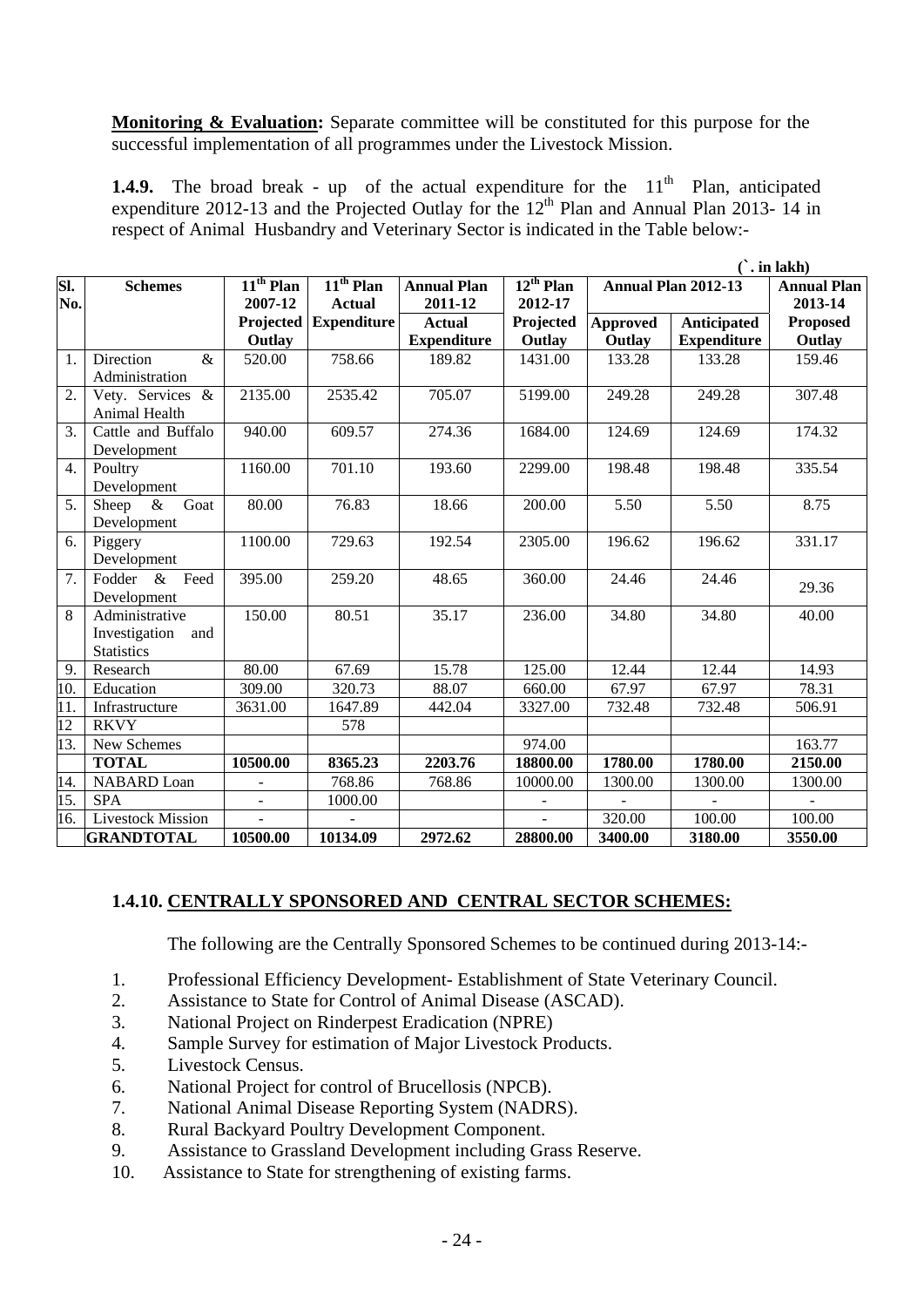## **1.5 DAIRY DEVELOPMENT**

**1.5.1** The Approved Outlay for Dairy Development Sector for the 11<sup>th</sup> Plan is  $\degree$ 2200.00lakhs. The actual expenditure during the 11<sup>th</sup> Plan is  $\degree$ 366.30. The approved outlay for the Annual Plan,2012-2013 is `450.00lakh and the anticipated expenditure is `525.00 lakh. The actual achievement during the  $11<sup>th</sup>$  plan in production of milk is 97.67 thousand litres and the proposed target to be achieved during the  $12<sup>th</sup>$  Plan is 85.00 thousand litres.

In Dairy development, priority will be given for production of milk, processing and pasteurizing of milk or milk products & creating a market for sale to the towns / cities of Meghalaya and the adjoining States preferably through co-operative consumers in the rural as well as urban areas. Private entrepreneurs willing to establish milk plants will be encouraged.

**1.5.2.** The Projected Outlay for the  $12<sup>th</sup>$  Plan (2012 – 17) is  $\degree$ 4850.00 lakh and the Proposed outlay for the Annual Plan  $(2013 - 2014)$  is  $\degree$ 480.00 lakh. The programmes under Dairy Sector proposed to be taken up during 2013 - 2014 are summarized below :-

- 1. **Direction and Administration :** Scheme under Direction and Administration at State and District level will continue during  $2013 - 2014$  which includes maintenance, strengthening and improvement of the administrative set up both at the State and District level. An amount of `46.07 lakh is proposed during 2013 – 2014.
- 2. **Cattle cum Dairy Development :-** An amount of `.292.38 lakh is proposed for the Annual Plan 2013-14 for maintenance of Dairy Plants, Chilling Plants. Policy in respect of procurement & marketing of milk is now being handled by the Registered District Societies in Shillong, Tura and Jowai. In order to encourage & involve people for increasing milk production, the Subsidy Scheme for rearing of dairy cows and distribution of feed subsidy to educated unemployed youth and general farmers will continue during 2013-14.
- 3. **Education :** An amount of `. 4.07 lakhs is proposed for 2013-14 for payment of scholarship/stipend to the sponsored student undergoing studies in Dairy Technology outside the State. The above amount includes other expenditure like advertisement, publicity and other charges.
- 4. **Infrastructures Development :** An amount of `.87.25 lakhs is proposed for 2013-14 for construction work and improvement of existing building, water supply, fencing, extension under Dairy Sector.
- 5. **New State Plan Scheme :** An amount of `.50.23 lakh has been proposed during 2013 2014 to revive the Chilling Plant at Gangdubi.

**1.5.3.** The broad break up of the Actual Expenditure for the 11<sup>th</sup> plan, Approved Outlay and Anticipated Expenditure for the annual plan 2012-13 and the Proposed Outlay for 2013-14 in respect of Dairy sector is indicated in the table below: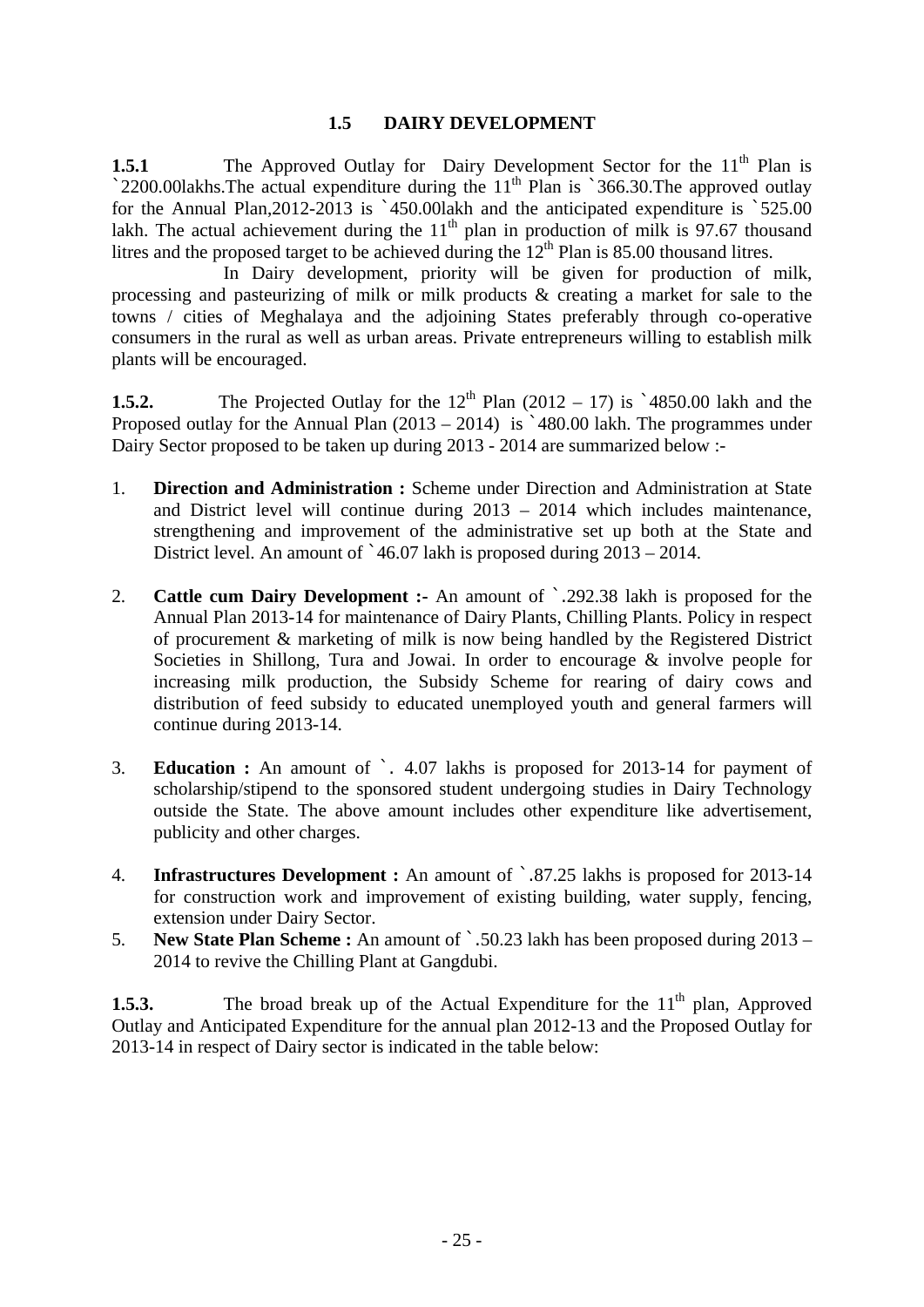|                  |                                                   | Eleventh<br>Plan | Eleventh<br>Plan | Annual<br>Plan | Twelfth<br>Plan |          | Annual Plan 2012-13 | Annual<br>Plan |
|------------------|---------------------------------------------------|------------------|------------------|----------------|-----------------|----------|---------------------|----------------|
|                  |                                                   | 2007-12          | 2007-12          | 2011-12        | 2012-17         |          |                     | 2013-          |
|                  |                                                   | projected        | Anticipated      | Actual         | Tentative       | Approved | Anticipated         | 2014           |
|                  |                                                   | outlay           | expenditure      | expenditure    | projected       | Outlay   | expenditure         | Proposed       |
| Sl.              | Major Heads/MinorHeads                            | (at 2006-        | (at current      |                | outlay          |          |                     | outlay         |
| No.              | of Development                                    | 07               | prices)          |                |                 |          |                     |                |
|                  |                                                   | prices)          |                  |                |                 |          |                     |                |
| $\overline{0}$   | 1                                                 | $\overline{2}$   | $\overline{3}$   | $\overline{4}$ | $\overline{7}$  | 5        | 6                   | 8              |
| $\mathbf{1}$     | <b>ONGOING STATE</b>                              |                  |                  |                |                 |          |                     |                |
|                  | <b>PLAN SCHEMES</b>                               |                  |                  |                |                 |          |                     |                |
|                  | 2404 - DAIRY                                      |                  |                  |                |                 |          |                     |                |
|                  | <b>DEVELOPMENT</b>                                |                  |                  |                |                 |          |                     |                |
| 1                | 001 - DIRECTION &                                 |                  |                  |                |                 |          |                     |                |
|                  | <b>ADMINISTRATION</b><br>102 - CATTLE-CUM-        | 30.00            | 125.24           | 34.53          | 297.00          | 33.98    | 33.98               | 46.07          |
| 2                | DAIRY DEVELOPMENT                                 | 1470.00          | 1098.98          | 302.51         | 2678.00         | 256.12   | 256.12              | 292.38         |
| 3                | 2415- AGRICULTURAL                                |                  |                  |                |                 |          |                     |                |
|                  | <b>RESEARCH &amp;</b>                             |                  |                  |                |                 |          |                     |                |
|                  | EDUCATION 04 -                                    |                  |                  |                |                 |          |                     |                |
|                  | DAIRY DEVELOPMENT                                 |                  |                  |                |                 |          |                     |                |
|                  | 277 - EDUCATION                                   | 0.00             | 0.99             | 0.99           | 25.00           | 3.39     | 3.39                | 4.07           |
| $\overline{4}$   | <b>INFRASTRUCTURE</b>                             |                  |                  |                |                 |          |                     |                |
|                  | DEVELOPMENT 800 -                                 |                  |                  |                |                 |          |                     |                |
|                  | OTHER EXPENDITURE -                               |                  |                  |                |                 |          |                     |                |
|                  | <b>HOUSING</b>                                    |                  |                  |                |                 |          |                     |                |
|                  | <b>NON - RESIDENTIAL</b><br><b>BUILDINGS ETC.</b> | 500.00           | 384.72           | 28.27          | 200.00          | 81.82    | 81.82               | 51.37          |
| 5                | 800 - OTHER HOUSING                               |                  |                  |                |                 |          |                     |                |
|                  | <b>RESIDENTIAL</b>                                |                  |                  |                |                 |          |                     |                |
|                  | <b>BUILDINGS ETC.</b>                             | 200.00           | 56.96            |                | 150.00          | 60.00    | 60.00               | 35.88          |
|                  | <b>GRAND TOTAL - 2404</b>                         | 2200.00          | 1666.89          | 366.30         | 3350.00         | 435.31   | 435.31              | 429.77         |
| $\boldsymbol{2}$ | <b>NEW STATE PLAN</b>                             |                  |                  |                |                 |          |                     |                |
|                  | <b>SCHEMES</b>                                    |                  |                  |                |                 |          |                     |                |
| 1                | 102 CATTLE-CUM-                                   |                  |                  |                |                 |          |                     |                |
|                  | DAIRY DEVELOPMENT                                 |                  |                  |                |                 |          |                     |                |
|                  | <b>PROJECTS</b>                                   |                  |                  |                |                 |          | 75.00               | 50.23          |
| $\overline{2}$   | <b>INFRASTRUCTURE</b>                             |                  |                  |                |                 |          |                     |                |
|                  | <b>DEVELOPMENT</b>                                |                  |                  |                |                 |          |                     |                |
|                  | <b>800 - OTHER</b>                                |                  |                  |                |                 |          |                     |                |
|                  | <b>EXPENDITURE -</b><br><b>HOUSING</b>            |                  |                  |                |                 |          |                     |                |
|                  | NON - RESIDENTIAL                                 |                  |                  |                |                 |          |                     |                |
|                  | <b>BUILDINGS ETC.</b>                             |                  |                  |                | 1500.00         | 14.69    | 14.69               |                |
|                  | <b>Total - 800</b>                                |                  |                  |                | 1500.00         | 14.69    | 89.69               | 50.23          |
|                  | <b>GRAND TOTAL - 2404 -</b>                       |                  |                  |                |                 |          |                     |                |
|                  | <b>Dairy Development</b>                          |                  |                  |                |                 |          |                     |                |
|                  | (Ongoing State Plan                               |                  |                  |                |                 |          |                     |                |
|                  | <b>Schemes &amp; New State</b>                    |                  |                  |                |                 |          |                     |                |
|                  | <b>Plan Schemes)</b>                              | 2200.00          | 1666.89          | 366.30         | 4850.00         | 450.00   | 525.00              | 480.00         |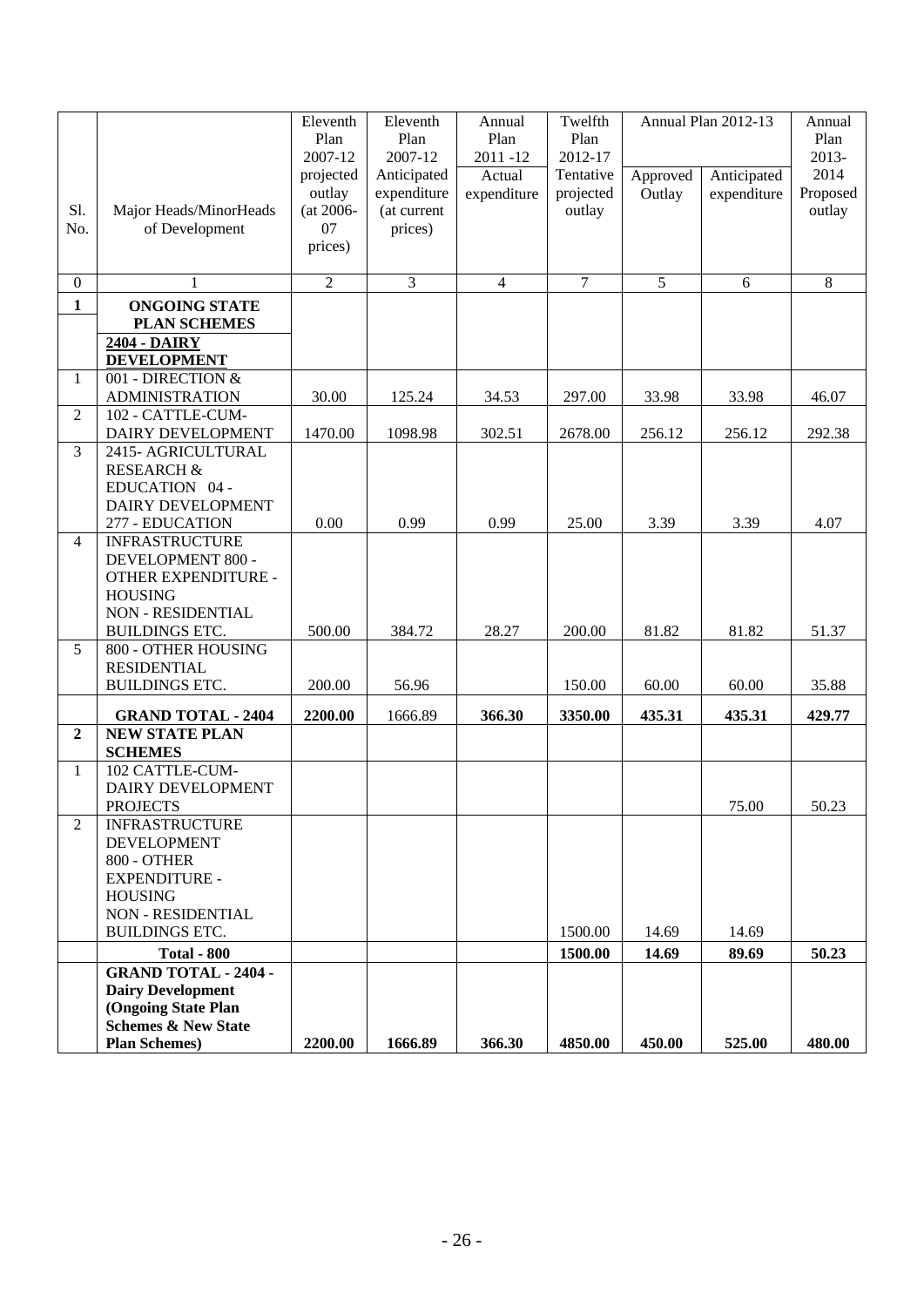### **1.6 FISHERIES**

**1.6.1** Meghalaya is a land-locked state with no scope for marine fisheries. However, the state is fortunate in that it has vast land, water and human resources that could be rapidly exploited for fresh water fish production. With a view to plugging the huge annual demand-supply gap of more than 15,000 M.T. of fresh water table fish, the case for increasing the production base in the state has become that much urgent and hence the state government has decided to make a special effort to undertake the fresh water fish production in a Mission mode.

**1.6.2.** During the 11<sup>th</sup> Five Year Plan period (2007-12), fishery development in the State has shown a significant improvement and most people are taking up fish culture as a mean of livelihood.

**1.6.3** During the 12<sup>th</sup> Five Year Plan, the State Government has decided to accord high priority to fisheries sector and a new scheme namely the Meghalaya State Aquaculture Mission was launched on 05.03.2012 for implementation from the Annual Plan 2012-13 onwards.

**1.6.4 The projectd outlay for the Twelfth Five Year Plan (2012-17) is ` 52900.00 lakh The approved outlay during the Annual Plan 2012-13 is ` 6275.00 lakh which includes i) ` 1000.00 lakh for Aquaculture Mission and ii) SPA of ` 5000.00 lakh for infrastructure for Pisciculture – Fish ponds for Aquaculture and the anticipated expenditure is ` 6305.00 lakh which includes i) ` 1000.00 lakh for Aquaculture Mission and ii) SPA of ` 5000.00 lakh for infrastructure for Pisciculture – Fish ponds for Aquaculture and iii) ` 30.00 lakh of SCA for PG College for Fisheries. During the Annual Plan 2013-14. an amount of ` 3300.00 lakh is proposed for the Sector which includes ` 3000.00 lakh for Aquaculture Mission.**

**1.6.5** A large percentage (90%) of the investment has been earmarked for the Mini Mission-I, Area Expansion) in the first year of the Mission to immediately increase the fish production**.** 

**1.6.6** The Eleventh Plan (2007-12) outlay for Fisheries sector was ` 4500.00 lakh and the actual expenditure incurred was  $\degree$  2953.41 lakh and the achievements during the 11<sup>th</sup> Plan period were:

a) During the  $11<sup>th</sup>$  Plan Period (2007-08 to 2011-12) an additional water area of 495.55 Ha. with 2336 nos. of fish farmers have been covered under the scheme "Aquaculture Development for 1000 Ponds" scheme.

- (ii) 181.00 Ha with 826 nos of fish farmers have been covered under the scheme "RKVY – Area Expansion" . Further, under RKVY, 4 nos. of Departmental farms have been upgraded alongwith construction of hatcheries in 2 farms, to meet the demand of fish seeds.
- (iii) The actual achievement of fish production during the  $11<sup>th</sup>$  Plan period was 21,413 Metric tonnes and the number of fish seeds produced was 9.46 million. There is a huge demand-supply gap in the production of fish and the State has to adopt a mission mode approach to bridge the gap as soon as possible.
- (v) Altogether 1385 nos. of fish farmers have been imparted technical training by the Department and 354 nos. have been sent for Training at the National Institute of Rural Development (NIRD), Guwahati.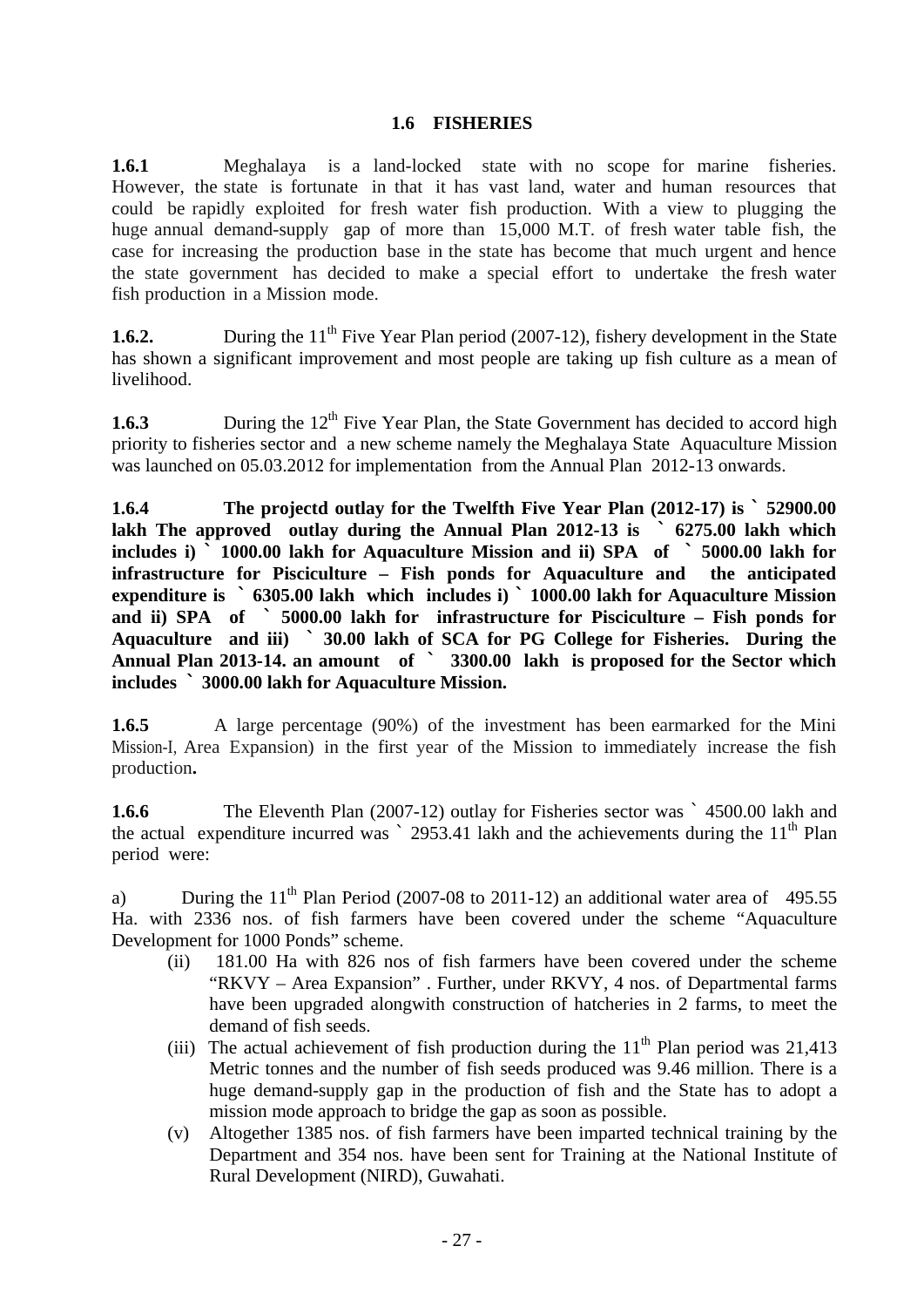(iv) Further, 85 nos. of Field Officers have been sent for short term training to the Central Institute of Fresh water Aquaculture (CIFA) at Bhubaneswar and 119 nos. of fish farmers have gone for exposure visit to CIFA, Bhubaneswar.

 During 2010-11, a Special Plan Assistance of ` 32.40 crore was allotted for the Department of Fisheries, for Area Expansion and the same amount has been fully utilized. A total of 5618 fish farmers have been assisted through this support. The Mission has envisaged credit linkage in all these cases with the Meghalaya Cooperative Apex Bank and the support is limited to 60% as back-ended subsidy to the Bank. 25% of the unit cost is advanced as Loan and 15% of it is own contribution. The production out of this support will commence from April, 2014. Further assistance provided through the Value Chain Management of ` 5.00 crore during 2010-20 II have been invested in the Mini Mission-I (Area Expansion). The SpecialPlan Assistance of ` 50 Cr allotted during 2012-2013 will also be utilized for this purpose.

 The above plan investments, including the additional support received from the RKVY (2011-12) will lead to the creation of an additional 11473 fish farmers in the state by 31.3.2014 and the production would have increased by 2300 M.T. Even though this capacity addition will contribute to the current production of fish within the state, it will still not be sufficient to meet the current demand which will also anticipated to increase. So, there is a case for increasing the investments in the Fisheries sect~r further. So, the Department of Fisheries has been seeking support from various sources. The State government has, on its part extended complete support to the Department of Fisheries during the last two years of the 11th Plan and it is expected that the same support will continue during the 12" Plan period.

#### **1.6.7. Anticipated achievement during the Annual Plan 2012-13:**

During the Annual Plan 2012-13, it is anticipated to produce 8.01 million tonnes of fish and 46.25 million nos fish seed.

#### **1.6.8 Programmes for the Annual Plan 2013-14**

#### **I. Direction & Administration**

This is a continuing scheme which is meant for strengthening and streamlining the activities by providing guidance / instructions to the Districts and sub-divisional levels for effective implementation of the scheme.

#### **II. Inland Fishery**

#### **1. Fishseed Production and Demonstration Centre**

 This is a continuing scheme which envisages fish seed production for distribution to the private fish farmers for stocking in ponds and tanks.

#### **2. Development of Reservoirs & Lakes**

This is a continuing scheme which aims at developing and replenishing the fish stock with fast growing varieties in impounded water/ reservoirs to boost up fish production. During the  $12<sup>th</sup>$  Plan period, it is proposed to develop some selected lakes/ bheels which have the potential for fish culture in addition to Nongmahir and Kyrdemkulai.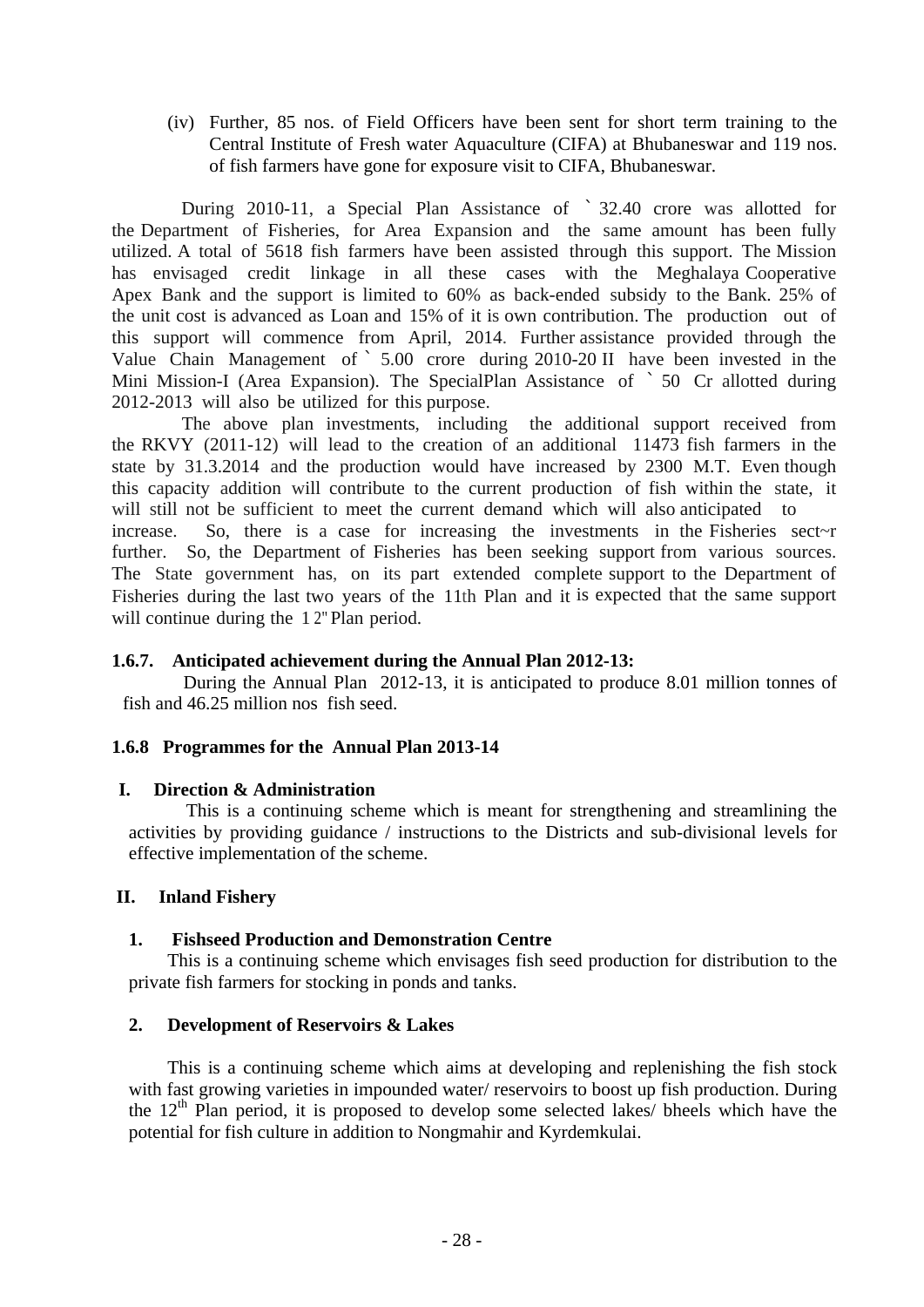#### **3. State Aquaculture Mission**-

 The State of Meghalaya is predominantly a fish consuming State, the supply of fish is inadequate to meet its growing demand, making the State import fish from Andhra Pradesh. The Government of Meghalaya has identified fisheries as a key sector and has implemented the Meghalaya State Aquaculture Mission (MSAM) with the following major objectives:

- a) Development of existing water bodies and creation of additional water area for large scale fish production, including reclamation/rehabilitation of marshy and swampy lands,
- b) Conservation of native, endangered and traditional species of Meghalaya and developing breeding farms of commercially potential species on a large scale,
- c) Creation of mass awareness, capacity building, exposure training and skill development of all the stakeholders and technical support for long term sustainability of fishery sector,
- d) Capturing emerging opportunities in the fisheries sector.

 Given the wide canvas, the Aquaculture Mission is divided into six Mini Missions for better focus and ease of implementation. Mini Mission I is related to "Area and Productivity Expansion", which will be achieved through four sub components, viz., individual pond construction, community pond construction, development of marshy and swampy areas and bheels and reservoir fishery development. A large percentage (90%) of the investment has been earmarked for the Mini Mission-I - (Area Expansion) in the first year of the Mission to immediately increase the fish production**.** 

 Mini Mission II is for "Critical infrastructure development", which has five components: fish seed production, fish feed production, fish disease management, pre and post harvesting infrastructure and creation and strengthening of fishery and multi-purpose cooperatives. Fish seed production will be achieved through Government and private hatcheries utilizing FRP technology as also inducting Israeli technology.

 Establishing sanctuaries for conserving indigenous and endemic species of fish is the focus of Mini Mission III. Surveys for identifying the endangered species, orientation workshops and media campaigns will be organised under the Mission. The Mission will collaborate with the Department of Tourism for boosting the objectives and targets of the Mission related to Mahaseer and other native species conservation.

 Mini Mission IV is for "Capacity Building" of farmers as well as officials, programme managers, multi-service providers, co-operators, etc. Mass mobilization campaigns and skill trainings for unemployed youth will be organised under this mini mission.

Mini Mission V is titled "Mass media campaigns, documentation and outreach", which will take care of two important activities, viz., awareness building about the Mission and publicity among the public and process documentation of the implementation and preparation of success stories.

 Mini Mission VI deals with "Emerging opportunities in the fisheries sector", which is an exclusive visionary component envisaged for tapping the emerging opportunities and addressing them with scientific backstopping. Ornamental fisheries, trout farming, introduction of freshwater prawn culture and new table species of fish and aqua tourism/ aqua parks/ sport fisheries will be the components under this mini mission.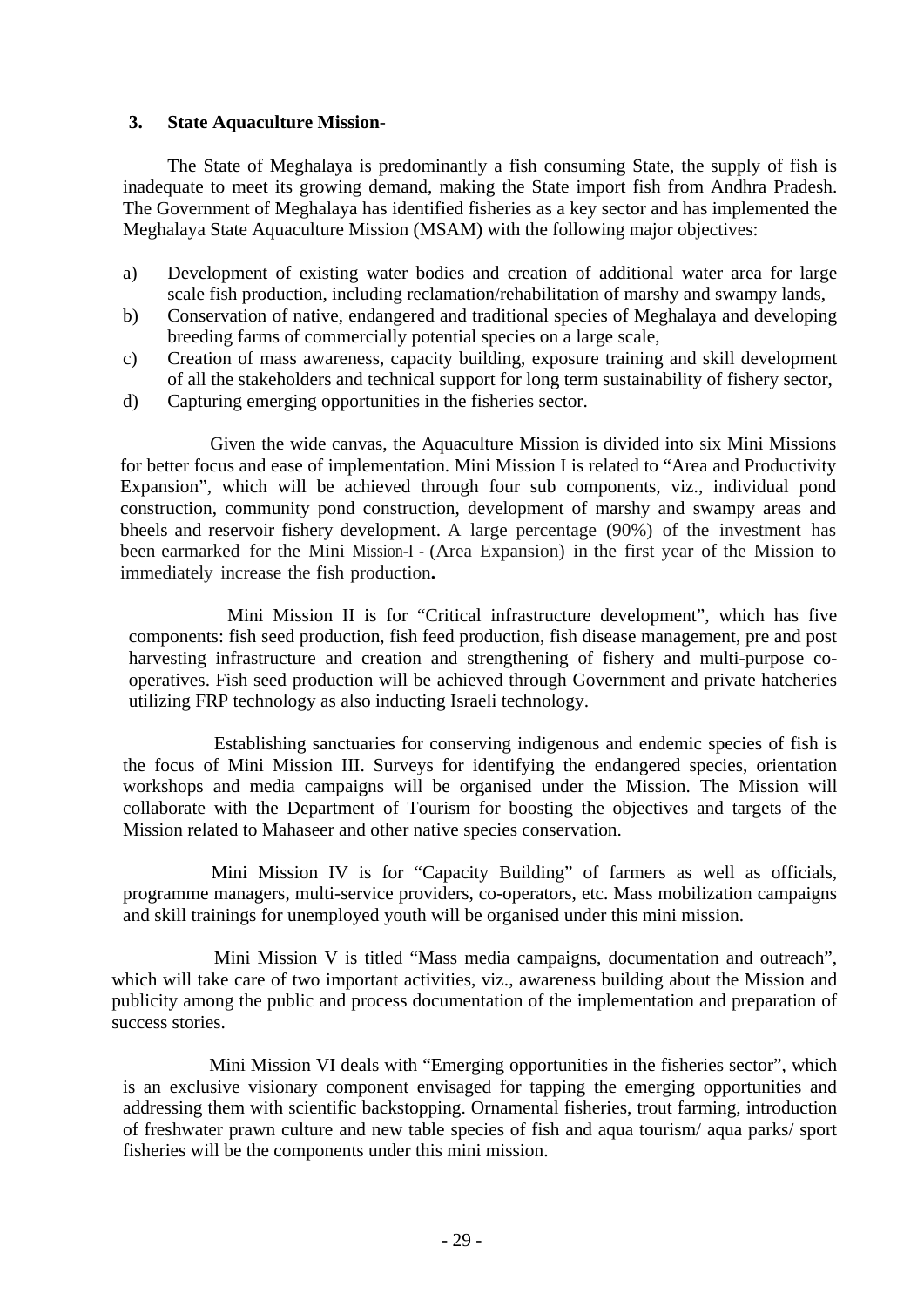The Aquaculture Mission will have functional convergence with programmes like MGNREGS, RKVY, NRLM, etc and thematic convergence with line departments like Water Resources, Soil and water conservation, Tourism, etc. The Mission proposes to develop a Management Information System vested with the responsibility to collect, store and retrieve relevant and timely information for planning, executing, monitoring and evaluating the Mission. Monitoring and evaluation will be an integral part of the project design, as they provide an opportunity for intervention during implementation and mid-course corrections. The approach of the Mission to engage civil society players can help serve the interests of the people of the state.

 The scheme aims to create an additional water area of 10,000 hectares of individual ponds during the  $12<sup>th</sup>$  Plan period to increase fish production in the State with the intention to reduce the gap of demand and supply. That will call for massive jump in the investment to the Fisheries sector. The following sources are being explored for support for Area Expansion during the  $12<sup>th</sup>$  Plan period.

- State Plan Assistance
- SPA
- ACA (RKVY)
- IFAD (separate grant support for Fisheries sector indicated by the DAHD &F)
- Department of Animal Husbandry, Dairying and Fisheries (Government of India)
- National Fisheries Development Board
- North Eastern Council.

The development of critical infrastructure required for making the Area Expansion happen is essential. By critical infrastructure we mean the provision of fish seed, fish feed and disease management infrastructure. The Aquaculture Mission provides for each of these aspects in Mini Mission-Il investments for which have already been made in the year 2012-13. Most critical investments under the Mini Mission-II have been directed toward the Fish Seed Hatcheries, both the eco-hatcheries as well as the more decentralized Fibre Reinforced Plastic (FRP) Hatcheries, developed by the CIF A, Bhubaneswar. A total 21 Eco hatcheries with a production capacity of 24 Iakh fingerlings each and 32 FRP Hatcheries each with a production capacity of 10 lakh fingerlings will have been set up in the state in two years time. The production of fingerlings will commensurate with the new demand arising out of the interventions in Area Expansion and will eventually plateau at 14 crore fingerlings by the end of the lill Plan period. Likewise, the MSAM envisages setting up 3 Feed Mills in the state each with a production capacity of 300 *Kgs/day.* All these initiatives are going to be triggered in the private sector, through subsidy support as well as credit linkages.

 Investments relating to the capacity building of the farmers, officers of the department as also the entrepreneurs, are a part of the Mini Mission-IV. The Department has tied up with the NIRD, Guwahati for a systematic intervention to train the potential fish farmers and to create a demand among them for seeking support. The state owned Training Infrastructure at Mawpun, Ri Bhoi District has been upgraded so there will be a systematic upgrading of the knowledge base among the fish farmers of the state. The support received from RKVY has been used for this purpose.

#### **4. Development of Fish seed hatchery – Israel project**

Israel technology is ideal for large scale, low cost production of premium quality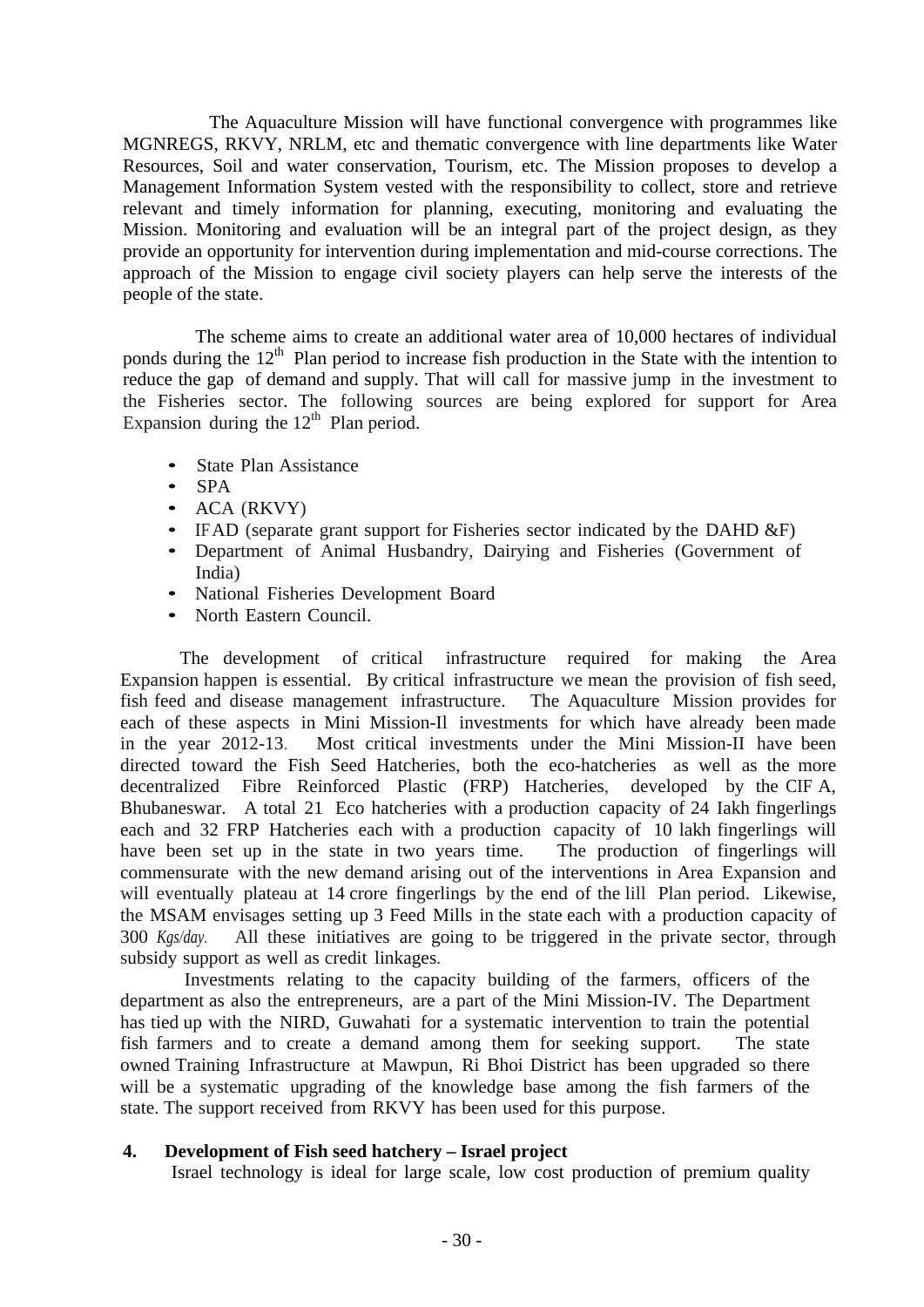fresh fish. The technology offers a total project approach from the design, construction and operation of scientific fish farming. Israeli's technology will be tried in two farms viz. Digrichiring Fish Farm in Tura and Mawpun Fish Farm in Ri-Bhoi District. Infrastructure, growing methods etc. will be developed in these two farms.

## **III. Capital outlay on Housing:**

### **i) Construction and Maintenance of Departmental Residential building**

This is a continuing scheme which aims at construction and maintenance of Departmental Residential buildings for officers and staff.

### **ii) Construction & maintenance of Departmental Non- Residential Quarter.**

This is a continuing scheme which aims at construction of new office building of the Directorate including District office at Fish Dale, Shillong so as to provide better accommodation to officers and staff and buildings for officers and staff.

### **IV. Agricultural Research and Education**

### **Fish seed production –cum- Research Centre** –

 The scheme aims at conducting Research work on Inland Fisheries Development work and production of fish seeds. Modernisation/ Upgradation of the existing infrastructure and setting up of a Training centre is proposed to be taken up at Mawpun Research Centre.

## **1.6.9 Central Sector Scheme**

## **1. Development of Inland Fisheries and Aquaculture:**

The Scheme is a Central Sector Scheme of the  $12<sup>th</sup>$  Plan period. The cost of the development under the scheme will be shared between the State and Central Government at 75:25 basis. The components under the scheme are as follows:

(a) New construction of ponds @ ` 4.00 lakhs per Ha. in the Hill State/District and North Eastern region. Subsidy @ 25% with a maximum ceiling of ` 1.00 lakh per Ha. for SCs/STs for 100 Ha.

(b) Purchase of fish seed, feed, fertilizers, manures, preventive measures etc. @ ` 0.50 per Ha. Subsidy @ 25% with a maximum ceiling of ` 0.125 lakh per Ha. for SCs/STs for 100 Ha.

(c) ` 12.00 lakhs for a fish seed hatchery with 10 millions (fry) capacity for plain areas and ` 16.00 lakhs for same capacity in the hill State/District and North East Region. Subsidy  $\omega$  10% with a ceiling of  $\cdot$  1.2 lakhs and  $\cdot$  1.6 lakhs in the plain and hilly areas respectively to entrepreneurs only.

(d) 50 units of Training programmes proposed to be conducted to the fish farmers at a unit cost of ` 3.00 lakh per unit. Each unit will comprise 40 nos. of farmers.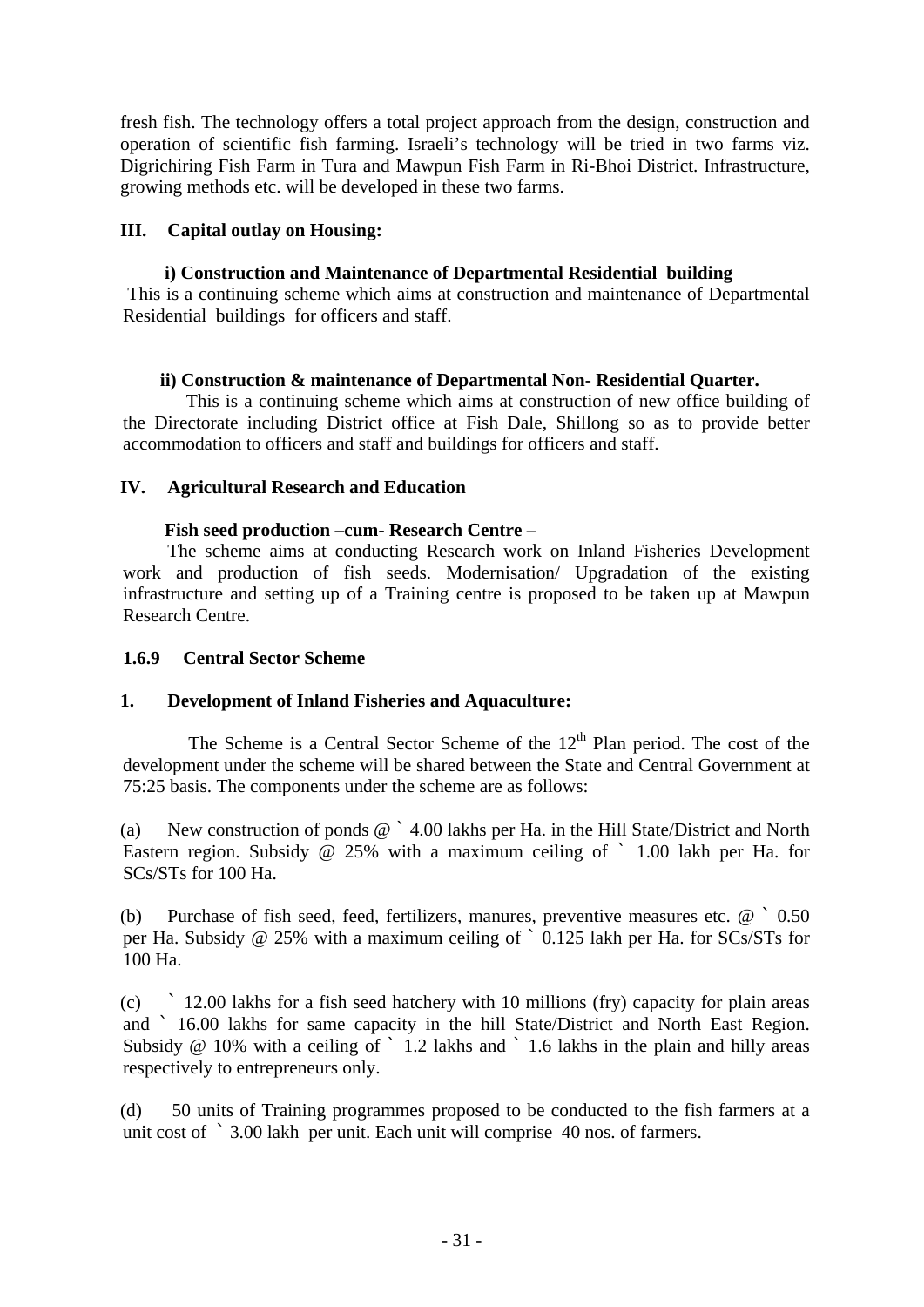### **1.6.10 Centrally Sponsored Scheme**

#### **1. National Fisheries Development Board**

The main objectives of the scheme is to enhance fisheries development through Area Expansion and to setup infrastructure in fish seed and fish feed production. Further the proposed funding from NFDB is to build up the capacity of the partners of the Meghalaya State Aquaculture Mission through training and demonstrations.

To conclude, the "Fisheries sector has long-held the promise for building rural livelihoods and boosting rural economy - an opportunity that had not been fully exploited over the years. Time for the sector has come now and it does seem that if the momentum continues over the Plan period, the state will not just become selfsufficient in fresh water fisheries, but it can also help in the import substitution in the North Eastern Region itself.

**1.6.11** The broad break up of the expenditure during the  $11<sup>th</sup>$  Five Year Plan, the proposed outlay for the 12<sup>th</sup> Plan period and the proposed Annual Plan 2013-14 is as indicated in the table below :- **(` in lakh)** 

|                       |                                                                                    |                                   |                                                               |                                                 |                                      |                                                              | III IANII)  |                                               |
|-----------------------|------------------------------------------------------------------------------------|-----------------------------------|---------------------------------------------------------------|-------------------------------------------------|--------------------------------------|--------------------------------------------------------------|-------------|-----------------------------------------------|
| SI.<br>N <sub>0</sub> | <b>Name of the Scheme</b>                                                          | Projected<br>$11^{t\bar{h}}$ Five | <b>Actual</b><br>Expd.<br>Year Plan during the<br>$11th$ Five | <b>Actual</b><br>Expd.<br>during the<br>2011-12 | <b>Proposed</b><br>outlay for<br>the | <b>Annual Plan</b><br>2012-13<br><b>Approved Anticipated</b> |             | <b>Tentative</b><br><b>Budgeted</b><br>outlay |
|                       |                                                                                    | outlay<br>2007-2012 Year Plan     |                                                               |                                                 | $12^{\text{th}}$ Plan                | outlay                                                       | expenditure | 2013-14                                       |
| $\mathbf{1}$          | $\overline{2}$                                                                     | $\overline{3}$                    | $\overline{\mathbf{4}}$                                       | $\overline{5}$                                  | 6                                    |                                                              |             | $\boldsymbol{9}$                              |
| 1.                    | Direction & Administration                                                         | 370.00                            | 251.81                                                        | 70.67                                           | 985.00                               | 7.00                                                         | 7.00        | 8.80                                          |
| 2.                    | Inland Fisheries :-<br>Fish seed production<br>$\&$<br><b>Demonstration Centre</b> | 100.00                            | 177.49                                                        | 17.12                                           | 165.00                               | 56.00                                                        | 56.00       | 56.00                                         |
| 3.                    | Assistance to Pisciculturist.                                                      |                                   | 0.00                                                          |                                                 |                                      | 0.00                                                         | 0.00        |                                               |
| 4.                    | Development of Reservoirs<br>& Lakes                                               | 100.00                            | 132.67                                                        | 28.92                                           | 250.00                               | 2.00                                                         | 2.00        | ÷,                                            |
| 5.                    | $\overline{\text{Conservation}}$ & Legislation<br>for protection of Fisheries      | 100.00                            | 50.00                                                         | $\blacksquare$                                  | 0.00                                 | 0.00                                                         | 0.00        | ÷,                                            |
| 6.                    | Extension & Training                                                               | 75.00                             | 57.63                                                         | 4.00                                            | 0.00                                 | 0.00                                                         | 00.00       | $\overline{a}$                                |
| 7.                    | $\&$<br>Education-<br>Research<br>Fishseed Production<br>cum<br>Research centre    | 25.00                             | 15.78                                                         | 2.29                                            |                                      | 0.00                                                         | 0.00        | 27.20                                         |
| 8.                    | Fish Farmer Development<br>Agency (State Share)                                    | 160.00                            | 0.00                                                          | $\blacksquare$                                  | 0.00                                 | 0.00                                                         | 0.00        | $\overline{\phantom{a}}$                      |
| 9.                    | Community<br>Fishery<br>Development Project                                        | 100.00                            | 105.42                                                        | $\blacksquare$                                  | 0.00                                 | 0.00                                                         | 0.00        | $\overline{\phantom{0}}$                      |
| 10.                   | Aquaculture Development for<br>1000 Ponds                                          | 2700.00                           | 867.75                                                        | $\overline{\phantom{a}}$                        | 0.00                                 | 0.00                                                         | 0.00        |                                               |
| 11.                   | Culture $\&$ Development of<br>Mahaseer Fisheries                                  | 170.00                            | 8.00                                                          | --                                              | 0.00                                 | 0.00                                                         | 0.00        |                                               |
| 12.                   | $&$ Breeding<br>of<br>Culture                                                      |                                   |                                                               |                                                 |                                      |                                                              |             |                                               |
|                       | Ornamental fishes                                                                  | 200.00                            | 36.25                                                         |                                                 | 0.00                                 | 0.00                                                         | 0.00        |                                               |
| 13.                   | Establishment of fish seed                                                         |                                   |                                                               |                                                 |                                      |                                                              |             |                                               |
|                       | production centre for private<br>pisciculturist.                                   | $\sim$                            | 12.00                                                         |                                                 | 0.00                                 | 0.00                                                         | 0.00        | ÷                                             |
| 14.                   | Welfare of Fishermen (State<br>share                                               | 200.00                            | 5.89                                                          | $\blacksquare$                                  | 0.00                                 | 0.00                                                         | 0.00        | $\blacksquare$                                |
| 15.                   | Marketing & Transport of                                                           | 100.00                            | 57.02                                                         | 10.00                                           | 0.00                                 | 0.00                                                         | 00.00       | $\overline{\phantom{0}}$                      |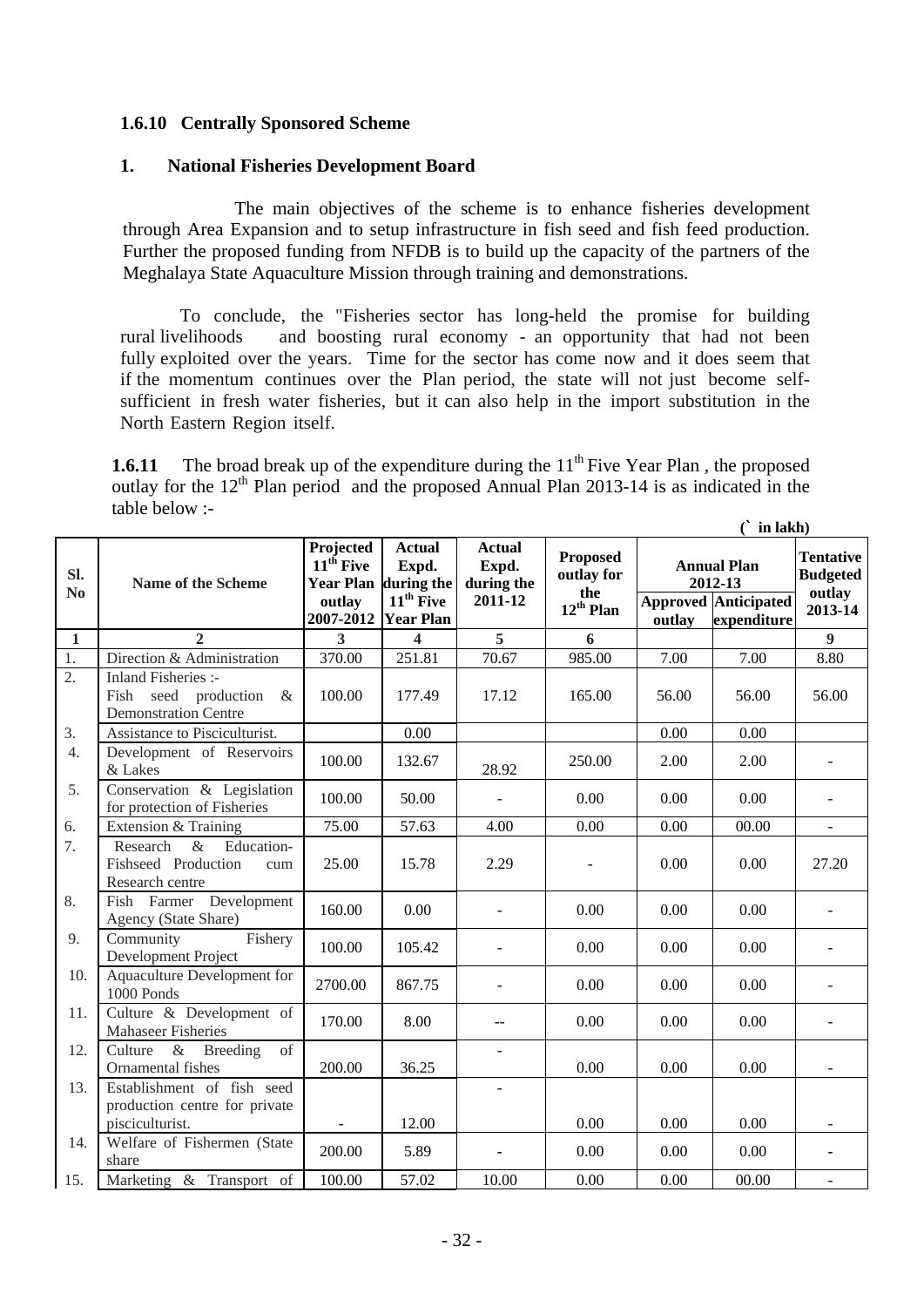| Sl.<br>N <sub>0</sub> | <b>Name of the Scheme</b>                                                                                       | Projected<br>$11^{t\bar{h}}$ Five<br><b>Year Plan</b> | <b>Actual</b><br>Expd.<br>during the | <b>Actual</b><br>Expd.<br>during the | <b>Proposed</b><br>outlay for<br>the | <b>Annual Plan</b><br>2012-13 |         | <b>Tentative</b><br><b>Budgeted</b><br>outlay |
|-----------------------|-----------------------------------------------------------------------------------------------------------------|-------------------------------------------------------|--------------------------------------|--------------------------------------|--------------------------------------|-------------------------------|---------|-----------------------------------------------|
|                       | fish and fish seed                                                                                              |                                                       |                                      |                                      |                                      |                               |         |                                               |
| 16.                   | fishseed<br>National fisheries<br>Dev. Board (state share)                                                      |                                                       | 0.00                                 |                                      |                                      | 0.00                          | 0.00    | $\sim$                                        |
| 17.                   | Construction & Maintenance<br>of Departmental Residential<br><b>Building</b>                                    | 50.00                                                 | 19.12                                |                                      | 100.00                               | 10.00                         | 10.00   | 98.00                                         |
| 18.                   | Construction & Maintenance<br>Departmental Non<br>of<br>$\overline{\phantom{a}}$<br><b>Residential Building</b> | 50.00                                                 | 57.58                                | 38.66                                | 1400.00                              | 200.00                        | 200.00  | 110.00                                        |
| 19.                   | Upgradation<br>$\&$<br>modernization of Umsning &<br>fishseed<br>Gasuapara<br>Farm(RKVY)                        |                                                       | 99.00                                |                                      |                                      | 0.00                          | 0.00    |                                               |
| 20.                   | Special Plan Assistance of<br>for<br>infrastructure<br>Pisciculture- Fish ponds for<br>aquaculture              |                                                       | 0.00                                 |                                      |                                      | 5000.00                       | 5000.00 |                                               |
| 21                    | Value Chain Management<br>Special<br>under<br>Plan<br>Assistance                                                | $\overline{\phantom{a}}$                              | 500.00                               | 0.00                                 |                                      | 0.00                          | 0.00    |                                               |
| 22.                   | <b>State Aquaculture Mission</b>                                                                                |                                                       | 500.00                               | 500.00                               | 50000.00                             | 1000.00                       | 1000.00 | 1000.00                                       |
| 23.                   | Aquaculture<br>promotion-<br>Enterprise<br>Development<br>Livelihood Mission                                    |                                                       | 0.00                                 |                                      |                                      | 0.00                          | 0.00    | 2000.00                                       |
| 24.                   | SCA for PG College for<br>Fisheries                                                                             |                                                       | 0.00                                 |                                      |                                      | 0.00                          | 30.00   |                                               |
| <b>TOTAL</b>          |                                                                                                                 | 4500.00                                               | 2953.41                              | 671.66                               | 52900.00                             | 6275.00                       | 6305.00 | 3300.00                                       |

## **1.7 FOOD STORAGE & WAREHOUSING**

**1.7.1** The Twelfth Plan (2012-17) projected outlay for food storage and warehousing sector is ` 1200.00 lakhs. The approved outlay for the Annual Plan (2012-13) is ` 130.00 lakhs and the anticipated expenditure is ` 205.00 lakhs. The proposed outlay for the Annual Plan 2013-14 for implementation of the programmes viz., construction of new warehouses in places like Khanapara, Tura and Shillong for buffer stocking of food-grains is ` 130.00 lakhs.

**1.7.2** The Corporation has a total storage capacity of 13,800 M.T. During the Twelfth Plan, an additional capacity of 9000 M.T. is projected to be created out of which 4500 M.T. capacity is proposed to be created during the Annual Plan (2013-14). The achievement of the projected capacity creation is solely dependent on timely release of financial assistance for the construction of warehouses by Government of India and the State Government.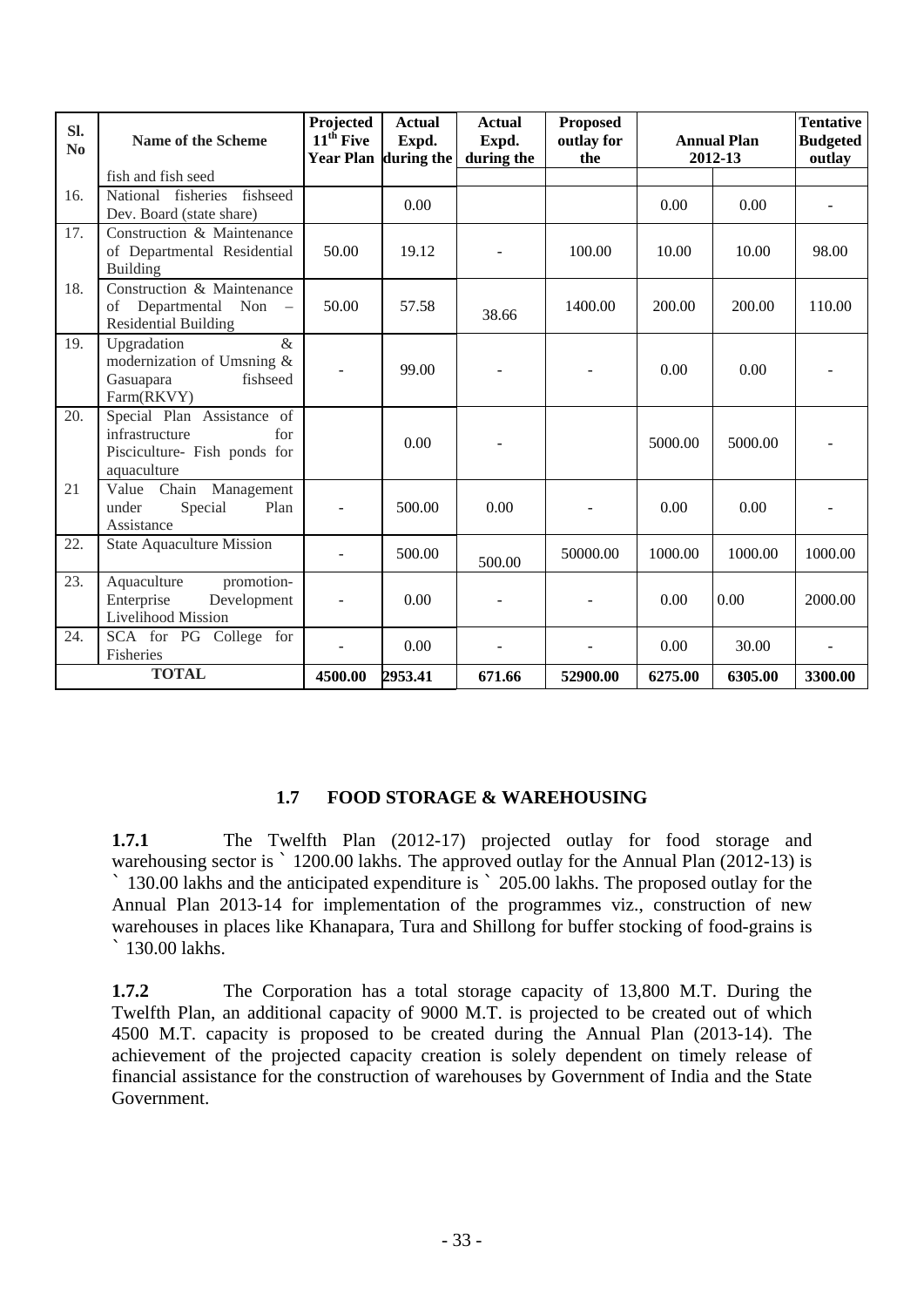#### **1.8 COOPERATION**

#### **DRAFT ANNUAL PLAN 2013-14 & PROGRAMMES**

**1.8.1** Cooperative movement in Meghalaya has not yet been able to play an effective role in the promotion of equity, social justice and economic development, because of the structural weakness that prevailed in majority of the cooperative societies. During the first year of the Twelfth Plan particularly in the latter half, it is noticed that there is a growing realization and genuine desire among the members/promoters of the cooperative societies to make the societies vibrant units of economic activity capable of meeting the felt-needs of the members in particular and the society in general. This positive change is the result of the intensive promotional works launched by the Department in association with State Level Cooperative Bodies which is proposed to be continued more vigorously during the Twelfth Plan (2012-17).

Problems of the majority of cooperative societies in the State can be grouped into 2 (two) categories – structural weaknesses i.e lack of cooperative spirit, managerial inefficiencies. In case of rural cooperatives, another important problem is the noninvolvement of Village Durbar which has a very strong say in socio-economic issues of the village.

Liberalization of the economy and the implementation of plethora of beneficiary oriented developmental programmes by the Central and State Governments posted new challenges to the cooperative movement in the State. Cooperative spirit is inherent in tribal societies and it is unfortunate that we have not been able to capitalize this inherent strength and in-spite of the best efforts of the Department. Special effort need to be made to strengthen the existing cooperatives and to create new Integrated Village Cooperatives during the Twelfth Plan.

**1.8.2** The projected outlay for the Twelfth Plan (2012-17) is  $\degree$  8000.00 lakhs. The approved outlay during 2012-13 is ` 1125.00 lakhs and the anticipated expenditure is `1125.00 lakhs. The proposed outlay for the Annual Plan 2013-14 is  $\degree$  1225.00 lakhs.

Attempt has been made to address the problems of cooperatives and improve their working / functioning while formulating the programmes and proposals for Annual Plan 2013-14.

### **1.8.3 Programmes for the Annual Plan 2013-14:**

#### **(i) Direction & Administration**:

The proposed outlay of  $\degree$  205.00 lakhs under the Direction & Administration has been earmarked specifically to meet the requirement under salary head for the Head Quarter and District Organizations etc., to enable the Government to bring administration closer to the people and ensure speedy and smooth services towards the socio-economic development especially in rural areas.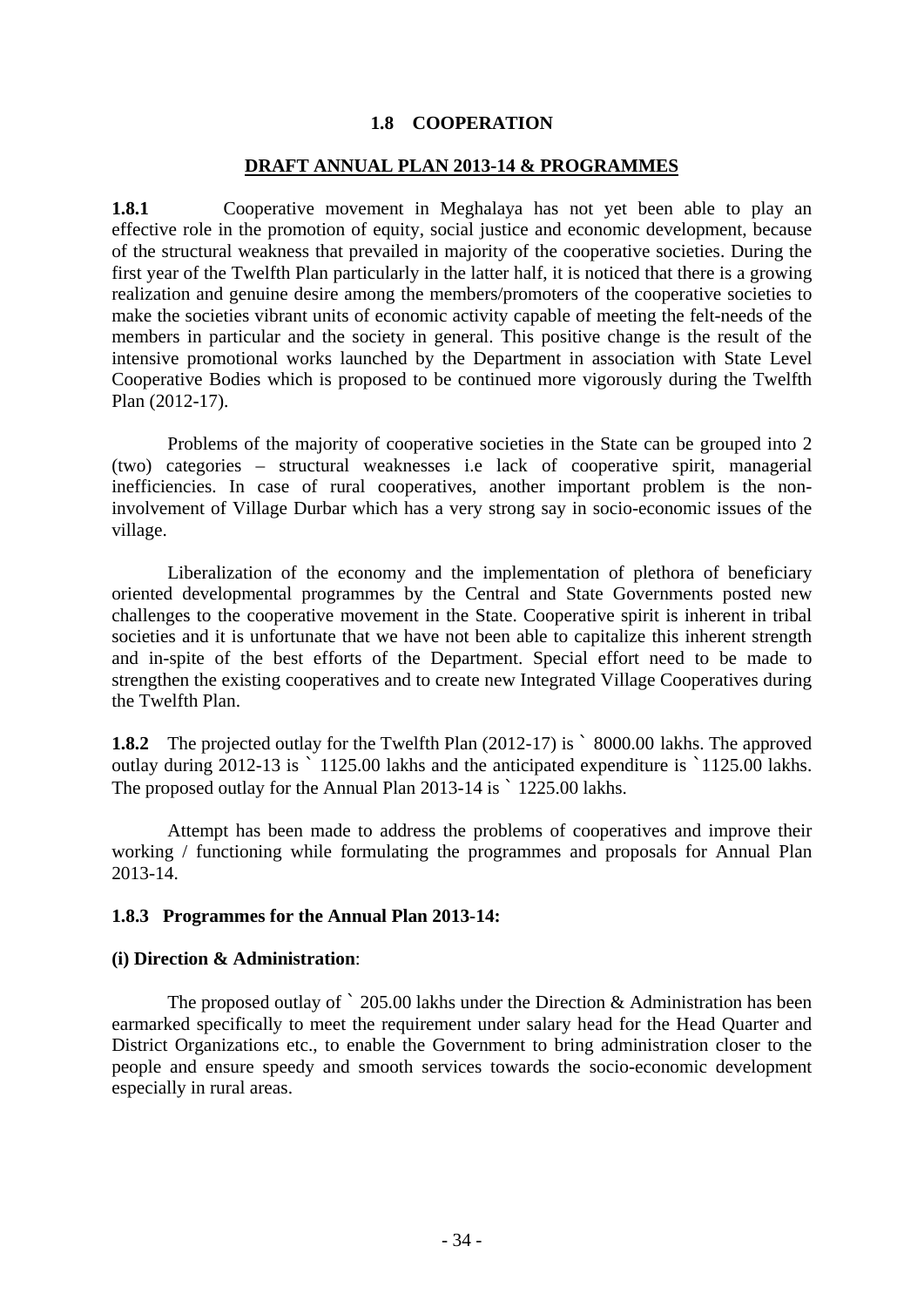#### **(ii) Training:**

Departmental Officers and Executive Level Officers of the State Level cooperative societies are required to be exposed to training outside the State for skill up-gradation and for familiarizing them with the latest developments in the cooperation sector. It is also proposed to upgrade and improve the training facilities of the Meghalaya Cooperative Training Institute.

An outlay of `13.00 lakhs for the Training Programmes is earmarked for the Annual Plan (2013-14).

### **(iii) Research & Evaluation:**

in the present day, Cooperatives are taking up newer and more technical activities like food processing reusable energy, tourism etc., and the departmental officers do not have the technical competence to provide expert advice on such matters. It is proposed to hire consultants both from within and outside the State for the purpose for which an amount of ` 5.00 lakhs has been earmarked during 2013-14.

### **(iv) Information & Publicity :**

 Keeping in view the priority given in the plan period on cooperative education and motivational programmes for making the common people fully aware of the cooperative principles and ideals, it is proposed to intensify the existing publicity programmes and start motivational programmes right up-to village level. Publicity of the departmental schemes is another area on which proper attention will be given.

 An outlay of `12.00 lakhs is proposed for the Annual Plan 2013-14 period to carry out the various programme of the Department.

#### **(v) Assistance to Multipurpose Rural Cooperatives**:

 The main thrust of the schemes of this Sub-Sector would be to revitalize the Primary Agricultural Credit Cooperative Societies (PACS) which form the backbone of Cooperative credit structure at the grass roots level by giving new orientation to their activities.

 It is proposed to encourage and strengthen the Multipurpose Village Cooperatives which have been organized in the identified pockets where Primary Agricultural Credit Cooperative Societies (PACS) are relatively weak and have not been able to deliver the goods and further to take all possible steps to forge functional linkage of both Primary Agricultural Credit Cooperative Societies (PACS) and Multipurpose Village Cooperatives with Meghalaya State Cooperative Marketing & Consumers' Federation Ltd., (MECOFED) for marketing of agricultural produce and supply of agricultural inputs and consumer articles for retail distribution.

 An outlay of ` 231.00 lakhs is proposed for the Annual Plan 2013-14 to support the ongoing schemes for development of this sub-sector.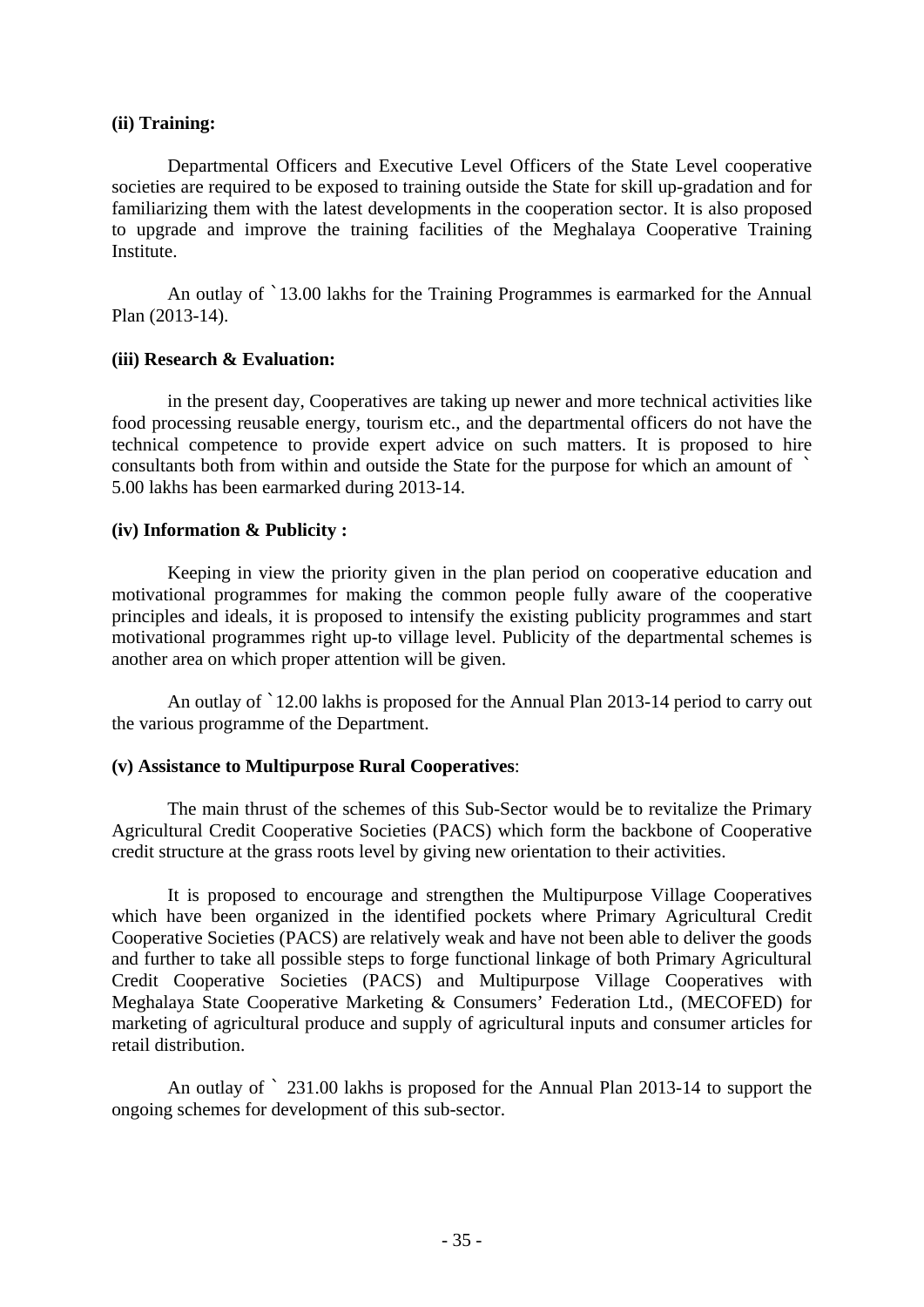#### **(vi) Assistance to Credit Cooperatives:**

 The over-dues at the ultimate borrowers' level are rising menacingly and threaten to choke the line for flow of fresh credit to farmers for raising farm production. On the other hand, the State Cooperative Banks and the Urban Cooperative Banks have been directed by the Reserve Bank of India to adopt the new norms of classification of non-performing assets including over-dues and adjustment of the same in the Profit & Loss Account and Balance Sheet of the Banks concerned. The Meghalaya Co-operative Apex Bank Ltd., in particular is functioning very satisfactorily. Unless special assistance is given to the Meghalaya Cooperative Apex Bank Ltd. and Urban Banks to absorb the losses, as was given by the Government of India to the Commercial Banks to which also the same norms are applicable, the banks' very existence will be threatened.

 The revival package for Rural Credit Cooperative Institutions on the recommendation of **Task Force** on "*Revival of Rural Cooperative Credit Institution*" (Vaidyanathan Committee Report) has been sanctioned by the Government of India in order to revitalize the whole credit structure for ensuring adequate flow of credit to the needy grass root level farmers /growers.

An outlay of ` 32.00 lakhs is proposed for the Annual Plan 2013-14 to support all the above programmes.

#### **(vii) Assistance to Other Cooperatives:**

 Marketing, Processing, Consumer and Livestock Cooperatives which have very vital role to play in improving the livelihood of the rural poor are being given priority and a sizeable of assistance is being proposed.

A Plan Outlay of ` 257.00 lakhs is proposed for the Annual Plan 2013-14.

#### **(viii) Other Expenditures:**

 The handloom activity has a vast potential for development in the State for income and employment generation in the rural sector. If proper infrastructural support with improved facilities for supply of quality yarns training and marketing of finished products is provided, handloom production output and coverage of weavers by handloom cooperatives can be substantially increased. As a mean to achieve these objectives, it is proposed to assist the Meghalaya Apex Handloom Weavers & Handicrafts Cooperative Federation for setting up a few weavers' service centers in the selected pockets where Primary Handloom Weavers Cooperatives are not so strong.

 It cannot be denied that there is vast scope and potential in the State for development of Agriculture and allied activities like Dairy, Poultry, Piggery, Fishery, Tourism, Goatery, Rabbitry, Forestry etc. The State has to import large quantity of eggs, fish, chicken, cows, etc., to meet the demand of the consumers. There is however a growing realization among the people that they should set up their own poultry, piggery, rabbitry, fishery and dairy farms to meet the domestic needs of eggs, meats, milk and also to enhance the income base through self employment and hence the demand for organizing of Cooperative Societies has increased significantly in the last few years. Quite a good number of such Societies have also been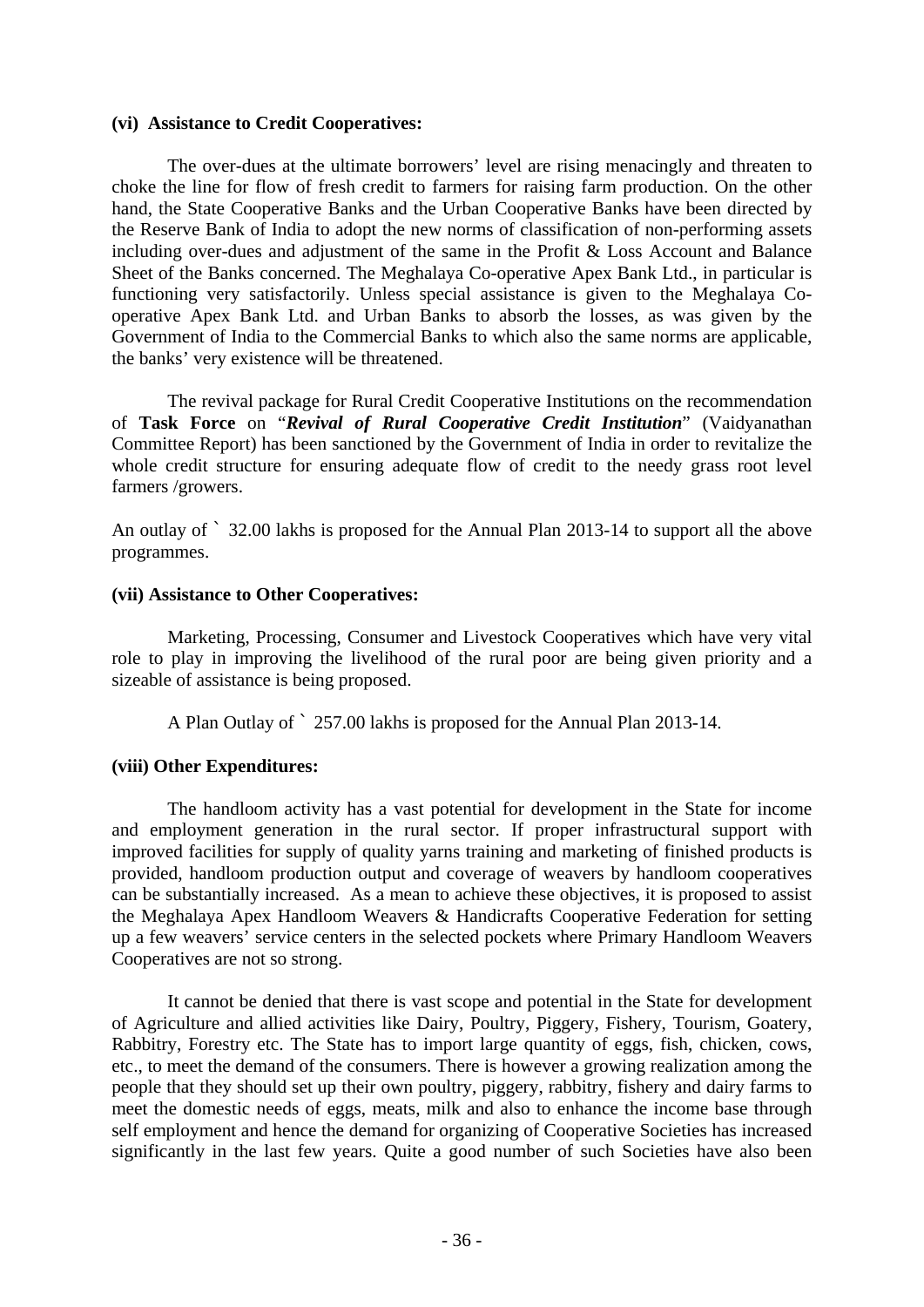formed by unemployed youth. Adequate provisions are therefore kept in the plan to encourage and support the Cooperative enterprises in the above areas.

Another very important programme accommodated in this broad Sub-Sector is assistance to Women Cooperatives, which has been set up in all districts in good number for giving opportunity to Women for Self-employment in the economic activities like knitting, embroidery, handicrafts, tailoring, floriculture, mushroom culture etc.

In order to support all the above initiatives, an outlay of  $\degree$  405.00 lakhs is proposed for the Annual Plan 2013-14

#### **(ix) Education:**

 As indicated earlier emphasis be given for educational and motivational programmes in rural areas to raise the cooperative consciousness of the people which hitherto has been identified as the biggest constraint for the proper growth of rural cooperatives. The Meghalaya State Cooperative Union Ltd., is the frontal organization to take up and fulfill this task. The Union is therefore required to be assisted in a continuous manner to do the work satisfactorily with new direction and renewed vigor and strategies.

 The Cooperative Development Fund has been activated and a number of promotional and training programmes have already been funded out of it with satisfactory results. This fund is proposed to be further strengthened during the Twelfth Plan period to support various initiatives to up-lift the Cooperative Movement in the State.

 An outlay of ` 65.00 lakhs is proposed for the Annual Plan 2013-14 for supporting the programmes of this sub-sector.

|                |                            |                |             |          |                    | in lakh.        |
|----------------|----------------------------|----------------|-------------|----------|--------------------|-----------------|
| SI.            | Name of scheme             | Projected      | Actual      | Approved | <b>Anticipated</b> | <b>Proposed</b> |
| No.            |                            | outlay for     | expenditure | outlay   | expenditure        | outlay          |
|                |                            | $12^{th}$ Plan | 2011-12     | 2012-13  | 2012-13            | 2013-14         |
| 1              | Direction<br>&             | 1580.00        | 302.19      | 308.90   | 308.90             | 205.00          |
|                | Administration             |                |             |          |                    |                 |
| $\overline{2}$ | Training                   | 125.00         | 4.99        | 5.00     | 5.00               | 13.00           |
| 3              | Research & Evaluation      | 20.00          |             | 5.00     | 5.00               | 5.00            |
| $\overline{4}$ | Information & Publicity    | 80.00          | 6.00        | 8.60     | 8.60               | 12.00           |
| 5              | Assistance<br>to           | 875.00         | 125.00      | 200.00   | 200.00             | 231.00          |
|                | Multipurpose<br>Rural      |                |             |          |                    |                 |
|                | Cooperation                |                |             |          |                    |                 |
| 6              | Credit<br>Assistance<br>to | 315.00         | 140.83      | 13.00    | 13.00              | 32.00           |
|                | Cooperatives               |                |             |          |                    |                 |
| 7              | Assistance<br>Other<br>to  | 2065.00        | 246.35      | 218.50   | 218.50             | 257.00          |
|                | Cooperatives               |                |             |          |                    |                 |
| $\,8\,$        | Other expenditure          | 2485.00        | 673.00      | 316.00   | 316.00             | 405.00          |
| 9              | Credit<br>Agril.           | 25.00          |             |          |                    |                 |
|                | <b>Stabilization Fund</b>  |                |             |          |                    |                 |
| 10             | Education                  | 430.00         | 63.37       | 50.00    | 50.00              | 65.00           |
|                | Total                      | 8000.00        | 1561.73     | 1125.00  | 1125.00            | 1225.00         |

**1.8.4** The break up of the projected outlay for the 12<sup>th</sup> Plan, approved outlay and anticipated expenditure during 2011-12 and the proposed outlay for 2013-14 are indicated below:-